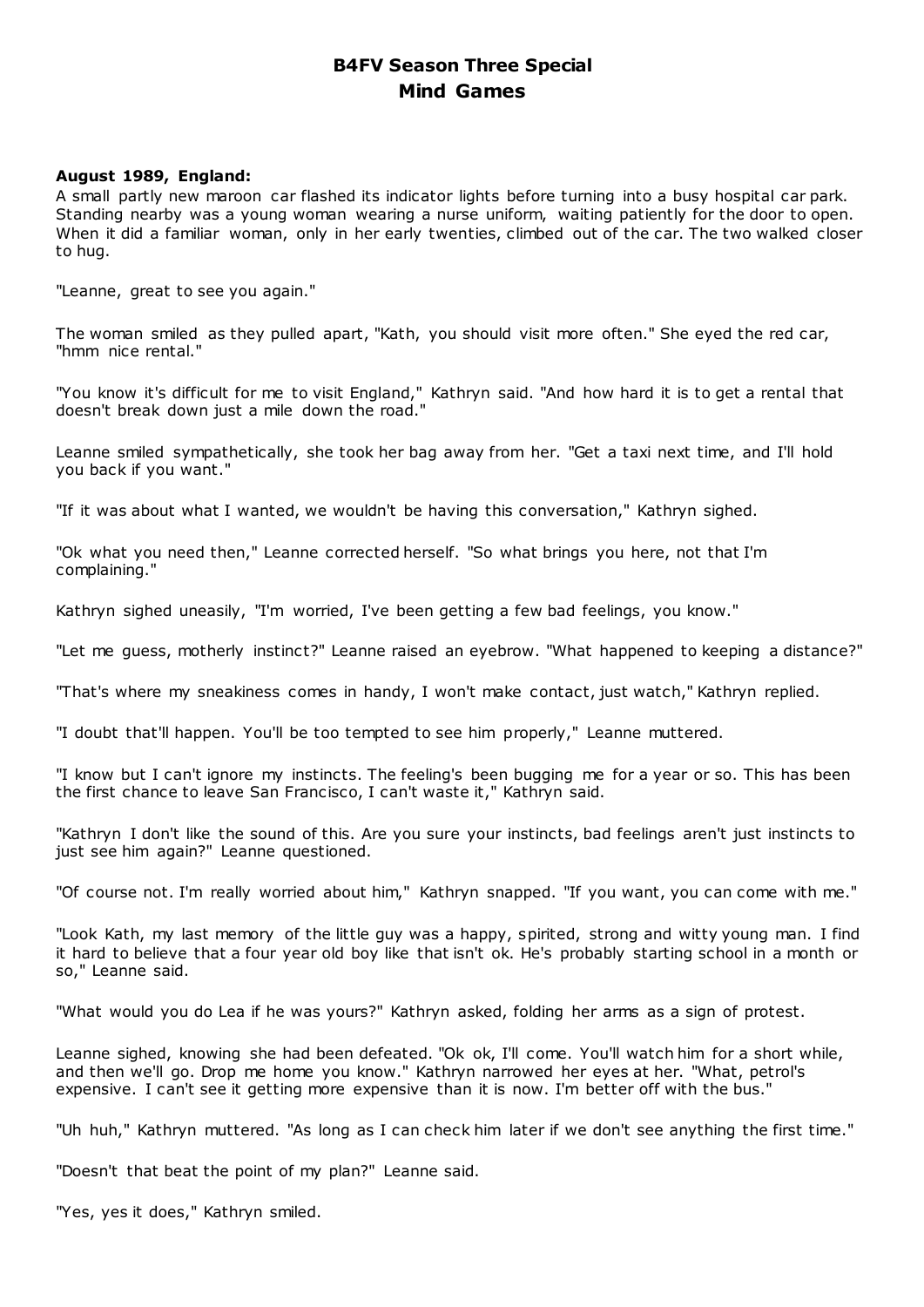The car drove into a quiet housing estate, it parked on the curb right in front of a quaint modern for its time, little bungalow. Kathryn stepped out from the car while Leanne waited anxiously in the boiling hot car.

A neglected weedy garden greeted her first as she walked down the path that lead to the front door. Instead of going toward it, she went to the window next to it. However something amongst the weeds caught her eyes. Using her foot to move the weeds to the side it looked to her like the charred remains of a small bonfire. Then she spotted a charred piece of paper, it looked like a child's drawing was on it before the fire.

After a quick glance through the window into the seemingly empty room, Kathryn walked around to the side of the house and into the back yard. It was mostly empty with the exception of a badly rusted metal swing frame, the missing seat and ropes lay on the ground. Also a deflated ball lay next to a damaged brick wall.

"What a great place for two kids," Kathryn muttered. Yelling c oming from inside the house made her quickly turn on her heel. She moved to stand against the wall of the house, slowly peeping through one of the windows. Inside she could see Peter Taylor, red in the face, obviously yelling towards something in the room with him.

Kathryn sighed, "there it is again." She went back the way she came.

Leanne watched her go to the door from the car window. She quickly knocked on it, mouthing, "no, don't you dare."

Kathryn chose to ignore her and went inside. As soon as she walked into the living room Peter's loud yelling startled her. Susy marched in with her hands full with stacked plates, and two glasses standing on top. "What now?" She noticed Kathryn. "What on... what are you doing here? You can't just walk in."

"I got a little concerned with Peter's shouting," Kathryn said.

"And you could hear him from your stupid farm in America, San Francisco... wherever?" Susy questioned.

"No. Is James ok, I've been getting some bad feelings, like a sixth sense. You should know, you're a mum," Kathryn replied.

Susy looked very uncomfortable as she put down the plates on the table. "Well." She looked toward one of the doors nervously.

Kathryn's face tightened, "that yelling is for him, what did he do?"

Susy sighed, "I've lost track, being himself no doubt."

"He's still yelling at him for being a child you mean? You said you wouldn't let Peter do that," Kathryn muttered. Her face looked very angry as she heard a small child crying. "Oh that's it." She marched toward one of the doors. Susy lunged forward to try and stop her, but she got there quicker than she thought. Kathryn threw open the door.

Peter, who was kneeling down at the foot of the bed, turned to look at her, lowering his fist. "What the hell are you doing here?" He straightened up.

Kathryn marched forward with a look that could kill on her face. "What the hell are you doing is the better question!" She looked down to the ground where Peter knelt before, turning her head slightly she saw a small hand holding the corner of the bed, a small blonde boy's head peeped around it briefly then hid back behind it. "James?"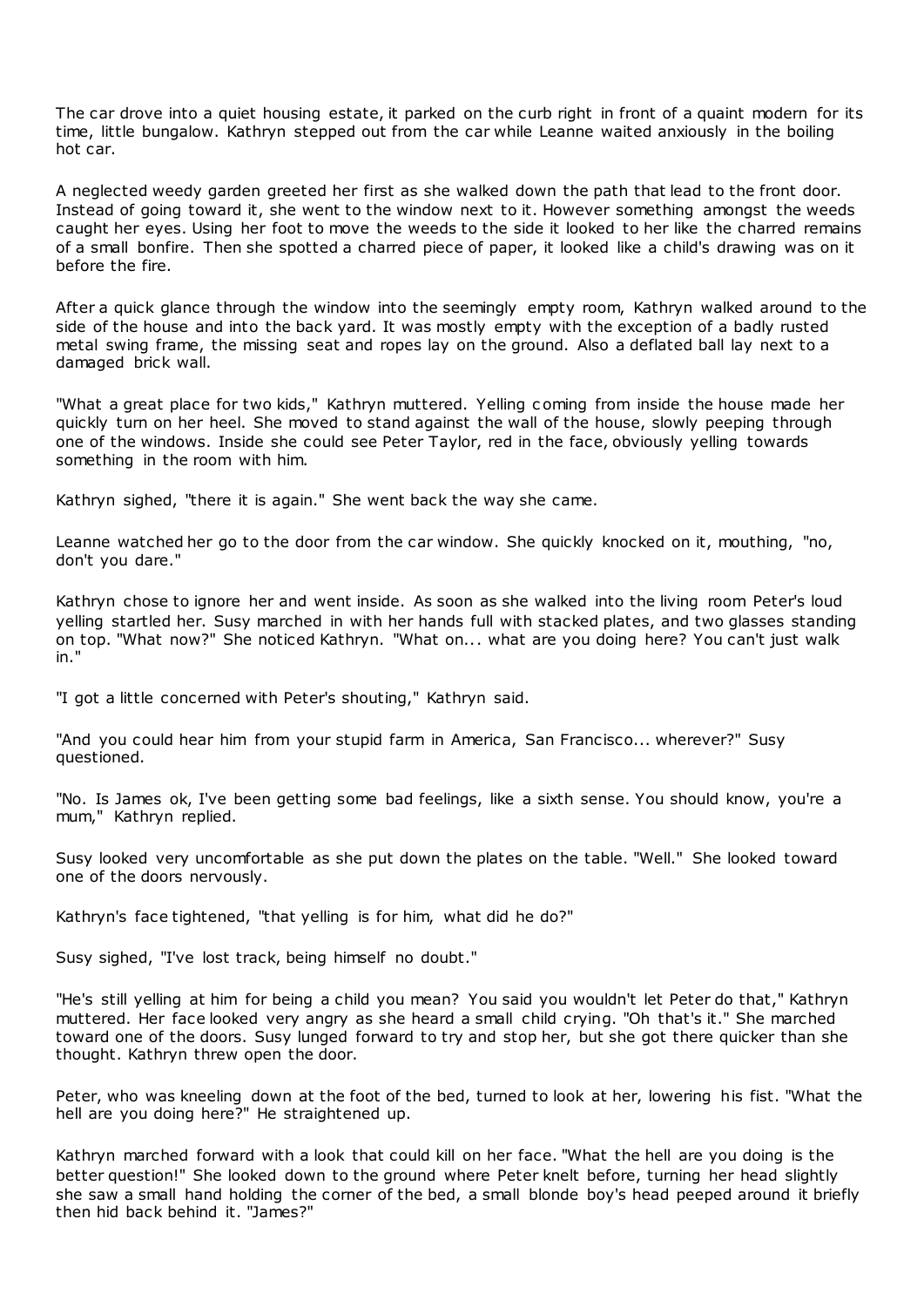"This is none of your business anymore," Peter hissed.

Kathryn flashed her death glare at him, then looked back holding out her hand. "James, it's ok, you can come out."

The boy's face peeped back out, trembling with his eyes wide with fear.

"That's a good boy, do you remember me?" Kathryn softly asked. Young James nodded slightly then shook his head instead. Kathryn smiled a little. "It's ok sweetheart. James you're ok."

He looked up slightly, he pointed his finger upwards. Kathryn frowned, turning her head back. Peter swung his arm in her face, knocking her to the ground.

Susy appeared at the doorway, "Peter!" He turned back to her.

"Ugh, what do you want?"

"This has gone on long enough. Will you calm down, maybe get a coffee to..." Kathryn looked up, Susy groaned. "Not you! For him to sober up."

"Coffee? I'm not some crazy coffee obsessed..." Peter snapped.

"Obsessed what?" Kathryn grumbled.

Susy moved around to the head of the bed, knelt down with her arms outstretched. "Come on, it's all right. I'll get you out of here," she whispered. James appeared around the other side of the bed to before, he ran into her arms. She straightened back up.

Peter noticed her, "Susy I wouldn't."

Kathryn stepped closer to him, "why don't we calm down. He's only a child, he's scared."

"Scared? Only women should be scared," Peter snapped at her. Susy stepped backwards slowly so she could keep her eye on him, then edged along the wall toward the door. "He is not a Taylor, you must have corrupted him!"

"Corrupted isn't the word. All 'I've' done is made him human instead of a monster," Kathryn said.

Susy opened the door quietly. Peter swung around and punched her in the face. She stumbled back, and hit her head against the door handle. Her hands accidentally loosened their grip on James, he fell to the ground with her. Peter turned back to Kathryn.

"Don't make me throw you out of here."

"How can you do that to your own wife and son?" Kathryn snapped.

"What, oh don't go all soft on me," Peter grumbled.

James meanwhile stood over Susy, then knelt down next to her. "Mum, you ok?" He shook her lightly, "mum?"

Peter and Kathryn turned to look down at them. James shook her again, she didn't respond. Kathryn pushed passed Peter, she knelt down on the other side of Susy. "Ohno," she mumbled while checking her pulse. When she titled her head back to prepare for CPR she felt blood on her hand.

With a look of thunder on her face she looked up at Peter, "you son of a bitch, call an ambulance!" Peter stared blankly. "Ugh, come on James." She quickly picked up James and tried to leave in a hurry. Peter lunged for her but just missed her.

They quickly left the house, slamming all the doors behind them. "Leanne! Call 91... sorry 999!"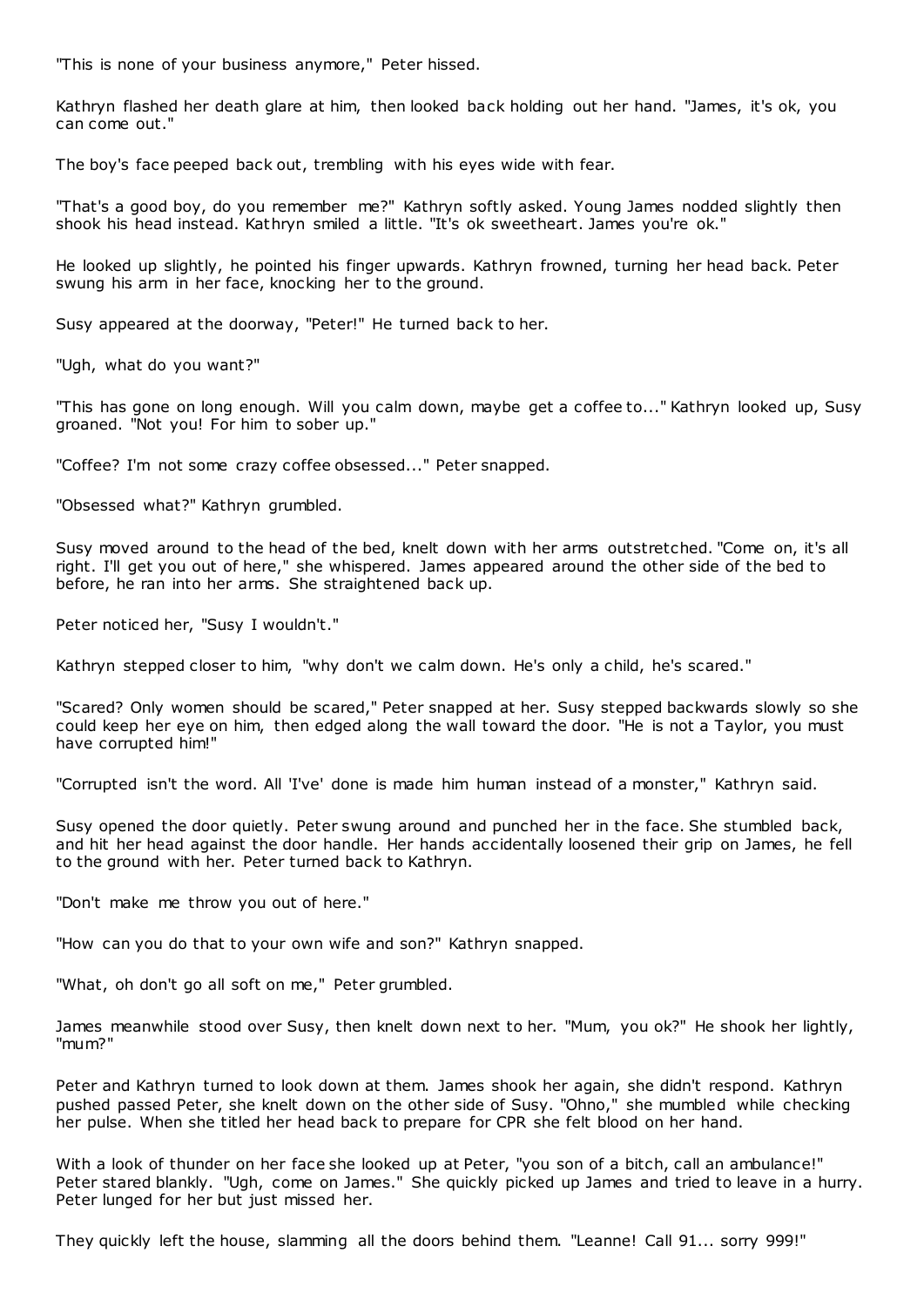Leanne, who now stood next to the car fanning herself, stared blankly. "What why?"

Kathryn handed a squirming, upset James to her. "Just do it." She brushed her hand through his hair, "it's all right, this is my cousin. You've met her before ok."

Peter charged out of the house. Kathryn sighed before going back toward him.

"Kathryn don't," Leanne said. She kept a hold of James with one arm, while pulling one of those large mobile phones out of her bag with the other hand.

Kathryn stood opposite Peter. "I trusted you with him, what was I thinking? Out of my way, Susy needs help."

"Women don't order me around," Peter muttered.

"Just how drunk are you? She's dying, don't you care about her?" Kathryn snapped.

Peter growled, "give me my so called son back now!"

"No my son's staying with me this time," Kathryn grumbled.

Peter noticed Leanne speaking on the phone. He pushed Kathryn out of the way like she was nothing. "Lea, get him in the car, go!" she yelled from the ground.

"Hurry please, we need an ambulance too," Leanne stuttered. She hung up the phone, Peter got to her when she reached out to open the car door. "Back off, you're not getting him." He grabbed a tight hold of James, she kept a hold too. He kicked her in the leg to make her let him go. James struggled in his grip.

"Now you little whiny s\*\*\*, how many other girls are you going to be responsible for killing?" James stopped struggling, he looked up at him with an annoyed look on his face. Peter smiled, "now we're getting somewhere." To his surprise James kicked him, what surprised him more was that it hurt. He dropped him onto the floor.

Kathryn climbed up to her feet, she turned back to the house.

"I suggest you leave before the police arrive Kathy, or..." Peter snapped. The car door suddenly swung open, knocking him hard to the ground. The shock and power of it knocked him unconscious. Kathryn stared in shock, unsure of what had just happened. Her eyes focused on the car door, James pushed it closed with only his finger. She ran toward him to pick him up.

"How did you do that?"

Leanne got up just as the sound of sirens could be heard in the distance.

"Did he just do that, that was the cutest thing ever," Leanne said as she got to her feet.

"Cute? I suppose so," Kathryn said. "Go check on Susy."

Leanne nodded, then ran toward the house. Police cars and an ambulance arrived on the scene.

# **May 1995, San Francisco:**

Kathryn stood outside a large primary school next to the gates. Children were running or walking out of the yard to parents or older children. James, now nine years old ran to her holding school books. Kathryn's face lit up.

"Hello sweetheart, how was your day?"

"Ok, can we go?" James replied.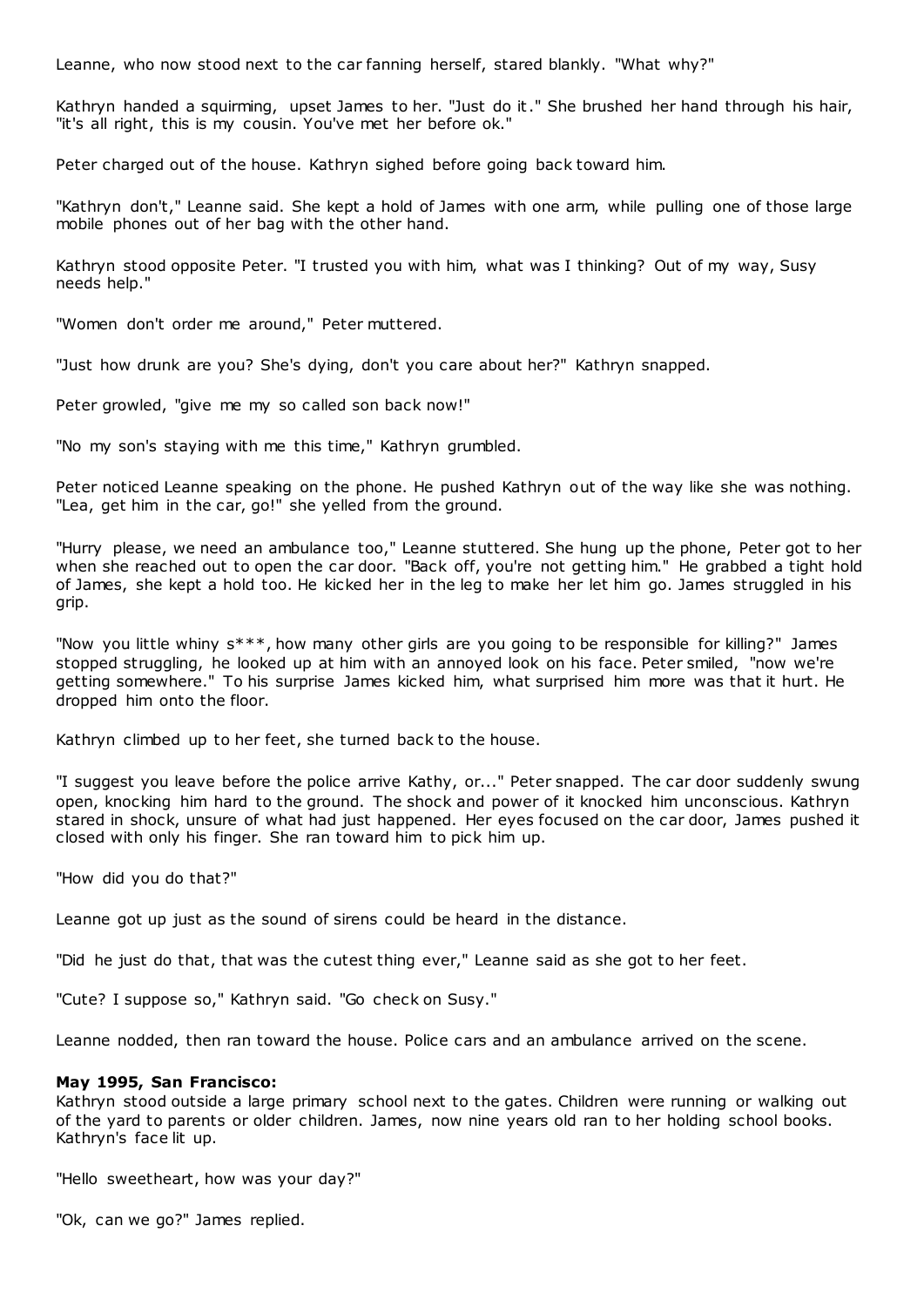"Of course, what's the hurry," Kathryn said, brushing his thick blonde hair with her fingers.

A teacher marched out of the main entrance. "James Taylor-Janeway!"

Kathryn groaned, "what have you done this time?"

"It wasn't me," James replied, looking up at her with an innocent look on his face.

The teacher rushed up to them, "Miss Janeway. Your son's supposed to be on detention."

"You said stay behind after school, I did," James said.

"For longer than half a minute!" the teacher snapped.

"You never said how long," James smiled cheekily.

Kathryn sighed, "what am I going to do with you? What did he do?"

"The usual," the teacher replied.

"How long do you want him, I have to go to work soon," Kathryn asked.

"An hour, I'm sorry," the teacher replied.

Kathryn sighed as she looked down at her mischievous son. "Looks like your babysitter will have to pick you up."

"I don't need a babysitter," he pouted, folding his arms in a huff. "I'm not staying for a bloody hour."

"Don't snap at me or say bloody," the teacher scolded.

"Go with her James, I'll tell him to pick you up at half four," Kathryn said. "Can you be good for that long?"

"No," James replied. "There's no one to punch so yeah, kinda."

Kathryn knelt down so she could look up at him instead of the other way round, and held his hands. "Please, don't run off this time. I know why you got into trouble today."

"I only did it as Alex was being an ass," James muttered, pouting his lips.

"No, like last time you saw it as an opportunity to escape your babysitter. I'm not repeating our missing child drama," Kathryn said softly. "Please stay with the teacher until Chakotay gets here."

"I don't like him," James mumbled.

"Sweety, it's just four hours, you can play outside," Kathryn said. Her stare became more forceful, "just in the garden though, or your room. You've got homework, you will only have to see him when he picks you up and gets your dinner."

"I'm not eating anything he makes," James muttered. "I'll stay as long as he stays the hell away from me. I'll walk home on my own."

"No you won't," Kathryn said.

"If he talks to me," James mumbled. He walked back to the school.

Kathryn closed her eyes as she stood up. The teacher shook her head. "He doesn't like any other adult supervision but you?"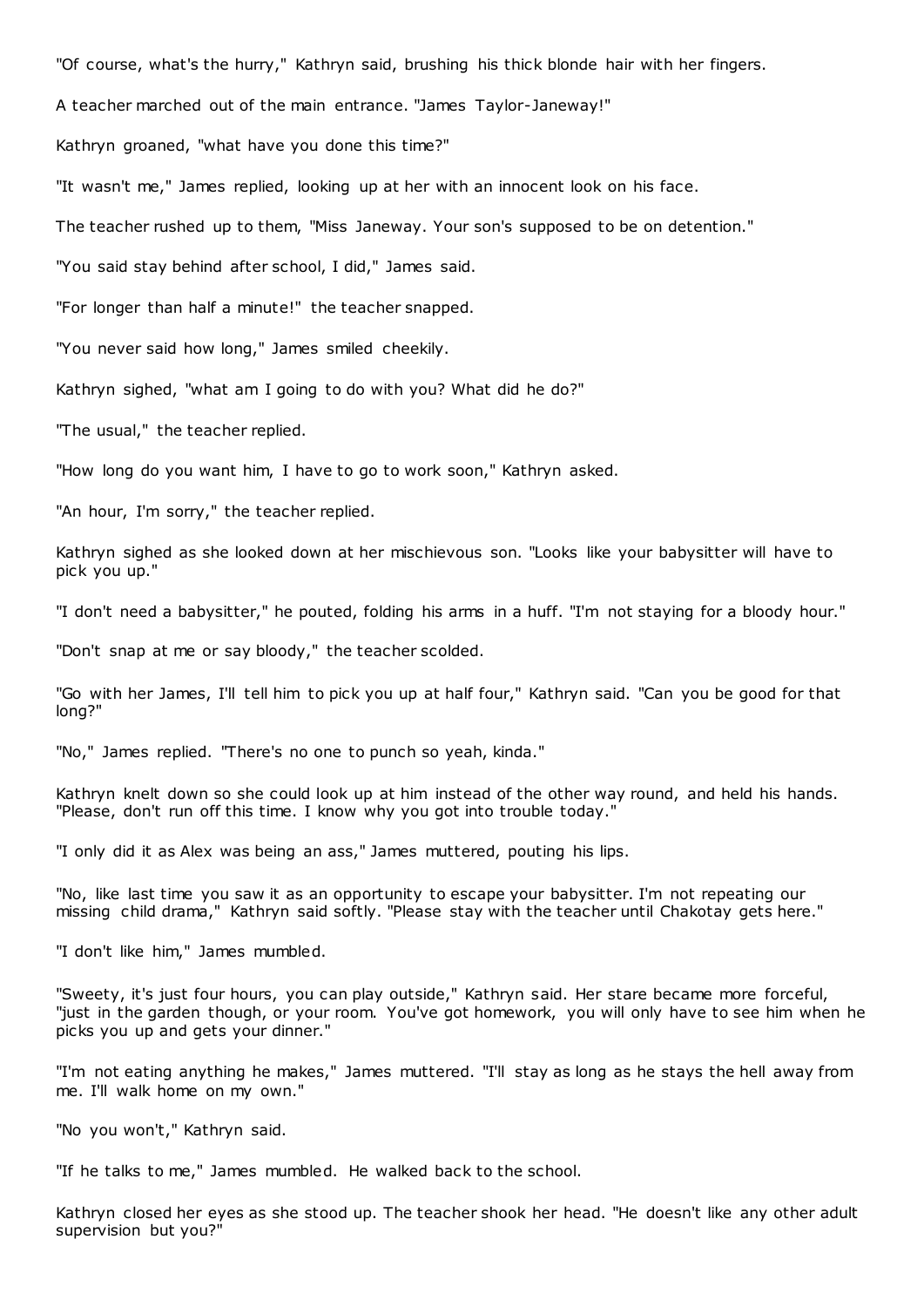"It's not that. Chakotay is uh, a close friend of mine. James is intimidated by him."

"James is a bright, creative and most of the time friendly young man. I'm worried that his aggressive side will cause problems throughout his life. It's such a shame," the teacher said.

"Excuse me," Kathryn said, she headed into the car park.

"Chakotay's a strange name," the teacher said quietly.

## **One Hour Later:**

The teacher stood watch as James sat at a desk, drawing on big pieces of paper. The books he had were standing nearby. There was a knock at the door before it opened. A younger tattoo-less Chakotay walked in. "Hi, I'm here to pick up James. Is he..."

The teacher smiled at him, "yes he's still here. He's been good as gold, finished his homework in only ten minutes."

"Good. James let's go," Chakotay said.

James glanced back briefly with his own death glare planted on his face. He turned back to his paper as the teacher walked over to him.

"I can keep those here if you want, they're very good."

James stared blankly at the papers, he picked them up. Then he ripped and crumpled them all up. The teacher sighed in disappointment, "see you tomorrow. Try not to punch anyone."

"I'll try," he mumbled while standing up.

"Come on, if you're hungry now we can go straight to a McDonalds or whatever you want," Chakotay said.

James reluctantly walked over to him, "why?"

"You never eat anything I cook," Chakotay replied.

"God knows where those hands have been," James muttered. "I'd rather starve than hang out with you."

"James your mother wants us to get along, so do I," Chakotay said.

"I want you to trip over your own fat feet and get impaled on a fence, but stay alive and stuck for hours," James grumbled.

"How nice," Chakotay muttered through gritted teeth. "Why don't we continue this outside." He walked outside, James followed him looking like he was going to stab him to death.

# **Several Hours Later**

### **A small house in a quiet village:**

James sat on a sofa with his feet up, the TV opposite was blaring. He had a big bag of crisps on his lap. A smile appeared on his face when the door opened a centimetre, the chain kept it mostly shut.

Chakotay's voice yelled through the gap, "damn it James, open the door!"

James picked up a remote beside him to increase the TV volume.

# **Half an hour later:**

A small blue car pulled into the house' driveway, Kathryn sat in the drivers seat. She caught sight of Chakotay, he had ended up sitting on the doorstep with a bag of McDonalds beside him. She hurried out of the car as soon as the engine cut off.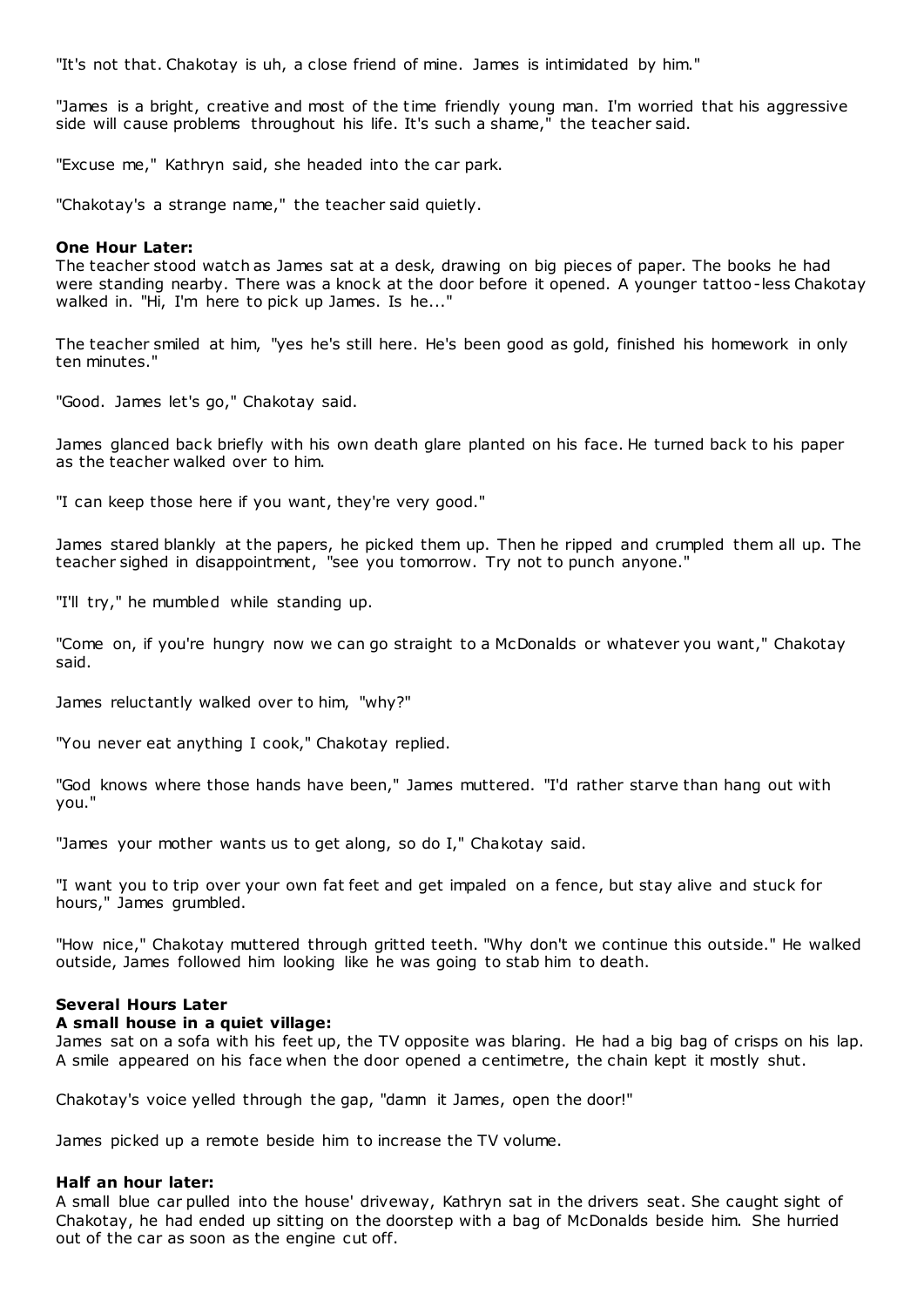"What the hell is this?"

Chakotay stood up, "I offered to take him out, he refused. Later I went out to get us some dinner, I returned to find the chain on the door."

The look on Kathryn's face could have scared away a group of armed Klingons as she marched to the door. "James! Open the door this instant!"

"Kathryn, screaming at him will only put him off," Chakotay uneasily said. The door opened on its own when she turned to glare at him. They both heard running footsteps inside.

Kathryn didn't waste any time in marching into her home. "Get back here, I'm not finished with you!"

By the living room doorway James turned around to look at her. Chakotay closed the door while Kathryn walked over to him.

"I know you don't like him but that was going too far," she said.

"Totally worth it," James commented, turning away again. Kathryn grabbed his arm.

"Oh I'm not done. We're going to have a serious talk about your behaviour lately," Kathryn grumbled.

"I told him to kick the door down," James said. Kathryn scowled. "He told me to lock the door after him."

"Yes cos I had the keys, there's no key for the chain," Chakotay said.

"You know better, don't make excuses," Kathryn muttered.

"Why does this ass have keys to this house?" James grumbled, glaring toward Chakotay. He marched toward him, Kathryn grabbed a hold of the sides of his arms to stop him.

"I gave him copies when he's babysitting," she replied. "You and me will have a long talk upstairs." She turned him around, kept a hold of his arm as she headed up the stairs.

### **The next day:**

The same car pulled into the driveway. The right door swung open while the car was still moving. James jumped out of it and slammed the door shut. The car stopped, then the door he slammed fell to the ground. Kathryn soon got out herself, and followed her son into the house. The two stopped in the kitchen.

"I want to know, I'm very worried," Kathryn said.

James filled the kettle with water and switched it on. Kathryn watched him, frowning. "What are you doing?"

"Making a coffee, what do you think?" James replied. "Nothing's wrong, leave me alone."

"Mrs Jones told me about your friends, why are they picking on you?" Kathryn questioned.

"Mum they're not picking on me," James said.

"Then why did..." Kathryn said.

James groaned as he prepared a coffee for himself. When he finished Kathryn tried to snatch it off him, he kept a tight grip of it. "Make your own!"

"Don't snap at me, you're too young for coffee," Kathryn grumbled.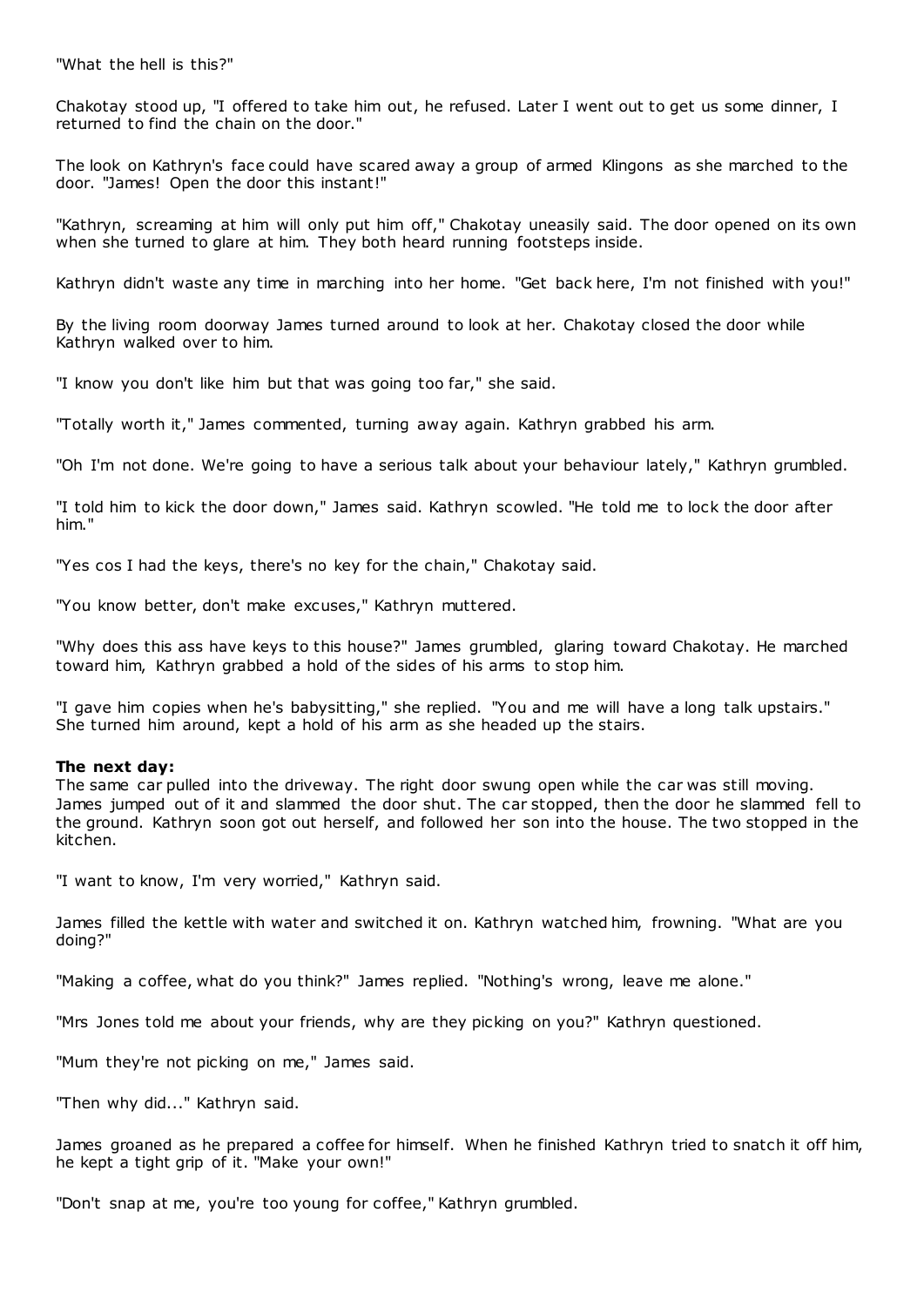"Well you have too much of it," James muttered. "Why do you always berate me?"

Kathryn shook her head, "I don't. Why do you always do your best to worry and irritate me?"

"Maybe cos you always treat me like a kid!" James snapped.

"You are nine, that's considered a child. You're my son and I care about you. You act like you don't appreciate it," Kathryn grumbled.

The two both played tug of war with the coffee. It spilt all over the floor, they froze on the spot. They both began smirking and soon started laughing.

"Oh if only we could see ourselves, we'd look pretty stupid," Kathryn laughed.

"Speak for yourself," James said with a small grin.

"All I want is to find out what's bothering you, it's not just me imagining it," Kathryn sighed.

"It's just..." James muttered uncomfortably. "I don't know why. I didn't do anything."

Kathryn frowned, she gently put an arm around his shoulders, "Let's start from the beginning."

"Rachel, she started school last week," James muttered.

"Do you like her?" Kathryn questioned.

"Amie, Linsey and I hung out with her, show her around the school and stuff," James replied. "She was ok."

"I mean like her, like her," Kathryn said.

James' face dropped, then looked away. "Did the teacher tell you that?"

"No of course not," Kathryn replied. "Is it true?"

"No," James snapped, taking her by surprise. He sighed to calm himself, "sorry."

"It's all right, go on," Kathryn said.

"She's uh, she told people. She turned them against me," James muttered.

"The rumours, what did that minx make up about you?" Kathryn asked.

James looked up at her, pouting his lips and widening his eyes. "That I hit on her, putting it mildly."

"She said what?" Kathryn growled. "Oh I'm so going to sort this out."

"Mum you don't know, you just believe me cos you're my mum," James mumbled.

"Don't be silly, you're not like that. I know you," Kathryn said.

"So does Amie and Linsey," James said.

"I'll tell you what. Why don't we get a big pizza delivered here and we can rent a video or something. The next morning I'll pull out little Rachel's hair and shove it down her throat, what do you say?" Kathryn said, giving him a kiss on the cheek. He laughed and grinned as she gave him a cuddle. "Nobody spreads rumours like that about my favourite person in the whole world. I'll sort her out."

"You don't have to mum," he said.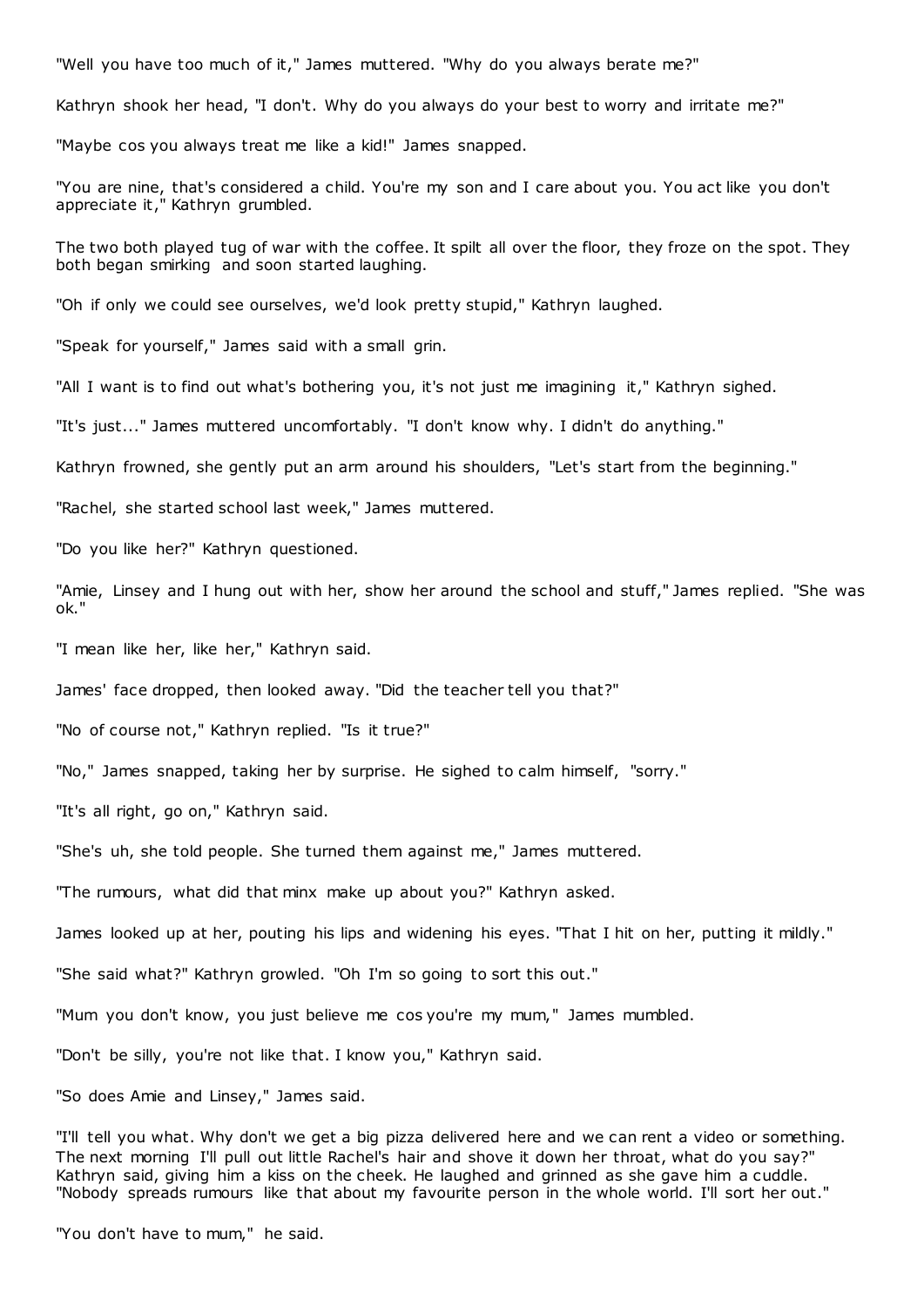"Yes I do," Kathryn said. "Tonight it's just you and me."

James frowned and looked around as he heard a different woman's voice faintly calling his name. "What's that?"

"What's what?" Kathryn said.

He heard the woman's voice again, each word was louder than the one before it. "Can you hear me? James, come back to me." His eye lids started to feel heavy, they soon closed. Then he felt a bright light shine directly into them, he felt dizzy and weak, then felt like he was lying down all of a sudden despite not feeling like he had fell.

He pulled a face as he squinted his eyes open again. The light dimmed down but it was still so bright it hurt them. Two blurred figures stood to his left, one was a lot bigger than the other. Then he felt two soft hands take a hold of his right hand.

A familiar male voice spoke, "his body's been through a lot. I really think he should stay here for a few days to recover."

"I doubt he's going to stick around for that long," the voice from before said.

"No he won't want to, but in his condition he won't be able to for half the time," the male voice said.

The light dimmed down to a tolerable level, James could see the blurry figures a lot clearer now. The smaller one was Jessie, the larger one was the Doctor. Both of them were looking at each other. "I don't understand, what's wrong?" she asked. "Well apart from burns, cuts and bruises."

"Well," the Doctor sighed. "It looks to me like he was beaten badly, then treated by somebody who didn't know what he was doing, but not fully. He did a poor job repairing some internal injuries. Some injuries are two weeks old at the most, some are twelve days old, seven, four... you get the idea. A week ago it looks like he got another poor treatment. To sum it all up, I'm surprised he was able to fight those demons and get through the rift in the condition he's in."

"What's going on?" James mumbled weakly.

Jessie and the Doctor looked down at him, her face lit up a little. "You're awake? I was really worried."

"You collapsed during the meeting," the Doctor answered his question. "Why didn't you come to Sickbay when you first came back?"

"Each time, it was busy," James replied, he tried to sit up. The Doctor rushed over to Jessie's other side to push him gently back down.

"That's not good enough. You've suffered a lot of internal damage as well as external. You're staying here for three to four days," the Doctor said.

"But," James said.

"You don't have a choice, you're too weak to walk right now," the Doctor said. "I'm surprised you're still alive actually."

"The internal was healed," James mumbled.

"Only by somebody who didn't know what he was doing, there was some that was recent but untreated as well," the Doctor said. He walked out of James' sight. "You're staying here for rest and observation."

"Observation?" James said, pulling a face.

"When we got you to Sickbay we almost lost you," Kes' voice said while taking the Doctor's former place. "You should know better than to avoid treatment for so long."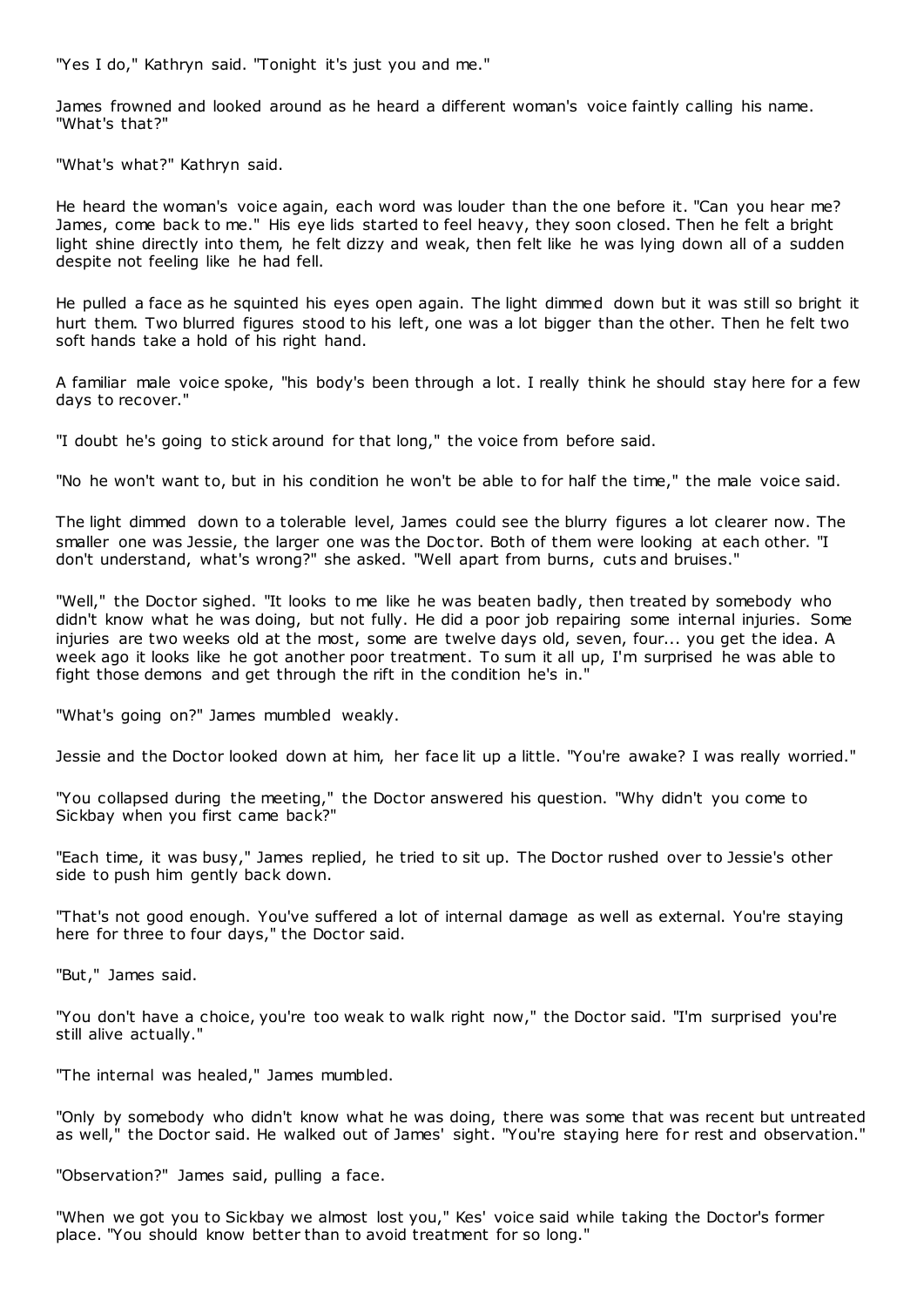"I didn't know it was that bad," James muttered.

Kes shook her head, "you should still visit, don't give us that. Rest ok, you really need it." She disappeared from his sight again.

James looked toward Jessie, "Jess?"

"No I'm not going to spring you," she said, then pulled a face at the sound of Danny's giggles. "It's not dirty."

Danny appeared by her side, "bed springs, obviously. You're getting rusty." She looked down at James, "how you feeling?"

"A little groggy actually, dizzy," James replied. "How long was I..."

"A few hours," Jessie uneasily replied. She placed a hand against his cheek, "the Doctor said the drugs he gave you would keep you out for a while. We weren't expecting you to wake up this soon. I'm kinda glad though."

"Kinda?" James raised an eyebrow weakly.

"Good for me, not for you. You probably feel crap cos the drugs are still doing their thing," Jessie said.

The Doctor walked back into view, "I'm afraid his consciousness will only be short lived. There was a low chance of him waking up during treatment, and well when it does happen it's not for very long."

Danny took a hold of his arm to pull him away, "then let's give those two some privacy. Jess probably wants to tell him off or something."

"Do you?" James asked, just then noticing his eye lids again getting heavy.

"It's not as effective when you're still ill. When you're better," Jessie smiled. "What's the last thing thing you remember anyway, you seemed out of it during the entire meeting."

"Not sure, I'm still a bit out of it. You know when you're still half asleep, and the dream still feels real," James muttered

"Hmm yeah," Jessie said. "What was the dream?"

"I can't remember mostly," James replied, letting his eyes close again. "I just remember my dad threatening me, mum hurt and... no, it's all gone."

"Can't you have a nice dream while you're resting here? I want one less thing to worry about," Jessie said while moving her hand to stroke his hair.

"I'll try next time," James said. He started to feel dizzier, and weak again. The last thing he felt before losing consciousness was Jessie pressing her lips against his forehead.

When he awoke he was back as a nine year old, lying in his bed. His eyes opened wide and bolted up right, breathing heavily. "Damn not again," his hand went across his face.

Moments later he was walking down the stairs that lead into the hall way. The living room door was open by half a centimetre, he could hear mumbling, slight groans and what sounded like kissing. He pushed the door open, his eyes widened in horror. "Oh my god." With that he ran back up the stairs as fast as he could, slamming his bedroom door.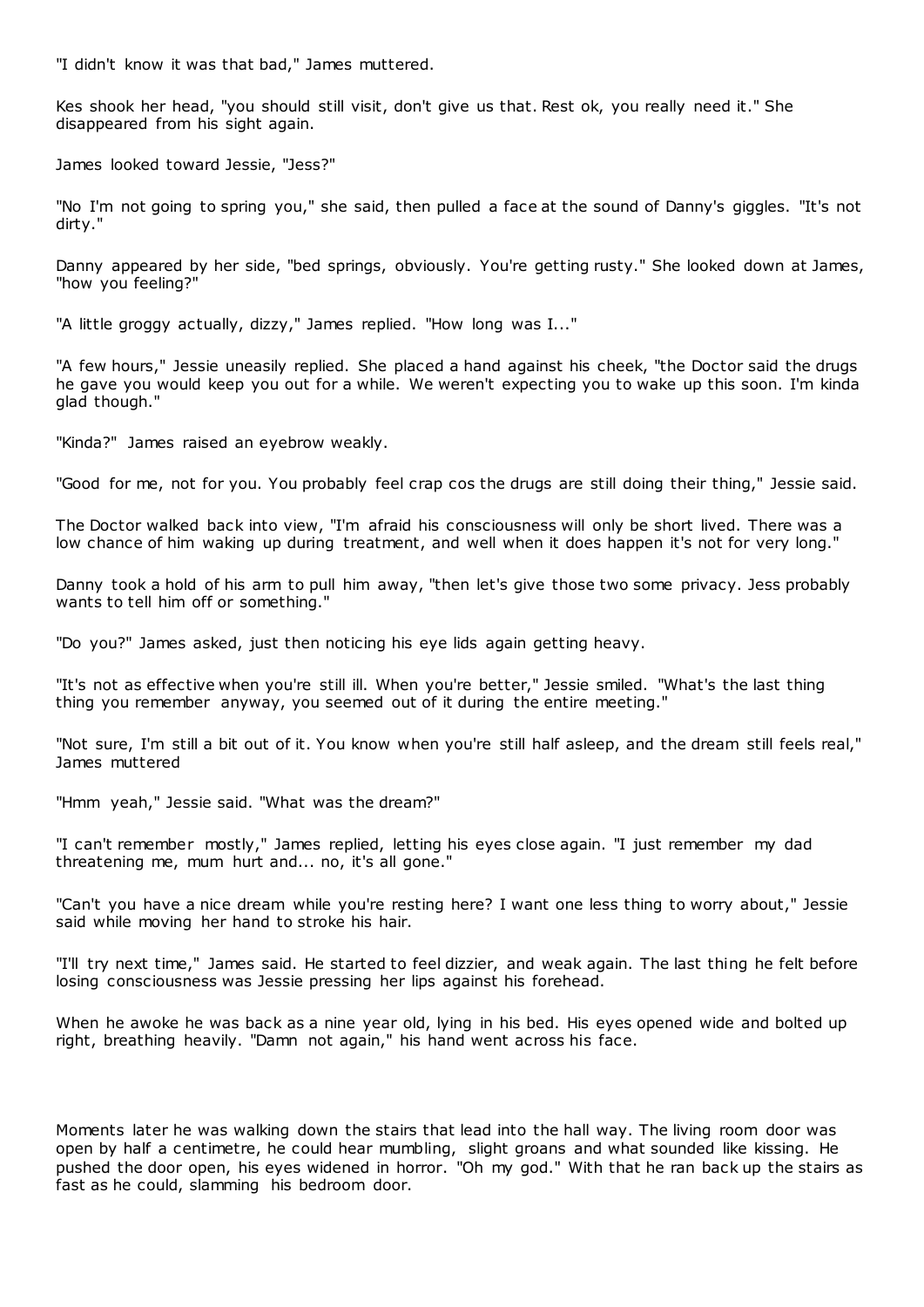When he stepped away from it, it fell off the hinges and slammed onto the ground. He picked it up to lean it against the wall. Instead he pushed his wardrobe to block the door.

"James!" Kathryn's voice yelled from the other side. "What, how did you..."

"Go away!" he yelled back.

"Impressive for such a small boy," Chakotay's voice commented.

Kathryn sighed, "I'm sorry you saw that, but my personal life is not something to be mad at."

"You said tonight was me and you, not you, Chuckles and the sofa!" James shouted back at her.

"Honey I thought you were asleep," Kathryn groaned. "It was just a kiss ok."

"God, don't you ever stop lying!" James snapped. He muttered quietly to himself, "all you are is a lying whore."

Kathryn gasped, Chakotay looked uneasy. "You don't even know what that means!"

"Stop thinking I'm just a kid, I'm not stupid," James muttered. "I'll tell you what it means. It's someone who has a nine year old kid cos of a one nighter, and does it on the sofa with a fat chimp and human hybrid thing while that kid's just upstairs."

"That's it, enough of the insults," Chakotay grumbled, not noticing Kathryn's horrified expression. "I haven't done anything to you but try to be your friend!"

"Only cos you sleep with my mother you son of a bitch!" James screamed back at him.

"We weren't!" Chakotay yelled back. Kathryn put a hand on his shoulder.

"Move the wardrobe, he's not next to it," she whispered.

Chakotay carefully pushed the wardrobe forward. James now stood by his bed, near the window, noticed this and ran back to it. He began pushing right back. Chakotay struggled to move it as James turned around to lean his back against it.

"God damn it, do you keep feeding this kid spinach?" Chakotay grunted. "I'll have to break the back of it." Kathryn nodded. He pushed through the wood on the back, and climbed inside of it. Before he got through to the doors, James pushed the side of it. It toppled right over, Chakotay rolled out of the doors. Kathryn looked on, unsure whether to look angry, shocked or amused.

"Oh you are in so much trouble," she grumbled when she decided to be angry.

"Me? You're allowed to say or do anything no matter how it makes me feel, but I can't do anything. That doesn't seem fair," James muttered.

"How do you feel?" Kathryn asked.

"Why do you care? You order a pizza and movie, think it's some miracle cure and then disgrace yourself by doing the dirty with wood brain there," James grumbled. "Then you start yelling at me when I have a right to be mad, you know I hate him."

"I don't understand why, you'll always be my favourite little guy," Kathryn said.

"Little guy!" James exclaimed. "Perfect choice of words, it makes it possible for you to love him more than me, doesn't it? I knew you cared about him more, I was just an inconvenience. I'm sorry I'm in your way."

"I didn't mean it like that," Kathryn said.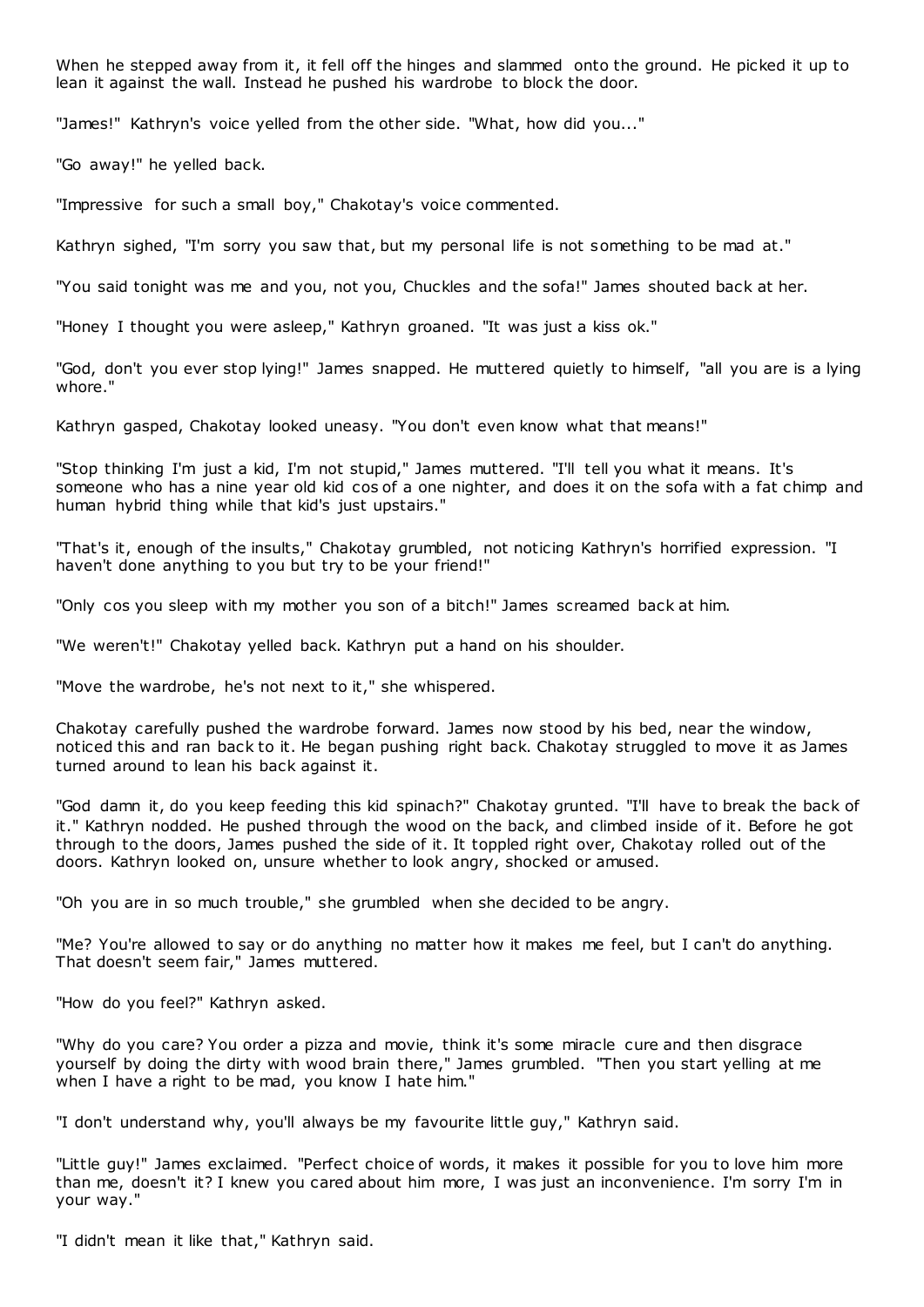"No please, get back to sleeping with him. I'm sorry I walked in on it," James grumbled.

"Where did you learn that? Was it those girls?" Kathryn asked.

"Rachel before she spread the rumours," James muttered uncomfortably like he was hiding something.

"Ok when are we going to get to the strength subject?" Chakotay asked, while pulling himself up to his feet.

"Now. You're fat, not muscley. You're just a weak huge bit of crap that's stinking up this house," James muttered in response. "Where were we up to?"

"Oh you think you're smart do you? No wonder your mother was miserable when I first met her," Chakotay said.

"That's not true," Kathryn said.

"Of course she was miserable, I was too when I first saw you," James said.

"I've done nothing but try to get you to like me. You have no reason to treat me like this," Chakotay said.

"I have plenty," James muttered.

"No you have one. You're scared I'll take her from you," Chakotay said.

"No you already have. You've got what you wanted, c ongratulations," James said. He marched out the door. Chakotay followed and put his arm out to stop him.

"Don't walk away, we're going to sort this out."

"You can't tell me what to do, you're not my father!" James snapped, pushing his arm away. He grabbed his arm instead to stop him. James stared coldly into his eyes. "Get your hands off me or I'll rip them off."

"Would you two stop it!" Kathryn snapped.

"You've done nothing but cause me and your mother grief, you're going to stay and explain why," Chakotay said. He knelt down slightly to pick him up. "Now we're going to talk downstairs." He walked toward the stairs.

"Chakotay put him down, he doesn't like that," Kathryn stuttered.

James' angry face soon turned to a one of fear. Chakotay stopped by the stairs.

*"Come on, it's all right. I'll get you out of here," Susy whispered. James appeared around the other side of the bed to before, he ran into her arms. She straightened back up.*

*Peter noticed her, "Susy I wouldn't."*

*Susy opened the door quietly. Peter swung around and punched her in the face. She stumbled back, and hit her head against the door handle. Her hands accidentally loosened their grip on James, he fell to the ground with her.*

*James ran into the bedroom where he found Leanne doing CPR on Susy. Paramedics tried to get passed him so they could get to her. Leanne backed away as they began to try and help her. James walked closer to Susy's still body. Her eyes were still open, her arms laid out from when she was carrying him to safety. He knelt down next to her.*

*Leanne gathered him up in her arms, "don't."*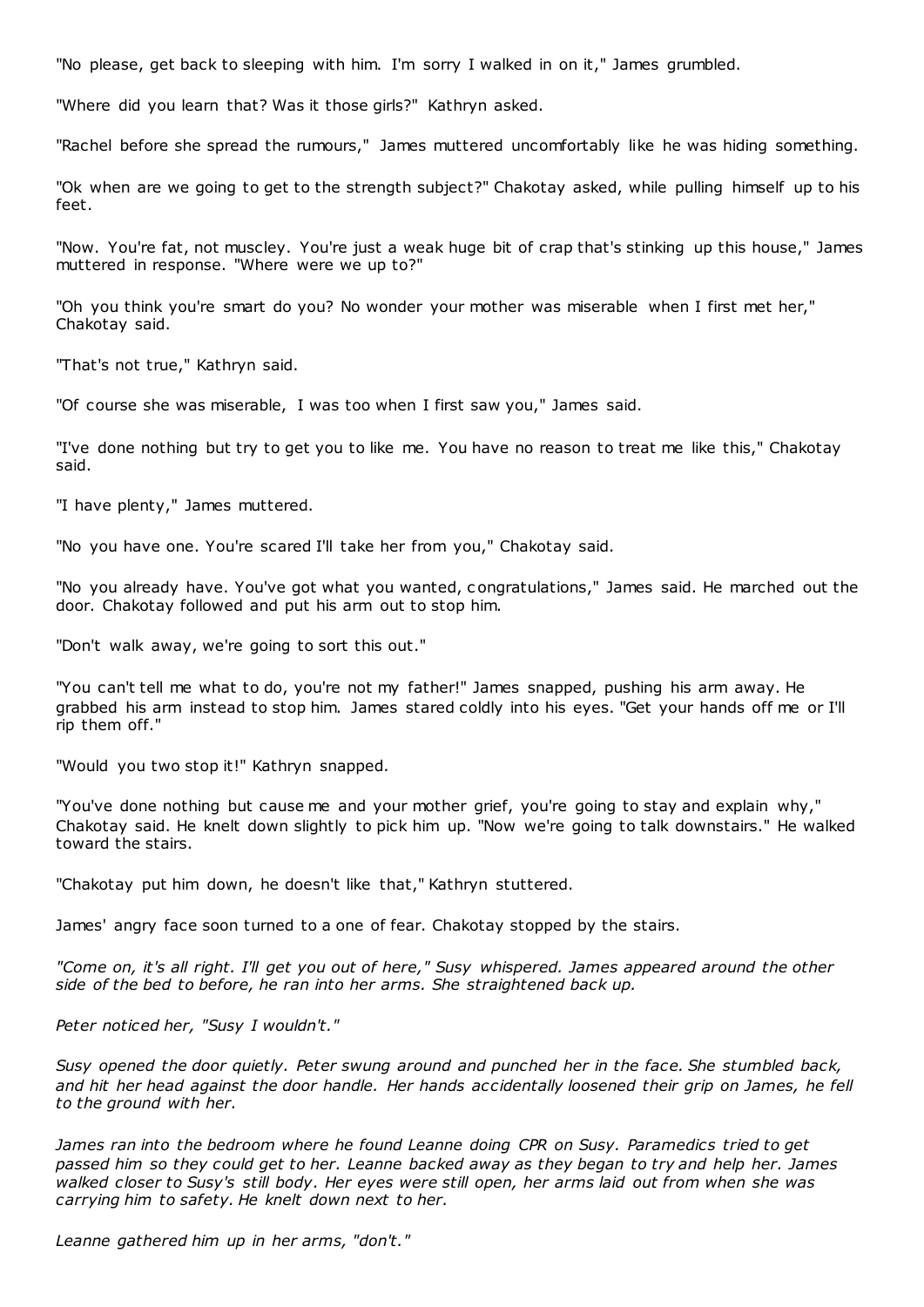*"No," he cried, reaching out for her as Leanne carried him out of the bedroom.*

"No," James cried, sounding just as helpless as he did when he was four. He swung his right fist as hard as he could at Chakotay's face, he dropped him as he stumbled backward to the ground. Kathryn rushed forward, she went straight for James. He just grunted before running down the stairs.

Kathryn crawled over to Chakotay's side. His face was covered with blood coming from what was left of his nose. "Oh my, I'm sorry. James hates being picked up ever since Susy died. I didn't know he could hit this hard." She helped him sit up, "don't tilt your head back." She rushed to the other bedroom.

Chakotay looked ahead of him, everything seemed crooked and appeared to be moving side to side. He could clearly see James staring up at him from the bottom of the stairs.

Kathryn rushed back to his side. At this point Chakotay looked very pale, and looked ready to pass out. Kathryn had to place hands across his face to stop his head from falling back.

"Kathryn," he mumbled. Kathryn turned to see that James had gone.

"Kathryn," Chakotay said as he walked into the Ready Room. She looked up at him expectantly. "You wanted me to tell you when James woke up."

"Right. How is he?" Kathryn asked.

"He wasn't awake long, he's unconscious again," Chakotay replied. "The Doctor's not expecting anymore problems during treatment. I think the only problem is keeping him in Sickbay when he's able to walk again."

"How long's the treatment going to take?" Kathryn questioned.

"Another hour," Chakotay replied. "He'll be awake after it, but will still feel the effects of the drugs for at least half a day."

"So I'm guessing that's when we've got to worry about keeping him in Sickbay," Kathryn sighed, shaking her head. "He's so stubborn."

"You can't complain, you'd be doing the exact same thing if you were in his position," Chakotay smiled.

"True but I wouldn't be in it in the first place," Kathryn muttered harshly, sitting back in her chair.

"I don't think that's true. If you had to decide between your health and your job you'd choose the latter, it's where he gets it from," Chakotay said.

"No," Kathryn muttered. "I mean about the rift in the first place."

"I'm sure you would have done that yourself. You were going to the second time round," Chakotay said. "You're not comparing yourself to him, you're just angry with him as he is too like you in that aspect. He'll be ok in a day or two."

"Good. How's repairs going?" Kathryn questioned.

"Slowly, most of the crew are still a bit shaken up, distracted," Chakotay replied.

"We could all do with some uneventful shoreleave," Kathryn said. "When we get rid of those aliens, we should find somewhere to go."

Chakotay smiled, "that sounds like a plan."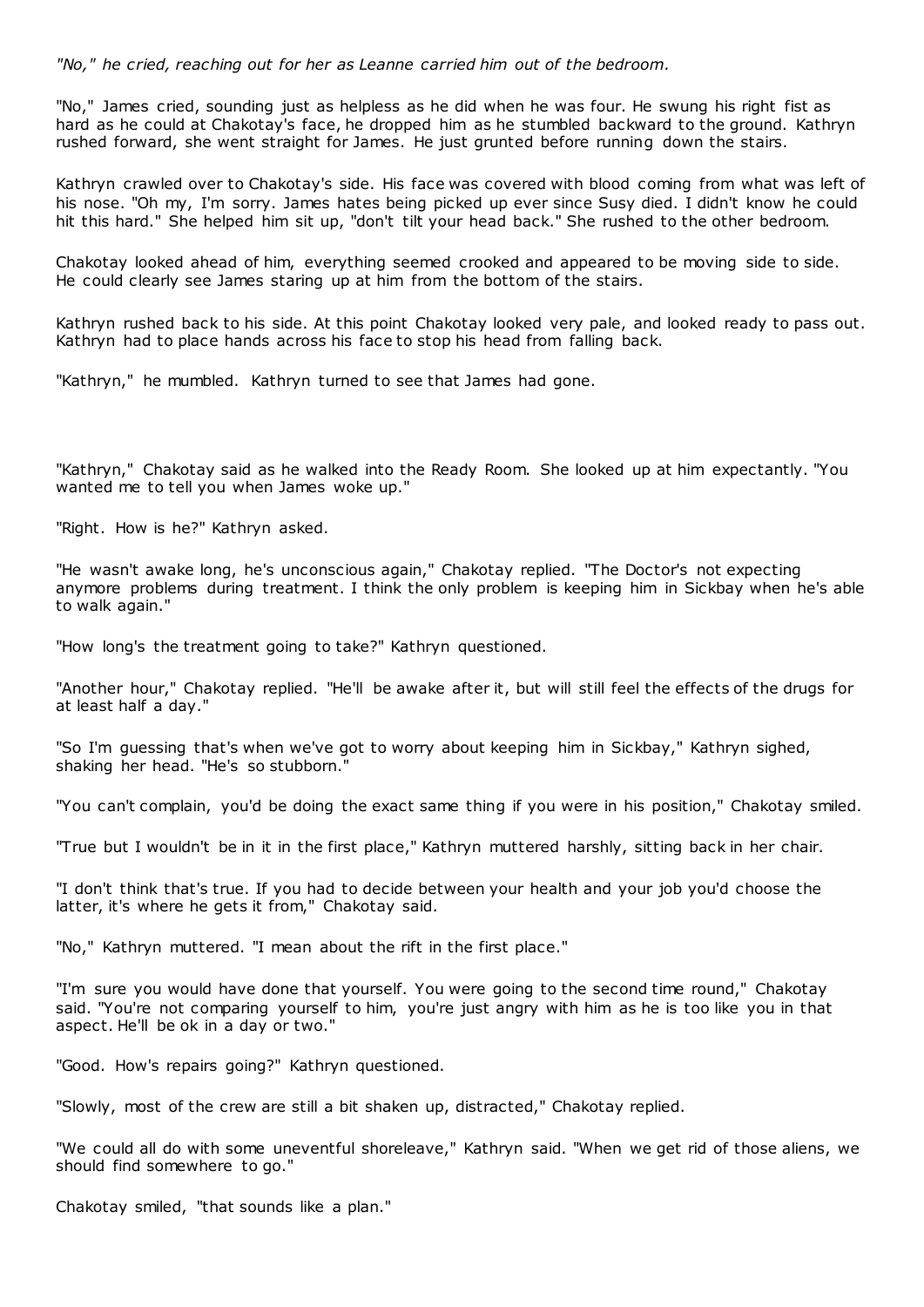Kathryn rested her arm across her belly, "ugh, I need another drink."

Chakotay looked at her with concern, "morning sickness?"

Kathryn rolled her eyes, "no, all day sickness."

"I'll get some water," Chakotay said, he headed for the replicator. "When did it start, you've been all right so far."

Kathryn sat down at the dining table looking very pale, Chakotay, who had a metal cast over his nose, put a glass of water down in front of her.

She looked at him, "we need to talk."

"Huh, we were talking. I asked you how long you've been up with morning sickness, after you asked for a drink," Chakotay muttered.

"No I mean to James," Kathryn said. "He needs to know."

Chakotay sighed, "I'd better go into hiding for a few months then, or at least keep my back to him at all times."

"He'll have to get used to it Chakotay, but yes I do think you should leave before I tell him," Kathryn said. "I can't today, it's his birthday."

"Surely having a new brother or sister would be good news," Chakotay said.

"Not with you as the father, I'm sorry," Kathryn said. "And it's not the best way to say happy tenth birthday."

"You know he has a habit of walking in on things, isn't it better to tell him than for him to find out?" Chakotay questioned.

"Find out about what?" James muttered as he walked into the kitchen. He sat at the dining table in front of his already made breakfast. His face lit up, "oh are you dying? That's a great present thanks."

Chakotay stared blankly at him, "no I'm not dying."

"Worst birthday already and I've only been awake five minutes," James muttered, pouting.

"So honey, do you feel any older?" Kathryn asked with a smile.

"Yeah, can I drive the car?" James replied, smiling innocently.

"Not for another seven years at least," Kathryn muttered.

James looked around his plate, then got up to head for the fridge. "Need juice. Why does it taste different?"

"What the juice?" Kathryn said.

James turned around holding a carton of orange juice, he didn't realise that it was leaking through the cap and that he was squeezing it too hard. "No, breakfast."

"Oh, um, I'm trying a new method," Kathryn nervously replied.

"Yeah," Chakotay said. "Um careful with the orange juice."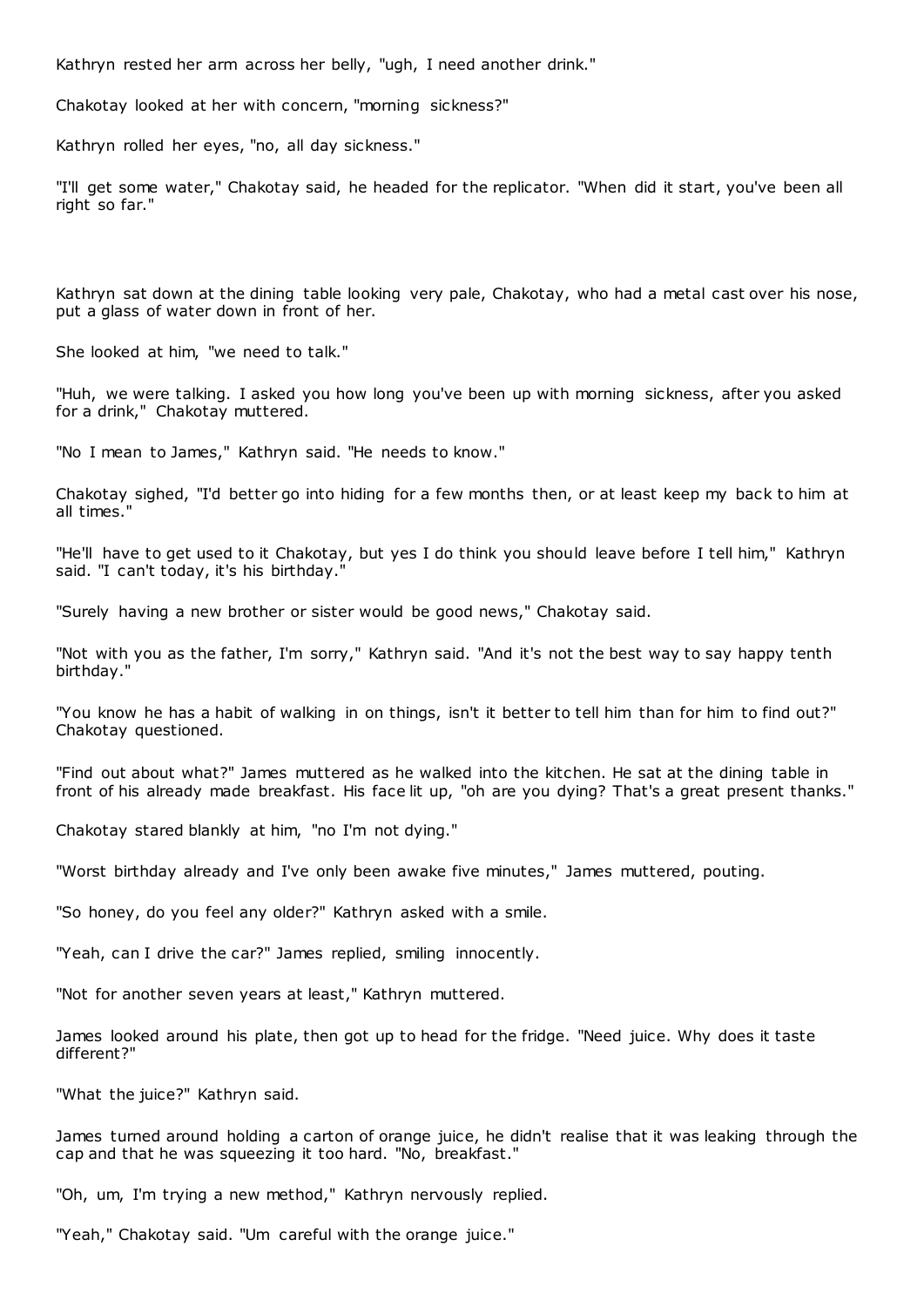James glanced at the juice with a frown, "god these cartons are flimsy." He put it down on the bench, then reached for the cupboard.

When his back was turned Kathryn mouthed, "thanks for cooking." Chakotay nodded, smiling sneakily. They both jumped when they heard a glass smash.

"James, will you be more careful," Kathryn said as she turned her head to glance at him. Her face turned pale, "what happened." Forgetting the pain in her stomach and nausea, she ran over to James' side.

Glass was all over the floor near him, so was drops of blood. He held his right palm tightly, "I dunno, I picked it up and it broke."

Kathryn put her arm around him, "oh god, sweety. Chakotay ring the doctor, no 911."

"Does this mean I don't have to go to school tomorrow?" James asked as he looked up at her.

Kathryn sighed, "no James."

"Damn," he pouted.

Later at the hospital, James sat on a hospital bed while the nurse wrapped a bandage around deep cuts in his hand. Chakotay stood nearby with his arms folded.

"You should tell your son to check a glass before picking it up, it probably was cracked already," the nurse said.

"He's not my dad," James grumbled.

The nurse looked embarrassed, "I'm sorry, step dad."

"No, just a friend of the family," Chakotay uneasily said.

"Why did mum go?" James asked toward the nurse.

Chakotay answered for her, "she isn't feeling well today. I told her not to come, but your mother's stubborn."

"There you go, I want you to come back though so I can see how it's doing," the nurse said. "I'll go check for an empty appointment slot, excuse me." She left the room.

Kathryn walked in after a minute of uncomfortable silence, "Chakotay, word please." Chakotay nodded, he walked passed her to leave. Kathryn went over to James. "How is it sweety?"

"They gave me tablets," he pouted.

Kathryn smiled as she messed up his hair with her hand, he pouted again. "Don't worry, that's to make the pain go away. After I've talked with Chakotay we can go and celebrate your tenth."

"Mum you don't have to be nice all the time," James muttered.

Kathryn frowned, "what do you mean by that?"

"You're still mad at me," James said.

"No I'm not, I was mad at you both and myself for letting it happen," Kathryn said.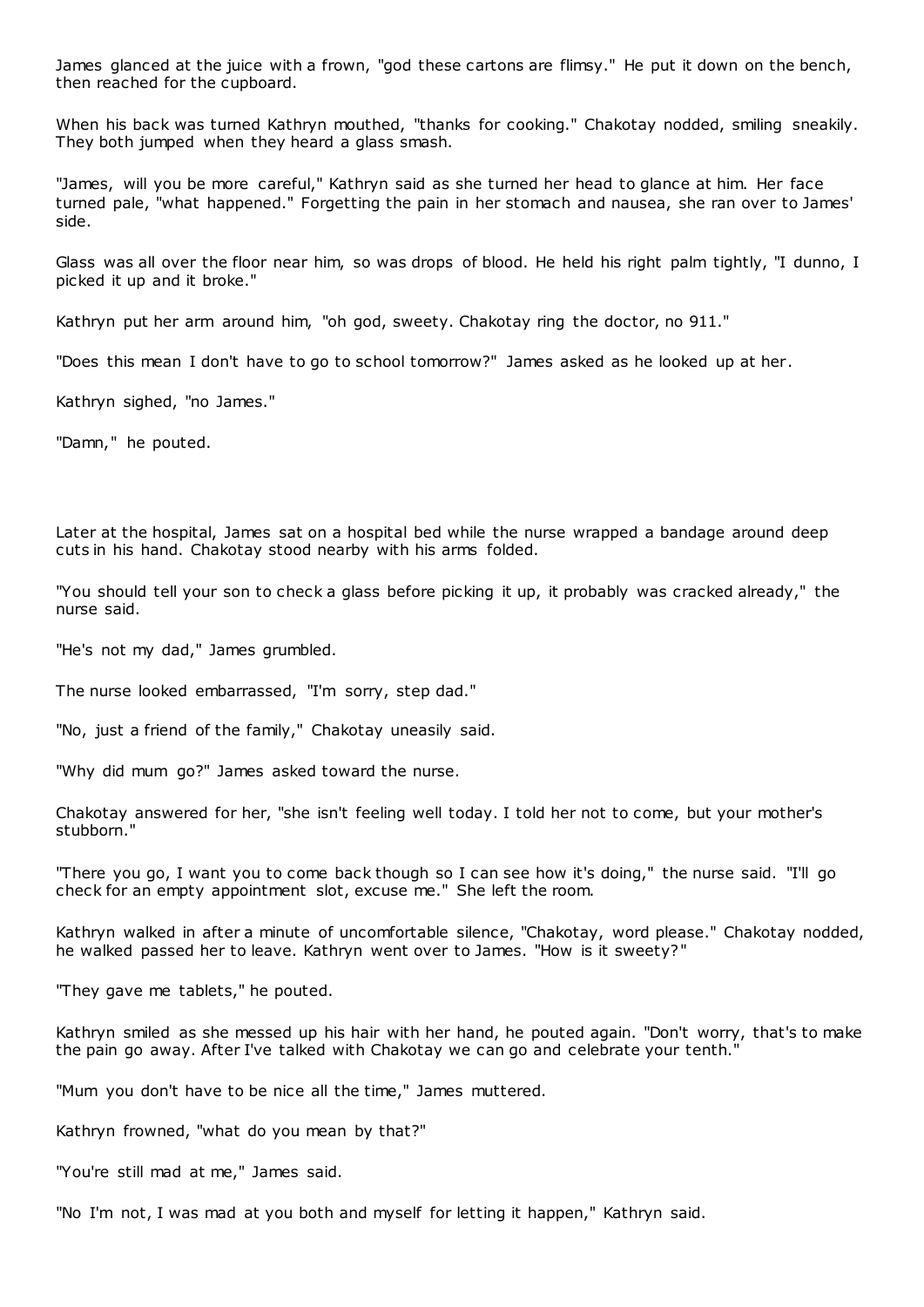"The police don't believe your story where he tripped into the bedroom door mum," James said.

Kathryn sighed, "I know, but they'll find it less believable that you hit him that hard. Plus we have the door off it's hinges."

"Without any blood on it," James added on.

"Yes but I moved it in the right place," Kathryn said. "Don't worry, you're safe and Chakotay's just embarrassed that it happened at all, and he knows he shouldn't have picked you up."

"Ok, can we do something together, not with him?" James asked.

"That's quite difficult as he's paying for the trip," Kathryn replied.

"Then I'm not going," James muttered, folding his arms in a huff. He cringed while moving his injured hand back where it was.

Kathryn sighed, "I'll be right back." She turned around to leave again. James jumped down from the bed to stand by the door. "I've spoken to the doctor."

"And, I thought it was just morning sickness," Chakotay's voice said.

"It is, but she said my stress is a little too high. I need to relax a bit more, can you believe that?" Kathryn's voice said.

"Yes I can," Chakotay's voice said. "Oh don't look at me that way, with what's going on with James it's no surprise that you're stressed."

"Don't say that, it's you as well," Kathryn's voice said. "It's only going to get worse when he finds out about the baby."

James backed away from the door, his eyes wide in shock. He went to the window, and climbed out of it. Not long later everyone stepped back into the room.

"Where is he?" Kathryn stuttered.

Chakotay rushed to the window, "hmm I wonder."

"But why though?" Kathryn said in a nervous voice. "Split up, we have to find him."

James walked down the corridors of the hospital looking sorry for himself. "Some birthday. " He saw Kathryn talking to a few nurses around the corner, he hid while she walked away towards the canteen. A few men who creeped him out followed her inside, then he heard her gasp when the door closed behind them. "Mum!" He ran after them.

Inside the canteen the men forced Kathryn to the ground, one put a knife in front of her neck. "Your son is on his way here, you didn't teach him a thing did you?" one sneered.

"No," Kathryn stuttered. "James get out of here!" she yelled as James appeared at the door.

The men sneered at him. "We usually don't go for the younger one as well, but this time we'll make the exception. First though." One man pulled out a large dagger.

"No, it would be more fun to kill her first," one moaned.

"Get the hell off my mother," James grumbled.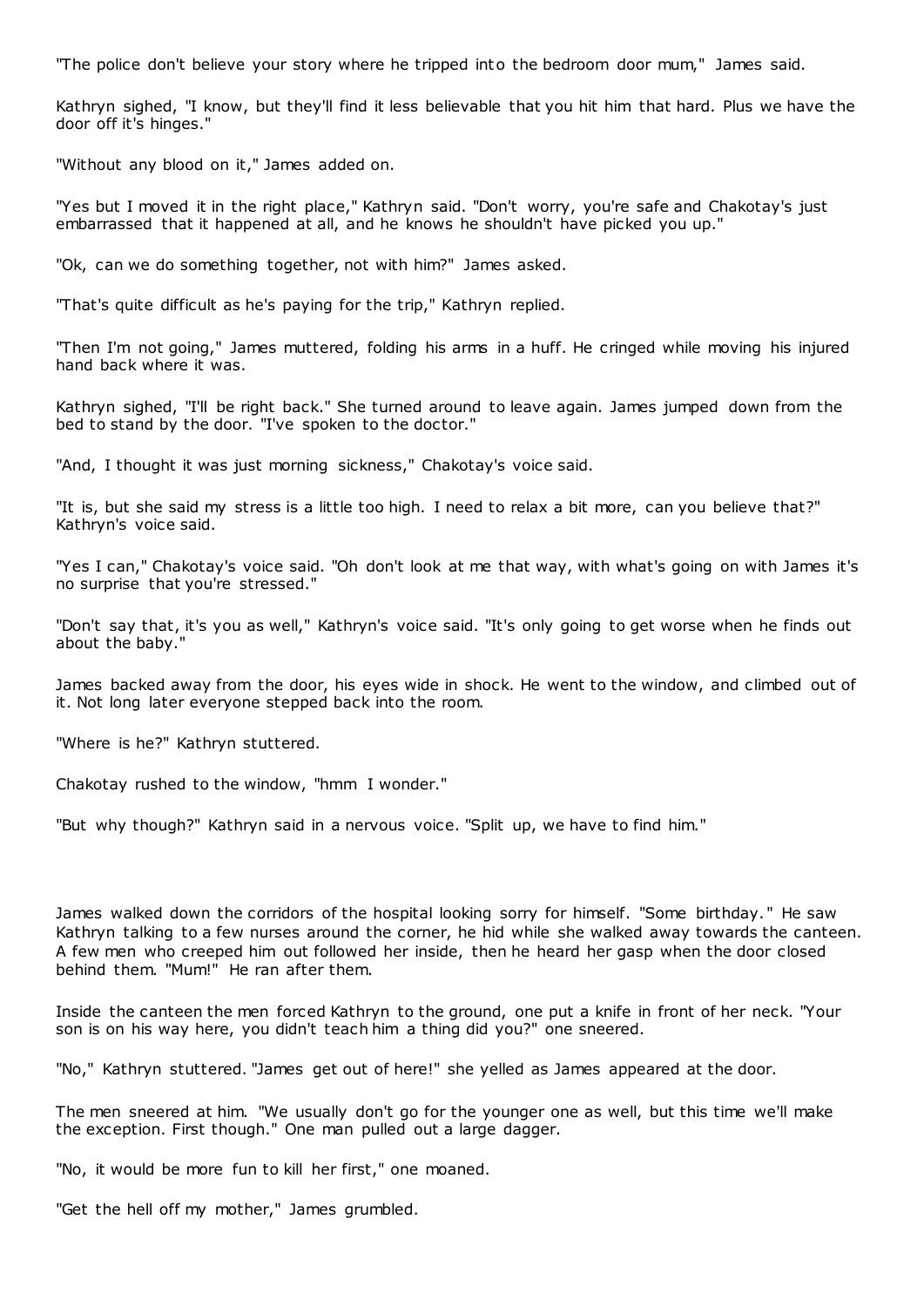"Hmm no," one man laughed.

The one with the dagger walked closer, "aaw, they're so cute when they're helpless and untrained." James did nothing except pretend to look scared, when the man reached him and knelt down James gave him the same punch he gave Chakotay. Well he did the same, but it knocked the man quite far backwards and to the floor. The other men looked pretty freaked as his face was barely recognisable now.

James smiled, "who's next?"

"Not so helpless," one stuttered.

The one with the knife at Kathryn's throat groaned, "try anything else boy and we kill her, simple as that. Get him over here." The others went over to grab him.

"It's ok James, fight back. This time you're allowed," Kathryn muttered.

"But mum," James moaned, "they'll kill you." The men kept a hold of him as they put him next to Kathryn.

"Don't worry about me, you can still get out," Kathryn stuttered.

"Ugh I'm getting sick of this mother and son mush," the vampire with the knife groaned. "Who should we kill first?"

Two people burst in, a girl in her thirties held a crossbow in her hands. "I'd say you." She fired, the one with the knife got an arrow in his back, he turned to dust. James quickly grabbed his knife, the other men widened their eyes, and were smart enough to back away from him.

The middle aged man with the girl smiled smugly, "you failed, send our regards to your Masters."

"No we haven't," one said, pulling a gun out to point it at James. He wasn't where he was before, he looked around confused. "Hey, where did..." He interrupted himself by crying out in pain, he looked down to find a knife in his leg. Then he noticed James in front of him, he punched him in the face. Meanwhile the girl ran forward to finish off the other men.

Kathryn stared bewilderedly, "what, uh just happened?"

The girl held out her hand for her, she took it and stood up. "Yeah um, sorry we're late. We were going to explain before this happened but..."

"We were held up in England, there's a lot of um... activity there," the man said.

"What were those things?" Kathryn asked. "Why did they try to kill us?"

"That's what we're here to discuss," the girl replied. She walked over to stand next to James, she he ld out her hand. "Hi, I'm S'Tara."

"James," he said.

"You're very good you know, we were expecting a helpless boy considering you have no training," S'Tara said.

"Um James has never really been helpless," Kathryn said. James frowned at her. "Well, more or less. So what's going on?"

"We were looking for him. The good thing about this attack is you won't think we're as crazy," the man replied. "Your son is the next Chosen Slayer."

"A what?" James muttered.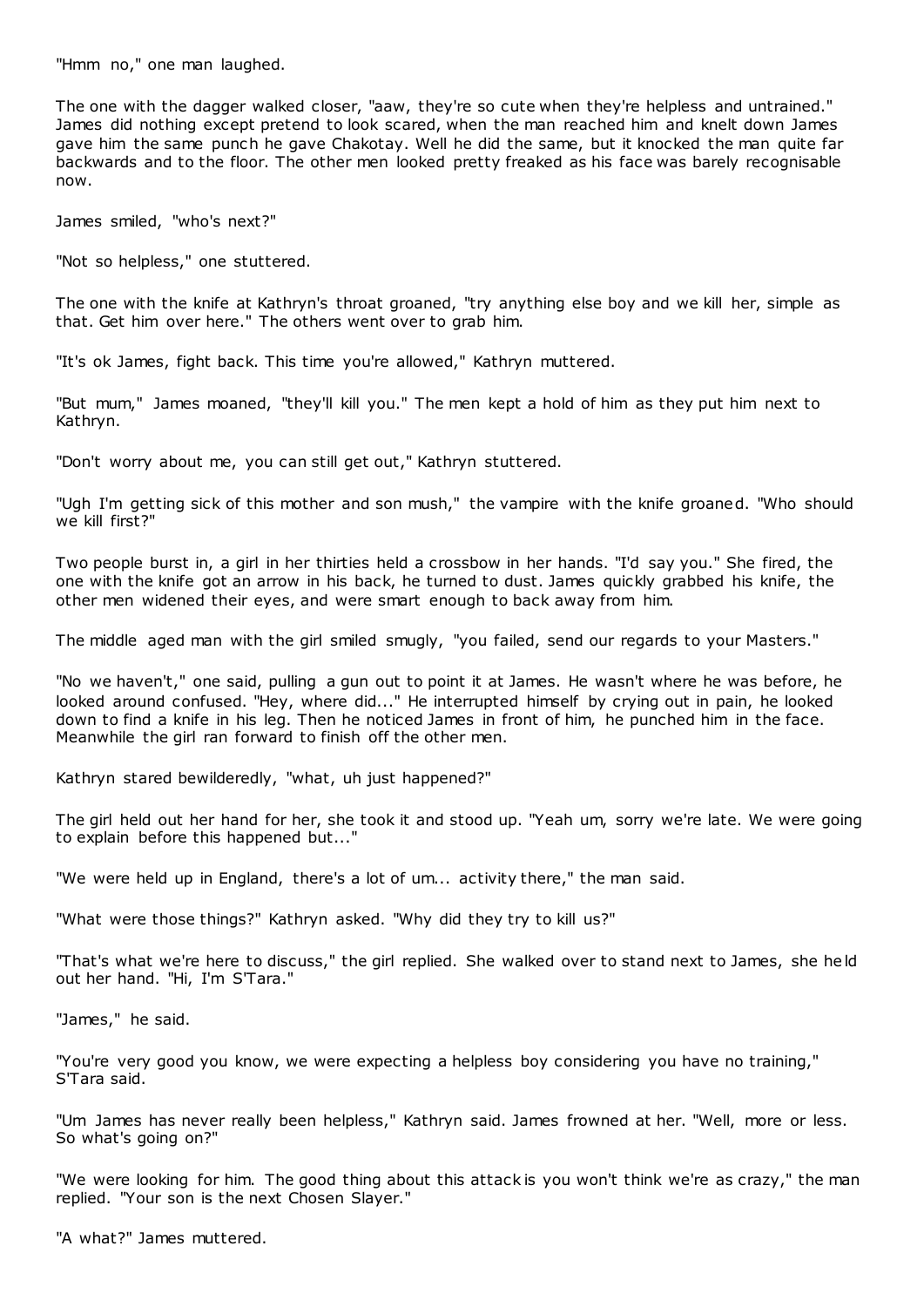"Um, what he said," Kathryn said.

"Another like me," S'Tara said. "In laments terms, we fight evil. There are Natural Slayers, but we're stronger than them. There's only two like us every generation."

"Your sister will be too," the man said.

Kathryn's eyes shifted nervously, "what are you talking about?"

James looked up at her with a raised eyebrow, "oh yeah, thanks for not telling me mum. I heard you."

"Oh," Kathryn mumbled. "So it's a girl huh, how do you know?"

"Brother and sister are the Chosen's everytime," S'Tara frowned. "Wait, she hasn't been born yet . That's odd."

"It was predicted that this generation would be different," the man said. "We should find somewhere else to talk, there is much to discuss."

"Um J'Lian, these people are um pre-warp," S'Tara whispered to him.

"I know, but we haven't got a choice. I really hope you two have open minds. Come," the man said, gesturing to the door.

"Depends what it's about," Kathryn muttered, putting a protective arm around James. They and S'Tara followed.

"Basically other worlds, aliens," J'Lian replied. S'Tara shushed him as they left the canteen. "Again we need somewhere private."

"Aliens, that's what they were?" Kathryn whispered.

"Well they probably used to be before they were turned," S'Tara whispered back.

"This isn't going to end well," Kathryn commented.

James opened his eyes, straight ahead of him lay an unknown crewmember on another biobed. The Doctor was busy treating him.

"And he awakes, finally," Jessie sighed in relief. James turned around onto his other side so he could look up at her. "How are you feeling?"

"Better, but..." he replied.

The Doctor rushed to Jessie's side, "there shouldn't be a but. What's the matter?"

"Doc, stop acting like me," Jessie muttered. He glanced at her, confused. "You know panicky over his health."

"Oh," the Doctor muttered.

"How long was I out?" James asked.

"Three hours," Jessie replied. "The stuff's out of your system, but the Doctor expected you to still feel weak and a little dizzy if you tried to sit up or something."

"Yes, is that what the but was?" the Doctor questioned.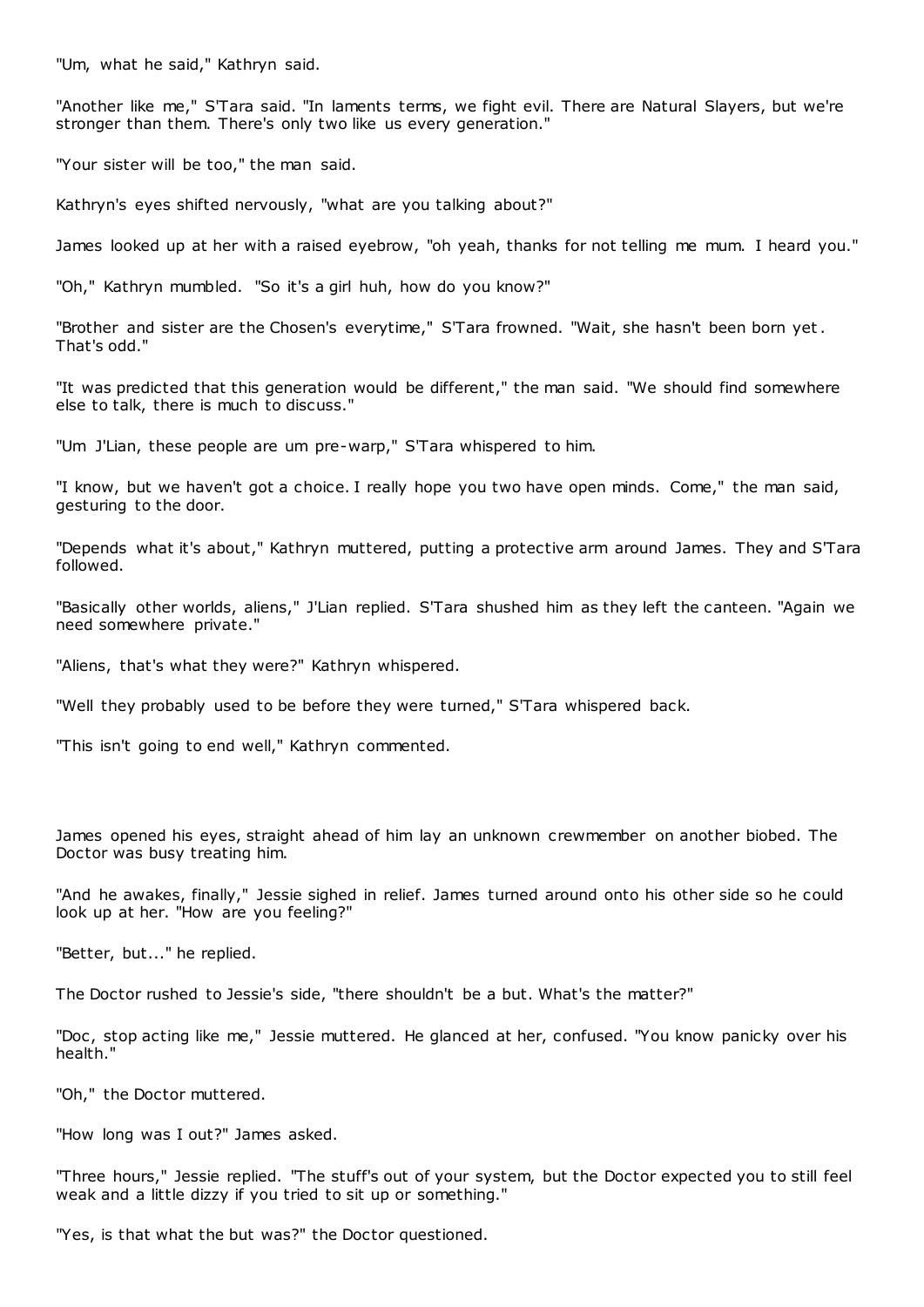"Why so nervous Doc?" Jessie muttered.

James frowned at them both, "I dunno, my head feels heavy and my hand hurts." He raised his right hand, he saw the same cut he had from the glass. It was bleeding heavily. "Uh Doc, you forgot something."

The Doctor frowned as well, he looked at his hand. "There's nothing wrong with your hand."

James glanced at him bewilderedly, "there's a huge cut on it, I don't know how I did it though."

Jessie placed a hand on his arm, "James there's nothing there."

"But there is, I can feel it and see it," James said. He looked back at his hand, the injury was gone and the pain was fading away. "I don't understand."

Chakotay walked into Sickbay, minus his tattoo and wearing twentieth century clothes. "James, it's time to get up."

"What?" James muttered.

"What what?" Jessie questioned, looking concerned.

Meanwhile the Doctor had picked up his tricorder, and was making his way back to James. "Chakotay, he said it was time to get up. That's why I said what." He looked back to where Chakotay was, he was gone. "What the?"

"What's wrong?" Jessie asked.

The Doctor sighed as he scanned him. "I really don't know. This is odd."

"What's odd?" James questioned. "I haven't finally snapped, have I? Or hit my head?"

"No. My first guess was the chip, but it's deactivated still. You're not hallucinating either," the Doctor replied. "There is something there I can't explain though."

"Is it because of the treatment? You did seem panicky like you expected something to happen," Jessie said.

"No, it's not related to the drugs. That's all I was concerned about," the Doctor said. "I can't even begin to explain how but, his brain's sending false signals, and there's a second memory pattern."

"Second? But I don't have other memories that don't belong there," James muttered, looking confused.

"Well you probably wouldn't know the difference," the Doctor said.

James sighed, "I guess not."

"If you don't mind, I need to do a more detailed scan. Jessie can you back away a little," the Doctor said. Jessie stepped back, the large scanner on the biobed went over James.

The Sickbay doors opened again, the vampires from before walked in, sneering at him. "Doc it's doing it again," James muttered.

"I know," the Doctor said as he worked at the station. "It's not real, keep saying that."

The vampires surrounded Kes, she appeared to be able to see them though. They grabbed a hold of her, one pulled a knife out.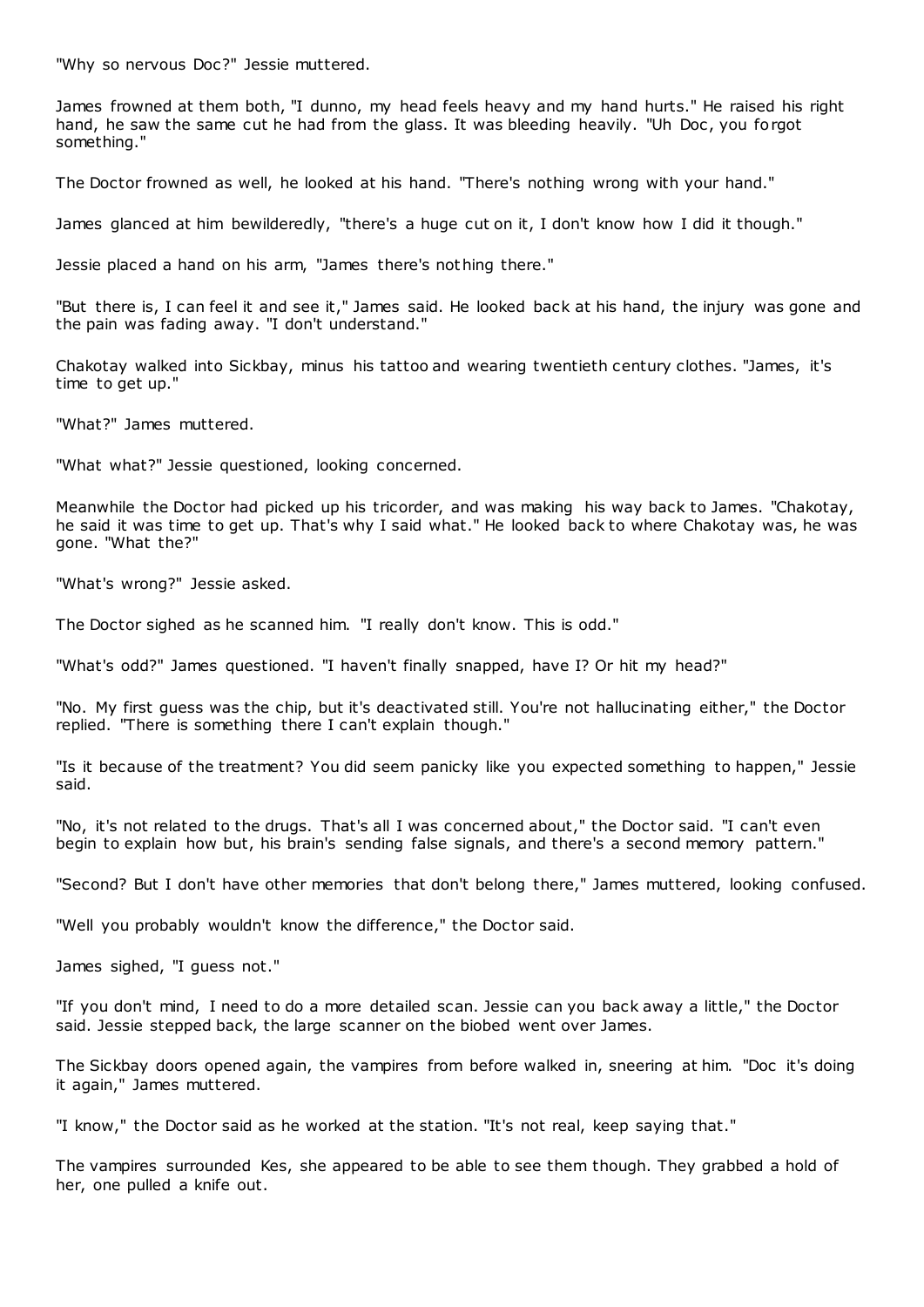The scanner finished, the Doctor turned away for a second. James tried to get up, Jessie held him down. "No no, what are you doing, it's not real."

"But Kes," James stuttered.

Jessie looked over at Kes, to her she was working at the station on her own. "She's fine, you're seeing things."

James settled down, he looked over to her. She lay on the floor with a slit neck, the vampires headed toward where Jessie stood. He closed his eyes, "not real, not real."

The station started doing the warning beeps, "ohno." Jessie looked at the Doctor with wide eyes.

"What is it?" her voice sounded like it was fading away to James. He could hear the Doctor speaking, but it was so quiet he couldn't hear what he was saying. He tried to open his eyes, but they wouldn't. All he could hear was a buzzing sound getting louder and louder.

James now was lying underneath the bed covers of a double bed, he now looked seventeen years old. The alarm clock was buzzing loudly, a hand emerged from the covers. The alarm clock was soon on the ground a little broken.

The door opened, Kathryn pushed the door the rest of the way and made her way over to the bed. "James come on get up, you don't want to be late on your first day."

James appeared from the covers, "no whatever."

"Your sister's nearly ready so you better hurry. I made some coffee, providing that Lena hasn't drank it already," Kathryn said as she headed for the door.

James groaned as he pulled himself out of the bed, "that's no different from any other day."

### **A little while later:**

"Fine whatever, we'll ask him," Kathryn muttered.

"Oh yes, ask the boy who'll probably get expelled on the first day," Chakotay commented.

James cleared his throat, the pair glanced at him. "The arm's fine, and this is college, I won't get expelled from it, promise."

"This'll be the one and only college, we're not moving our lives for you a third time," Chakotay grumbled. He pushed passed James as he left the room.

Kathryn sighed, "don't worry honey, he's just being him."

"More than usual, where's that coffee?" James muttered. Kathryn pushed a coffee cup towards him.

The little girl peeped her head through the door, "is it safe to come in now?"

"Of course it is," Kathryn replied.

"It is until I finish this cup," James said.

"Ohno, should cut him off mum," the girl commented as she grabbed a hold of a glass of juice.

"I think I should cut you off instead Lena," Kathryn said.

James finished off his cup, he dumped a bag on top of the table. "So is this really my only chance?"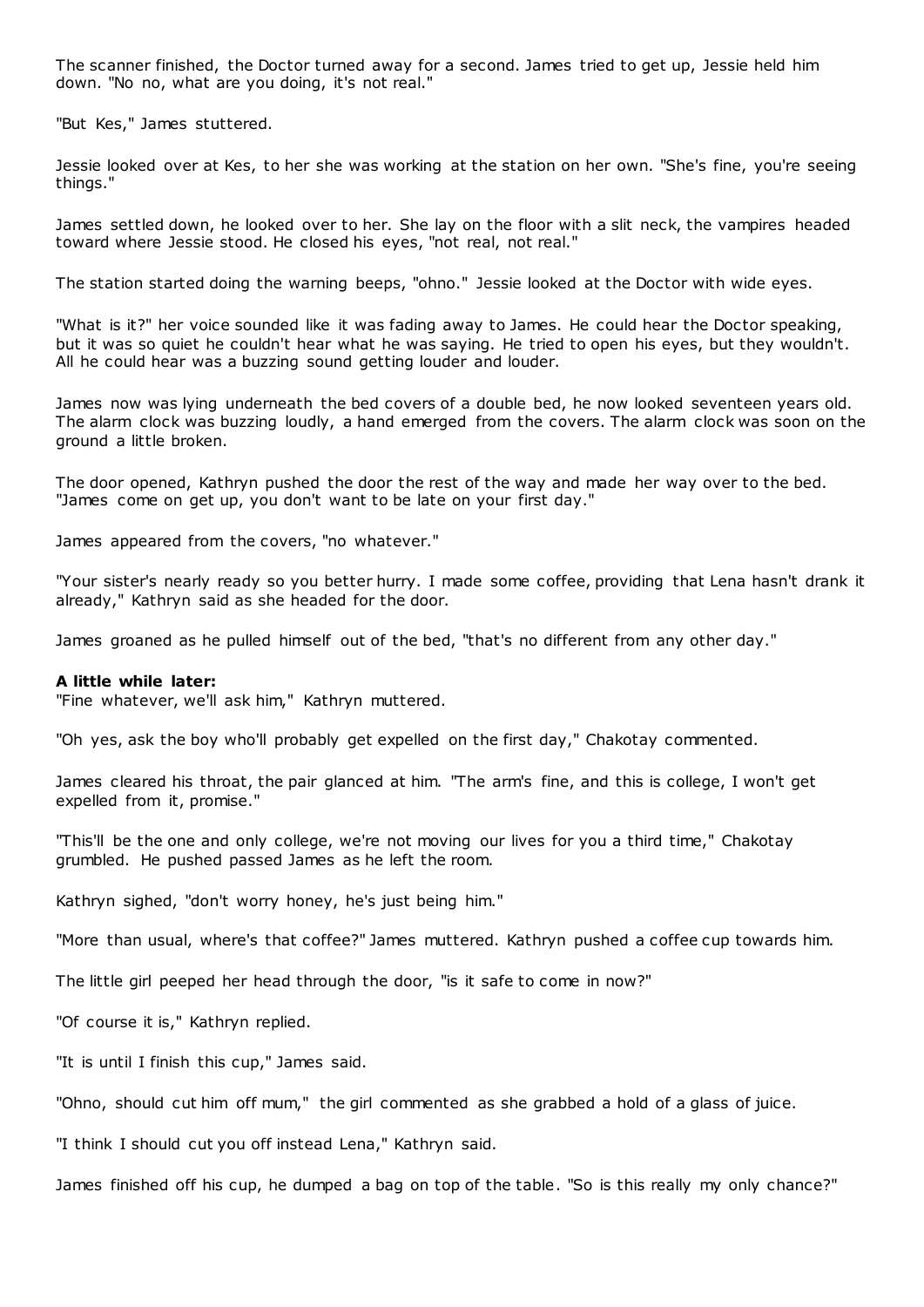"I don't know, I haven't really thought about it. This isn't a school, it's a college so it's up to you if something happens," Kathryn replied.

Chakotay walked back into the room, "James, that new watcher of yours is on the phone."

James groaned, "oh god, so glad I had a coffee." He walked out of the room.

A minute later he walked back in, "he's coming tomorrow night, that's just great. Tell me why I need a new one?"

"This one will train you to be better," Kathryn replied. She whispered, "and the other one kinda died, didn't he?"

Lena started to dig into some cereal. "Better at what?" she asked with a mouthful of cereal.

"School work," Kathryn blurted out. Chakotay and James looked at her with the same eyebrow raised. "Don't look at me like that."

James looked at his watch, "we should be going, hurry up and eat that."

Lena pulled a face at him with another mouthful of cereal. She quickly swallowed, "maybe you should hurry up and sort that hair out."

James looked at Kathryn, "what's wrong with my hair?"

Kathryn tried to keep a straight face, "nothing, she's just toying with you. Now remember I'll take you two today only. James you memorise the route cos you'll be taking your sister home after school.'

"I know, you did the same last time," James said.

"And the time before that, and the time before that, and the time before that," Lena said in a sing song voice.

James looked down at her, he messed up her hair with his left hand, "now who's hair needs sorting out?"

"Hey," she moaned with a pout on her face.

Chakotay rolled his eyes, "I'll be off to work then. Lena be good, James no more female friends, starting fires in a classroom and beating up people on campus." He walked out of the room.

Kathryn headed for the kitchen doorway, "come on then."

Lena jumped down from the stool, "where's my bag?"

"Oh I fed it to the neighbours dog," James replied.

Lena kicked him lightly in the leg, "you're scared of that dog, don't be dumb."

"No I'm not," James snapped. He looked Kathryn's way, "it's their cat I don't like."

"I know what you mean," Kathryn said.

# **Later:**

A blue Citroen car pulled into a space in between two other parked cars, nearby was a large college building with lots of students standing around outside.

Kathryn glanced over at James, who was keeping an eye on the view outside. "Listen I know Chakotay was a bit harsh but he did have a point before."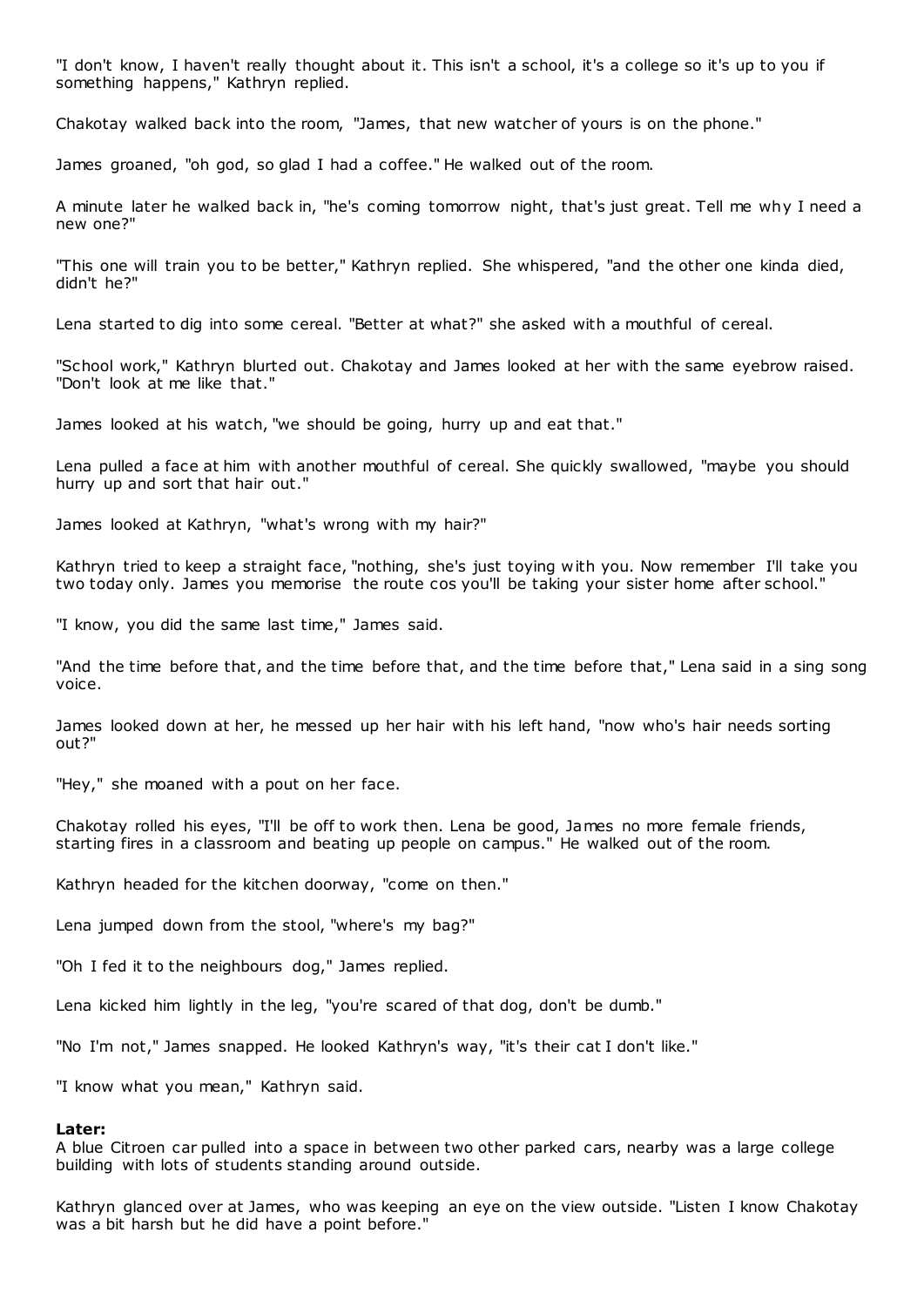James glanced at her, "you mean the no female friends, no setting fire to classrooms and no fights on 'campus' part?"

"Definitely right about the other two, the first one's up to you. What I meant was he was right about the whole we can't move again for you," Kathryn replied.

"Yeah but I got expelled because of my job, there's nothing I can do," James said.

"I know but maybe this watcher will actually help you," Kathryn said.

"He's nineteen, they're not even supposed to train at that age," James said.

Kathryn's eyes widened, "nineteen, really? Well bring him home sometime to make it look like you've made a male friend for once."

James rolled his eyes, "why do you two keep bothering me about that?"

"Well your step father isn't exactly a good male role model is he? You need another male influence, you've only been friends with girls," Kathryn replied.

"This Daniel will be that crappy influence, I can't make friends with guys, I've tried. All the ones I've met seem to talk about sports which I'm rubbish at," James said.

"What was the longest time you talked to one?" Kathryn asked.

"About two minutes," James replied meekly.

Kathryn shook her head, "you'll find that quite a lot don't like sports either. Besides you're not rubbish at sports."

"Yes I am, the first time I played football the ball got stuck in the wall. Basketball I hit some guy in the face and he was in hospital for several days. And what about the bowling incident?" James said.

Kathryn tried not to laugh, "well look on the bright side, in England that Bowling Alley banning thing isn't a problem anymore."

"Ugh whatever," James muttered as he opened the car door, and stepped out of the car itself.

Kathryn sighed, "honey, just remember you'll be fine if you just leave your work out of college."

James nodded his head. He made his way towards the college buildings. Kathryn watched him until he was out of sight, then pulled away.

### **Later:**

James and a posh looking girl were standing in a narrow corridor, the girl kept on glancing at him.

"So what are you here for?" she finally asked.

"I'm new here," James replied.

The girl nodded her head, "oh, well I'm here cos the teacher thinks everything is illogical. Since when is taking care of my nails illogical?"

"Your teacher sounds like a Vulcan," James muttered to himself.

"I'd call him an ass, if you get him just skive or something," the girl said with a frown.

James glanced around uneasily, "uh huh."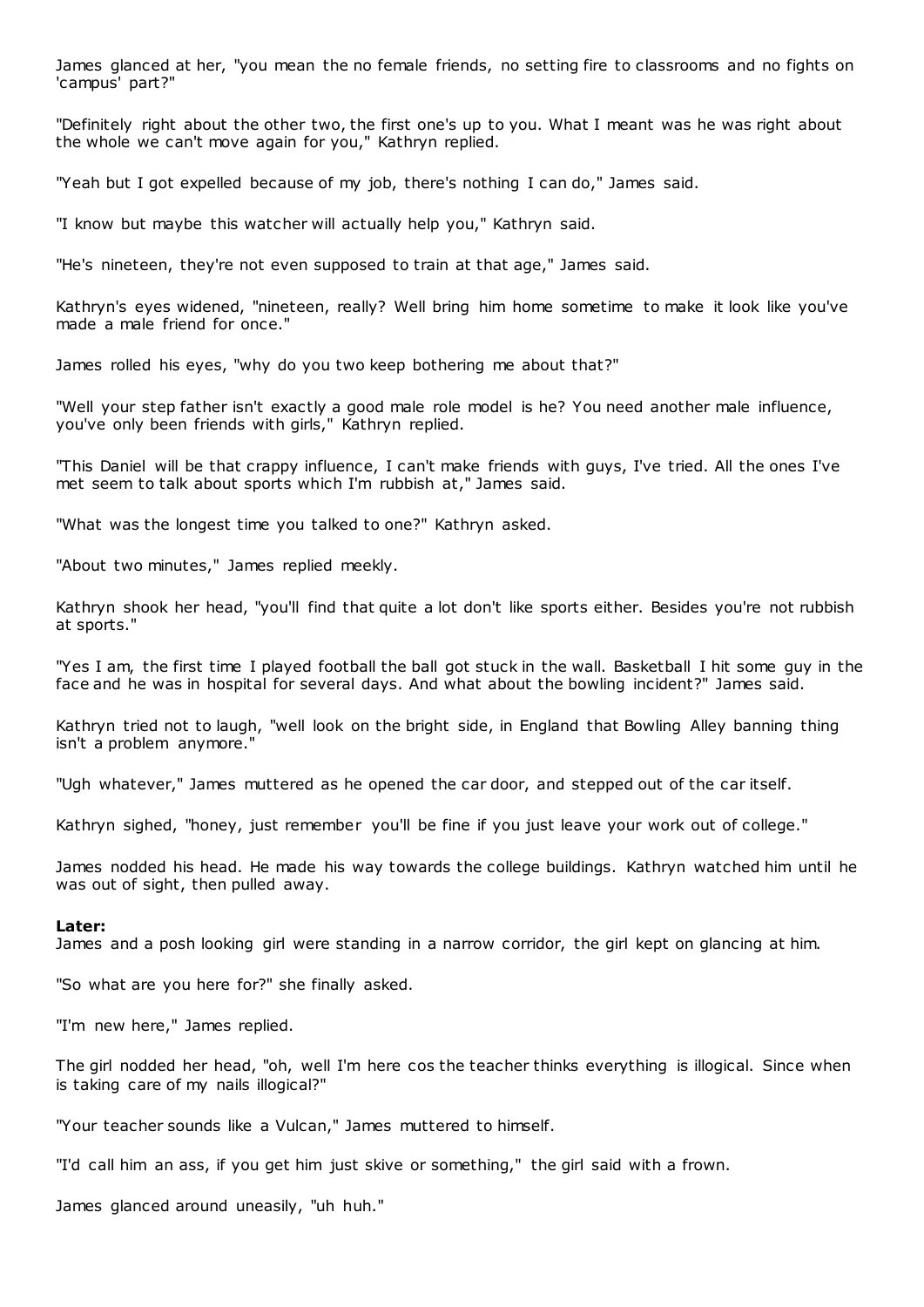The girl eyed him up and down, "hmm you're kinda cute."

James quickly took a few large steps to the left, "um that's nice."

The girl just shrugged, she decided to start staring at her nails instead.

One of the doors opened, a middle aged man appeared at the doorway. "James Taylor-Janeway?"

The girl put her hand up, "yep that's me, I have a boys first name. Dumb ass."

The teacher narrowed his eyes, "Trinity you're here again?"

The girl smiled sweetly, "yes Mr Roberts, it's me again."

"That'll make my day," Mr Roberts muttered. He disappeared back into his office, James followed him quickly.

"He loves me," Trinity commented.

## **Later:**

An entire class were sitting on stools listening to the teacher, who was in fact Tuvok, going on and on. A group of girls were talking quietly amongst themselves, the girls were in fact Danny, Jessie and Trinity.

"Yeah the new kid is so cute but so gay," Trinity whispered.

Danny glanced behind her to look at James who was just scribbling on the notepad he had. She turned back around, "what makes you think he's gay?"

"Duh I asked him out and he panicked, ok I only said he was cute," Trinity replied.

"Trin, you scare every guy you say that to. You have this psychotic glare on your face whenever you do," Danny said.

"I just thought everyone was gay," Trinity said.

"Who are you talking about exactly?" Jessie asked as she looked up from her notepad.

"The new lad," Danny replied.

Jessie raised her eyebrow, "I don't pay much attention, for all I know the teacher is the new guy."

"Oh please the new kid is like, wow. Mr Tuvok is like, ugh," Trinity whispered.

"I'll take your word for it," Jessie muttered.

Danny leaned in closer to her friend, "Jess he's sitting right behind me, you've got a better view for goodness sake."

Jessie glanced a little to the side of Danny. James had finished fiddling with the pen he had, and was now fiddling with one of the screwdrivers that they had been given. It broke in his hand, he quickly put the pieces next to his neighbour and tried to look like nothing had happened. He went back to fiddling with the pen.

"He's pretty clumsy," Jessie commented.

"Is that all you got from him? My god girl we need to do some more work on you," Trinity commented.

"I don't want you to, I'm fine with the not liking guys thing," Jessie said.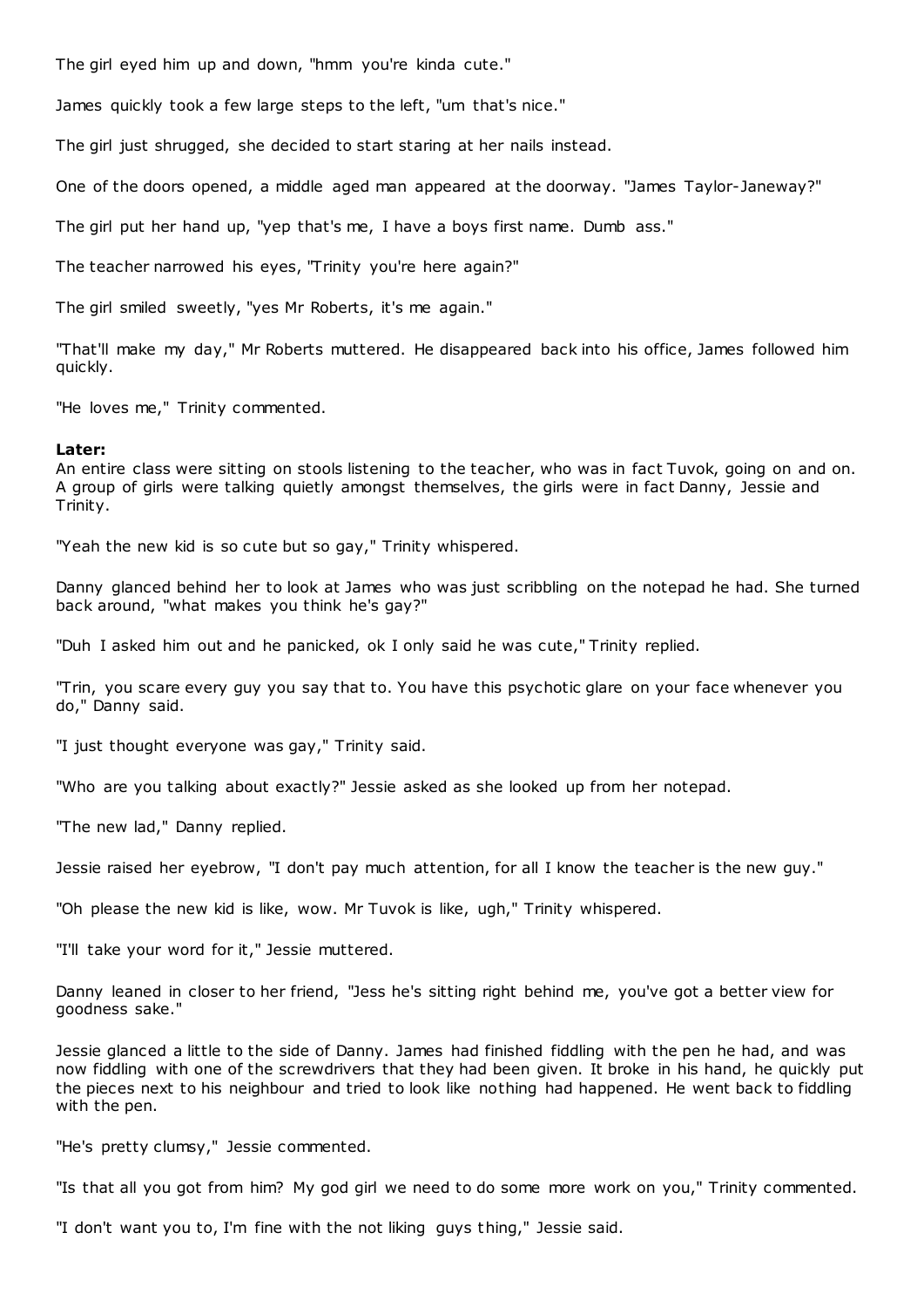"Honey if you're not careful the rumours will start flying again," Trinity said.

"Ok fine I'll pretend to look at a new guy in the class, that'll cure that problem," Jessie muttered sarcastically.

The lad sitting next to James put his hand up, "Mr Tuvok sir?"

Tuvok raised his eyebrow, "yes Sean?"

"Somebody broke a screw driver," Sean responded. He glanced at James.

"Don't look at me, it's on your side near your book," James said.

"Sean it is logical to assume that you put your book on it and didn't notice you broke it until now," Tuvok said.

Sean looked around helplessly, "but I didn't move the book, the driver was nearby him."

"Hey I have witnesses, the table in front of me has two people who are facing my way. They'll have seen it," James said.

Tuvok walked over to Danny and Jessie's table. "Did any of you see the incident?"

A shy girl shook her head. Tuvok glanced over at Jessie. "Nope, didn't see anything," she said quietly.

"Sean, you should move to another table, it will be cleaned up after the lesson," Tuvok said. He walked back to the front of the class. He looked at his watch, "that is all." Everyone quickly started to pack up.

"Now remember the assignment is due in this Friday," Tuvok said. He packed up his things and followed several of the quicker students out.

Danny, Trinity and Jessie stood up more or less at the same time. Danny turned around to face James' direction. "I take it you broke the screw driver," she said.

James put his bag over his shoulder as he looked at her, "was it that obvious?"

Danny briefly glanced back at Jessie, "my friend mentioned something about you being clumsy, I figured that's what you broke or whatever."

"Well, Sean and the teacher fell for it," James said.

Trinity turned to Jessie, "just look at her, hitting on the new guy, so shallow."

"Trin you hit on him, and Danny's just talking to him," Jessie muttered.

"Shh, I won't tell if you won't," Trinity whispered.

"Look do you know where the Application of Number class is?" James asked.

Danny glanced back at Jessie again, she shook her head. "That's handy, my friend is going there next. She can show you."

"You are dead Danny," Jessie muttered.

"Hey I'll swap you anytime," Trinity said quietly.

"Thanks but I don't think she likes me or something," James said uneasily.

"Oh she's just shy, right Jess?" Danny said.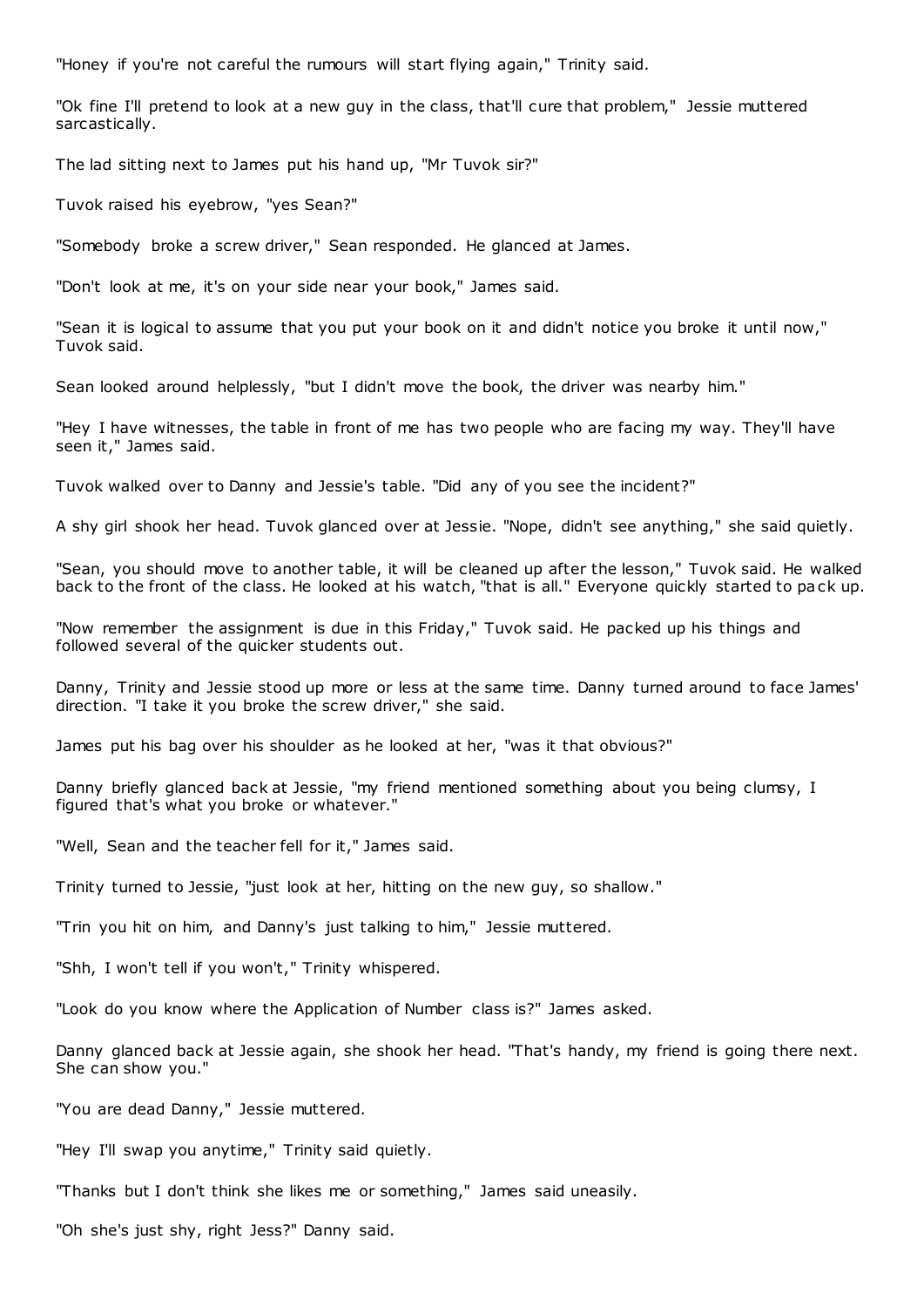Jessie sighed, "whatever."

"See, she'll take you. Better get going," Danny said. She attempted to push James in Jessie's direction, but she failed.

"It's ok I can walk on my own," James said.

Danny nodded her head nervously, "right."

Jessie headed for the door, "just follow me." James followed her out of the classroom.

Trinity stood next to Danny, "what are you doing?"

"Helping the newbie," Danny replied.

"No, what are you doing? After spending five minutes with her, he's going to wish that maths was his only problem," Trinity said.

"Maybe, but think of it this way. After spending five minutes with him, she might tolerate guys more," Danny replied.

Trinity nodded her head, "good idea, but you do know it's Jessie. I mean for all we know he's a complete jerk, that won't help."

Danny's face dropped, "yeah he'd have to be 100% friendly, have a good personality, and not try and get off with her."

"In other words he'd probably have to have a sex change for her to like him," Trinity said.

Danny groaned, "crap, what do we do about her?"

James and Jessie were walking down a messy corridor that obviously belonged to the Technology department. James cleared his throat, "so what's the maths teacher like, annoying, boring, sleepy?"

"Ok," Jessie muttered in response.

"Um ok? Is he any of those qualities I just said?" James asked.

Jessie groaned, she stopped dead in her tracks. James nearly crashed into her as a result. She turned around and tried to ignore the fact that he was now right in front of her because of the quick stop. "Look I don't want to be rude, but can we not talk?"

"Um why not, oh wait I've been talking too much again haven't I? Sorry I do that a lot," James said nervously.

"Well you can't help that, you're male after all," Jessie muttered to herself. James raised an eyebrow. "Just no talking, I don't talk to guys."

"I have the feeling I'm going to get a slap for this, but you're about sixteen and your mum or dad bans you from talking to guys still?" James questioned.

"No and yes, I just don't like talking to them," Jessie replied. She turned around to continue down the corridor.

"Oh well we have something in common, I don't like talking to them either," James commented.

Jessie raised both eyebrows, "ok, you're one may I remind you."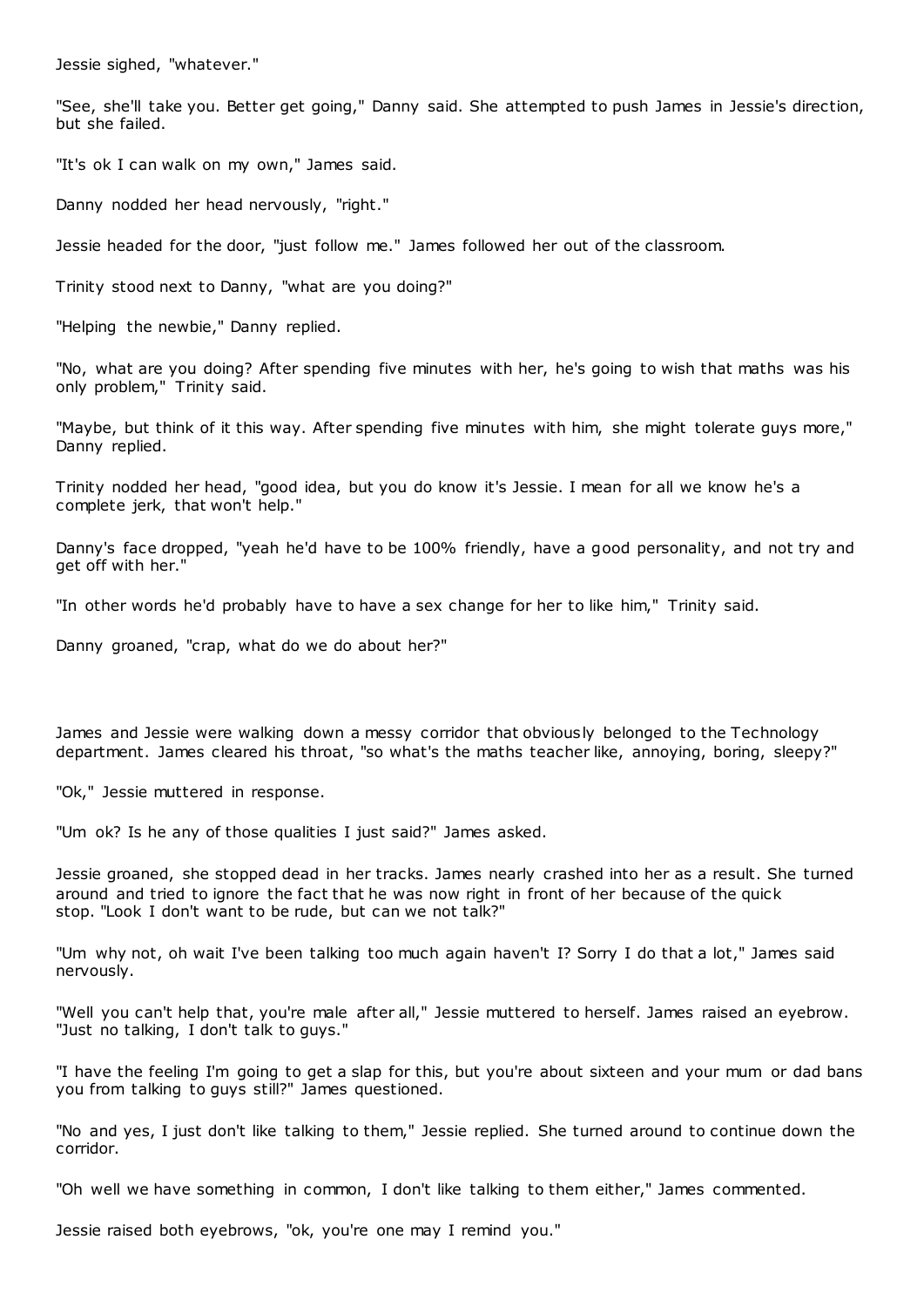"I know that, but I don't talk to myself," James said.

"Yeah but guys can talk to guys, you know cos they're all the same right," Jessie said.

James pulled a confused expression, "um no, they're not. All the guys I've tried to talk to seem to talk about football, how hot some girl that walked passed them looked, and insult each other to death."

Jessie nodded her heard, "so I've heard."

"Yeah, I hate football, I usually hung around with girls that are straight so I couldn't comment on any girls that I liked, and I have a hell of a temper and if someone insulted me I'd be expelled or something in the next hour. Oh and if I don't take the insults seriously which I usually don't, I insult them back a little too well. It shuts them up I guess," James muttered.

Jessie sighed looking rather annoyed, "so I'll insult you good and you'll shut up."

James quickly went ahead of her and stopped in front of her, she was forced to stop too. "Sorry I just wanted to tell you that I'm used to talking to girls, and not used to guys. I was hoping you'd talk to me then."

Jessie folded her arms, "oh I get it, you want to pretend to be nice so I'll lower my guard, meanwhile you're thinking how long will it take until I can get off with this girl."

James stared blankly at her, "noo, I'm just new who wants somebody to talk to in maths and maybe other classes, that's all."

"Well there's about twenty odd other people in that class that you can talk to," Jessie muttered.

"Look one of my friends was a little like you and..." James said.

"And you broke her, good work," Jessie said.

"No like I said before she was one of my friends. I don't know the reason why you don't talk to guys, but her problem was just down to bad experience so she didn't trust many guys. She thought all of them had just one thing on their mind, but after several years of me not trying not to hit on her, ask her out etc, she was a little more trusting of guys," James said.

Jessie smiled, "ah I see, you and Danny have talked before class haven't you? You, her and Trinity have decided to come together to get me to like men."

James looked confused again, "what? I was late into college, how could I have met them before that class?"

"I don't know, which one recruited you?" Jessie asked.

"Neither, I swear," James replied.

Jessie walked around him, "well you can tell them, nice try. The maths class is in the opposite building to this one, upstairs down a narrow corridor."

A group of guys walked up to James, one of them patted him on the back. "Hey well done."

"Well done, what do you mean?" he asked.

"You got an entire conversation out of that lesbian, score," the guy replied. He and the others laughed as they continued down the corridors.

James sighed, "yeah, great."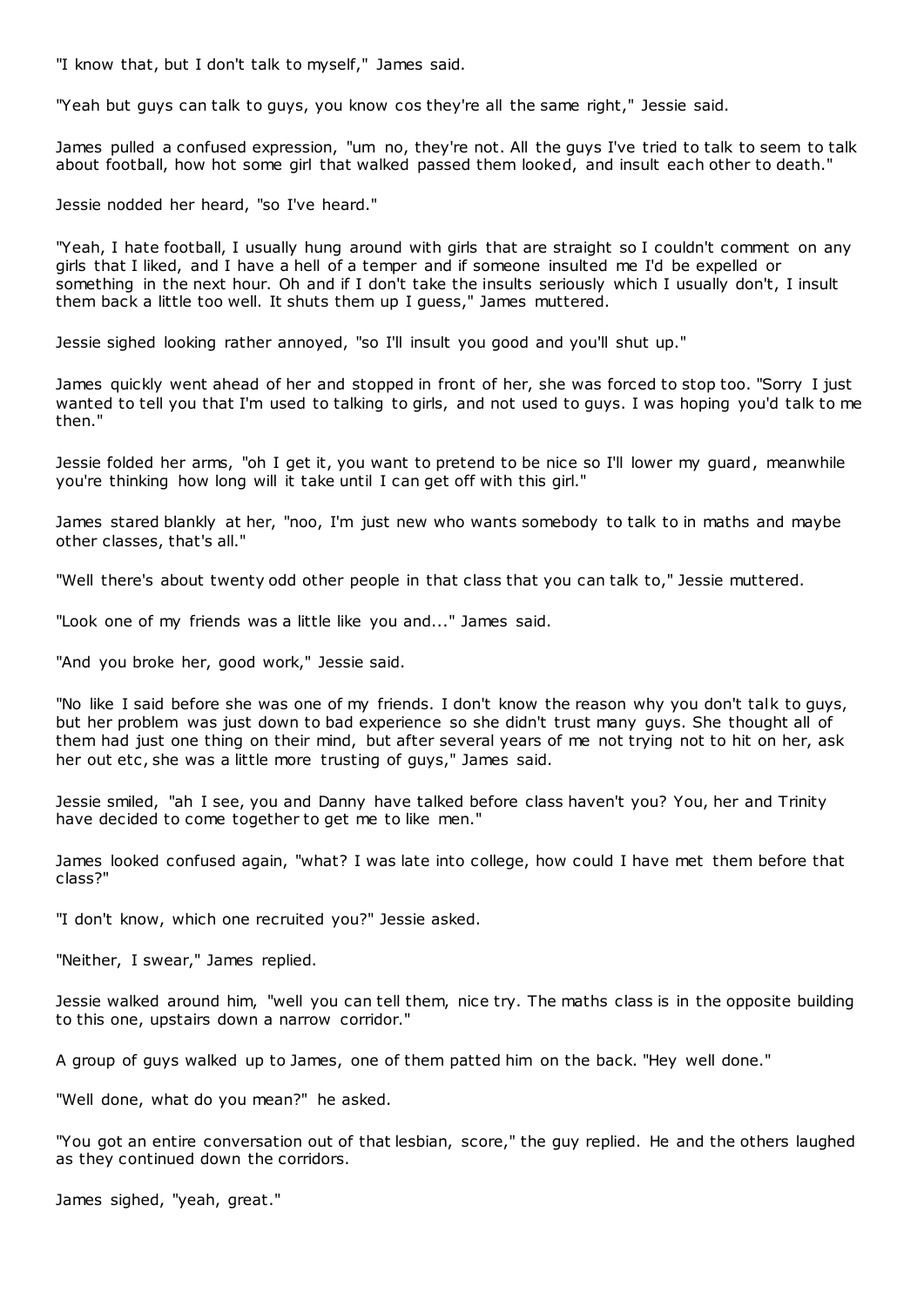# **The Bridge:**

Everyone were in their usual places. Kathryn was busy telling Chakotay a story. "And then I punched that man in the face, stood over and told him 'you can't do that, coffee is not a thing to be taken granted, it's a living breathing thing that loves to be drank'. And then he said 'you are crazy woman, coffee is not a living thing.' Then I said 'if I have to defend the entire coffee race on my own, so be it'."

Chakotay's head fell onto the side console, that woke him up. "Woah, what was that?"

"Then I said 'if I have to...'" Kathryn replied.

Chakotay groaned, "no no, I don't want to hear anymore coffee is a living creature stories."

In: "Sickbay to Janeway."

"Go ahead," Kathryn responded.

In: "Captain there's something wrong with James."

Kathryn glanced at Chakotay, "what do you mean?"

In: "We're losing him."

Kathryn dropped her cup of coffee on the floor, and for once she didn't care. "What?"

# **Sickbay:**

Kathryn and Jessie stood nearby James' biobed, the Doctor stood at the station with Kes. Everyone looked sullen.

"I thought you said the treatment would help, not make things worse," Kathryn said angrily.

"In all fairness the treatment isn't responsible," the Doctor said.

"What is then?" Kathryn asked.

"We don't know exactly. A second memory pattern has appeared, it's almost like another personality has taken over," the Doctor replied.

"It's his, both are," Kes said. "When he first woke up we didn't detect anything, there was just his. While he was unconscious, same again."

"When I discovered the two patterns I realised that there was a different one when he was asleep," the Doctor said. "At first they'd just swap depending on his conscious state. The unconscious one decided it wasn't enough, so it started to mesh with his proper memory. Somehow he was seeing, feeling things that occurred in this second one."

"You said we were losing him," Jessie said.

"The second memory was unstable in his conscious state, that's why he fell er, into the coma," the Doctor said.

"Coma, you didn't tell me that," Kathryn grumbled.

"I was going to. If we don't bring him back to reality and perish these fake memories, he'll stay like this," the Doctor said.

"Surely you have an idea how to stop it," Jessie stuttered.

"I have a theory. He fell into the coma when the fake memories brought things from it into his reality, we should be able to do the same," the Doctor said. "We can't risk doing anything too hasty."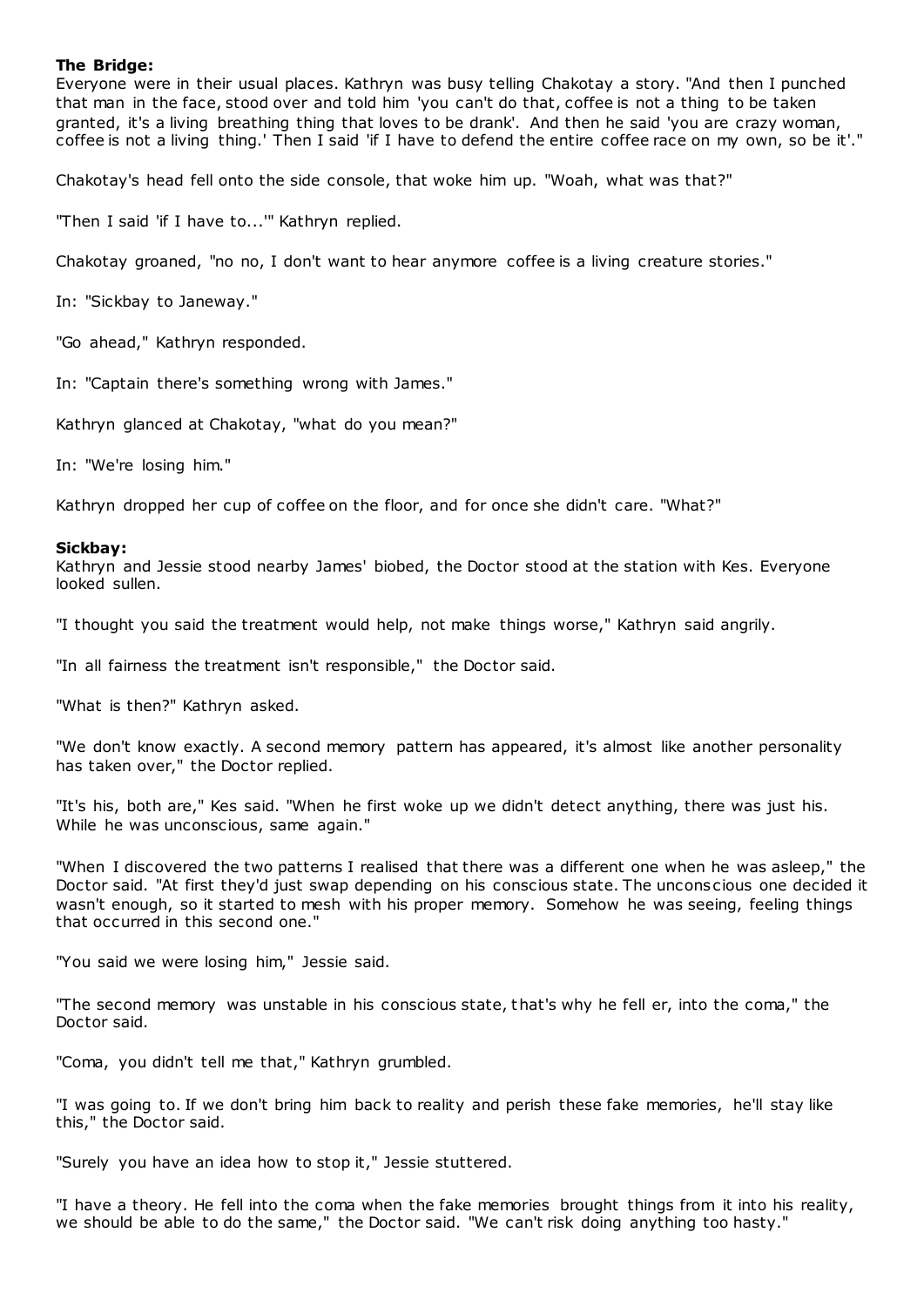"If we give him something small, that doesn't belong there it might not be as big a shock to his system," Kes said. "It wouldn't be permanent, the unconscious would try to bring him back. This would only be a temporary measure to keep his original self still with us, until we think of something else."

"So what are you going to give him?" Jessie asked.

"Something simple, a headache," the Doctor replied.

Kathryn raised an eyebrow, "a headache? That can easily be explained away by the fake memory."

"It's the only safe option we can do, it will seem very abnormal to him if it's constantly there. If I'm right it'll provide us with some time," the Doctor said.

Kes cleared her throat, "if I'm right, not you. It was my idea."

"Yes sure it was," the Doctor smiled.

James was now walking down a busy street not far from the primary and secondary school. Several kids ran passed him. He kicked a can, which crashed into a fence and broke it slightly.

"Score indeed, they're lucky it's my first week," he muttered to himself. Several of the kids' parents pushed passed him while passing him a few odd looks. Ignoring them he turned into the school gates.

Just outside a classroom a younger and completely human B'Elanna was telling off an eleven year old Craig. "You're not supposed to look up girls skirts, Craig!"

"But I didn't, I swear," Craig protested.

Lena stepped out of one of the classrooms, she pretended to be surprised to see James, "wow James, you're not in trouble yet?"

"Very funny, not," James muttered as he took a hold of her hand. "Come on, we're out of here."

"What's the hurry?" Lena asked.

"Why would I?" Craig moaned.

B'Elanna was getting angrier by the second, "I saw you look up her skirt from under the desk!"

Lena looked up at James, "I don't wear skirts though."

"I know that, let's just go," he quickly lead her back the way he came in.

The sun had just set, all the streets lights were dimly lit up the wooded path and road Jessie walked along. She walked off the path through the trees, and ended up in a spacious park. A few people snuck out from behind the trees and followed her. She turned around, her eyes widened a little and she backed away. The people's faces changed into their vampire ones, then lunged forward to grab her. She struggled by elbowing one, and stepping on another's foot.

One man punched her in the face, the last one holding her pulled her roughly to the ground. She fell face first, the one who pulled her down tried bite her in the back of the neck. An arrow flew out of nowhere and dusted him. The others looked around to see who did it, then a figure jumped down from the trees. They all charged forward to fight him.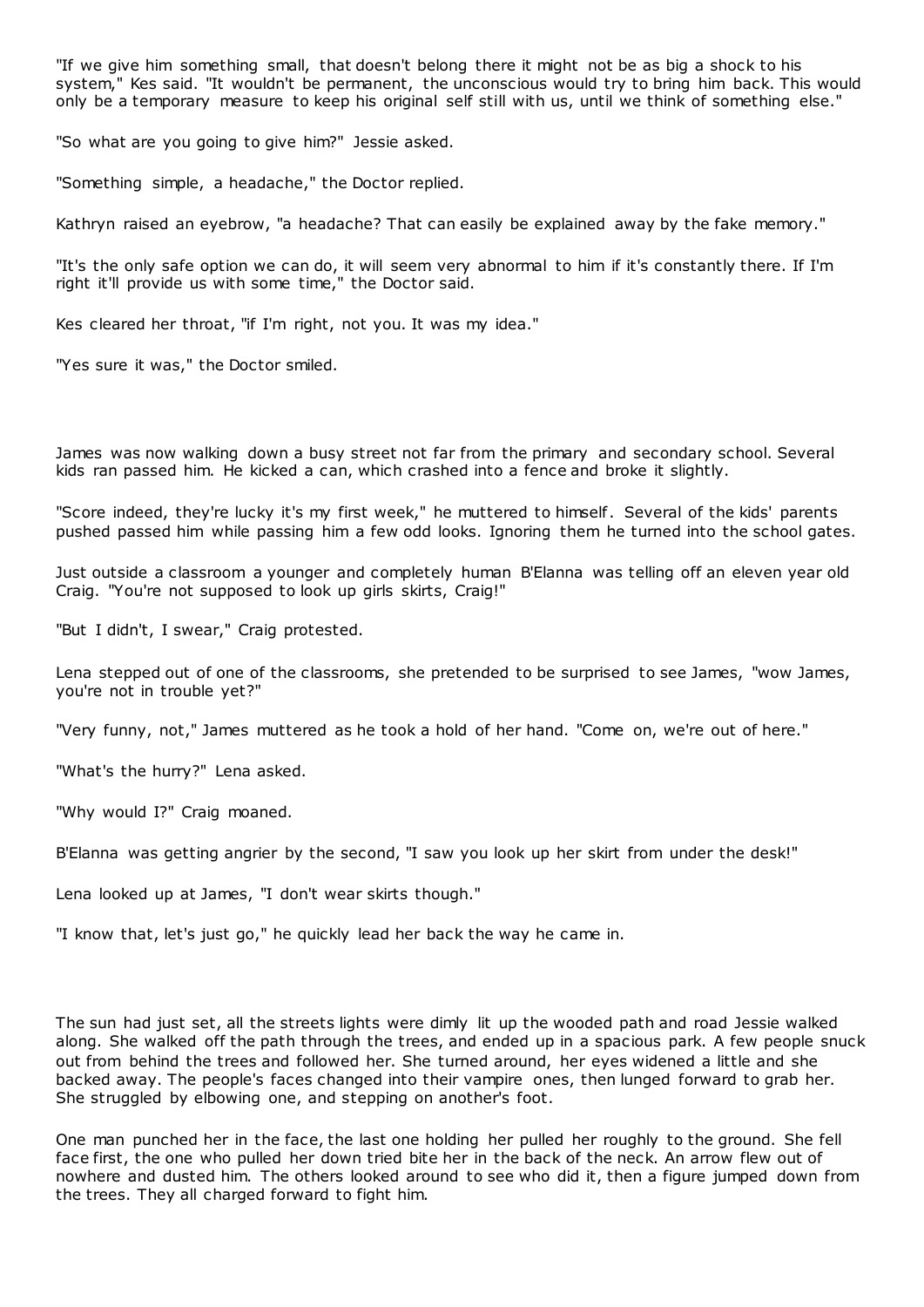Jessie pushed herself up using her hands, then placed a hand across the bruise on her face. She moved around while still on her knees just in time to see the last vampire turn to dust. The dust cleared to reveal James, he quickly hid a knife behind his back.

"Jessie?"

Jessie stared up at him, not believing her eyes. He held his hand out for her, she reluctantly took a hold of it and he helped her up. "What were those things?"

"You don't want to know, are you all right?" James asked.

Jessie groaned as she crouched down to pick her bag back up, she cringed while she placed a hand back on her cheek. "No, really not."

"We should get you to a doctor," James said.

"I'm fine I just, you know look awful," Jessie muttered. "Where did you come from?"

"I live nearby," James replied. "I should get you home, I recommend an ice pack for the bruise."

"Don't think I'm not grateful cos I really am but that's not a good idea," Jessie said.

"Ok partly home, when we get to a busier place I'll leave you alone," James said. "I wouldn't feel right if I left you alone after that."

"That's really sweet of you," Jessie mumbled. "You don't mind at all, do you? I haven't been that nice."

"I don't mind, it's expected," James said. They began walking through the park.

## **College, next day:**

Jessie, Danny and Trinity stood in the middle of a wide corridor talking amongst themselves, two other groups of students were doing the same thing.

"I'm not stupid you know," Jessie said.

"You obviously are, I mean he seems to like you and he tried to talk to you, which is pretty brave of him might I add," Danny said. Trinity tried to keep a straight face. She and Danny avoided Jessie's new icy stare. "We had nothing to do with it Jess."

Trinity shrugged, "exactly, he probably just wanted to break the obvious silence." She noticed students were heading to their class rooms. "Damn too late."

"Have fun with your skiving period Jess, meet you in the canteen later," Danny said. She and Trinity headed off.

Jessie rolled her eyes as she turned around to go the opposite way down the corridor, against the swarm of teenagers. In the midst of the swarm, a group of older lads purposely appeared in her path. Since she did not have much time to avoid them, she crashed into them, knocking her to the ground. Her bag emptied across the floor.

She tried to ignore the sound of a lot of students laughing or sniggering, as she started pick up everything from her bag. James walked up to her once the crowd had cleared a little, he knelt down in front of her. "Want a hand?"

"Uh, thanks yeah," Jessie muttered in response.

"Let me guess, group of five guys, two with really badly bleached blonde hair," James said as he picked up two notebooks.

Jessie sighed, "yeah, they always do stuff like this."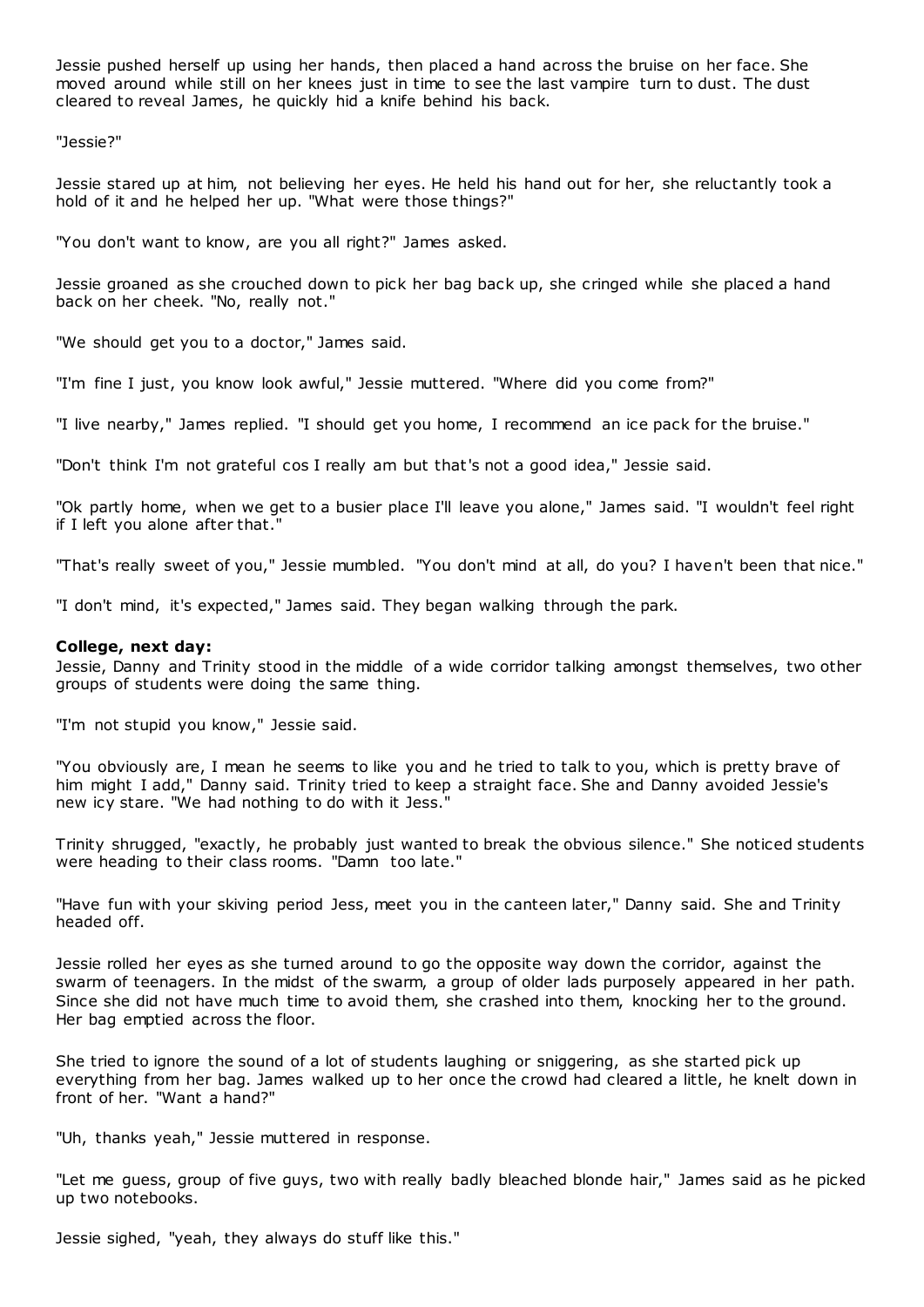"Do you want me to kick their ass for you?" James asked.

"You've done enough already. Look about yesterday," Jessie looked uncomfortable as she stood up. "I usually don't you know, talk to guys at all. So I'm sorry I was rude."

"It's ok. Should I be complimented that you actually spoke to me, or insulted?" James carefully asked.

"Well I only snapped at you cos you were annoying me," Jessie replied quietly.

"This is your first apology right?" James muttered.

"You didn't let me finish. It wasn't your fault, nobody warned you about me. Lots of guys annoy me and I don't even bother speaking to them. I probably spoke to you cos you were trying to be nice, plus I wouldn't have apologised to you if I found you actually annoying like the others," Jessie said.

A few students pushed passed James, he looked back at Jessie looking quite annoyed, "why do people keep doing that?"

"Maybe they like you," Jessie smiled.

James stared blankly at her, "you, you're just as bad as my sister, have you two met?"

"If your sister is the same age as us then yes, if not then no," Jessie replied.

"Well she's only six," James said.

"You're saying I'm just like your six year old sister, nice," Jessie muttered. She turned around, and headed the way everyone else was going.

"Huh, that can't be a good thing," James muttered to himself, he slowly followed her, cringing at the nasty headache that came out of nowhere. "This isn't the way to class." They both entered the canteen, as usual everyone in it turned their heads to look at them. James made his way to the coffee machine.

"I don't go this period," Jessie said. James picked up a plastic cup of coffee from the machine, gestured his head to it. "No I have no money."

"Why not?" James asked while putting another pound into the machine.

"I don't see the point in doing coursework about those stupid bubble things and business crap," Jessie huffed in response. "Sorry."

"What for? At least you have a reason that doesn't have the word 'bothered' in it," James said. "Which do you like?"

"Hot chocolate, why? And my reason does have bothered in it, I can't be like you," Jessie smirked a little. James pressed one of the buttons, a plastic cup dropped down and filled with hot chocolate. "Why did you..."

"Why not?" James replied with a shrug. "So what do you do for the next hour and a half, or whatever it is?"

"Nothing, wander or sit around, then go to lunch," Jessie replied.

"I thought you had no money," James said.

"I don't," Jessie said, pulling her bag to her front.

James sighed, "what's the town centre like?"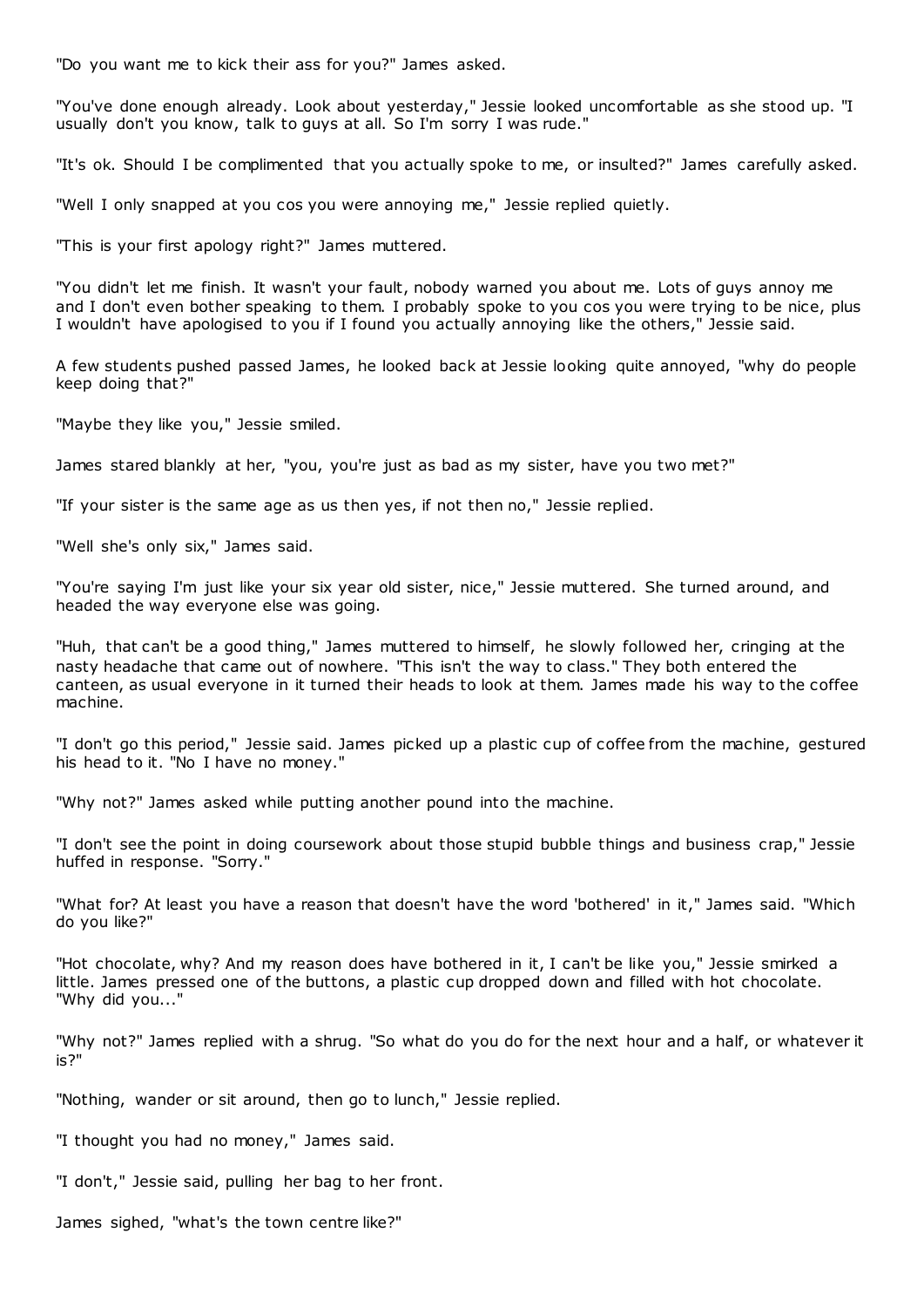"Nothing you're used to," Jessie giggled.

"What's so funny, and huh?" James said.

"You sounded so American there," Jessie smirked at him. She sat down at the nearby table, James walked over to lean on a chair next to hers. "Where are you from, and don't say England."

"I was born here actually, I lived in San Francisco a lot of my life," James replied.

"Oh really," Jessie said.

"I'm only half American ok, nothing wrong with that," James said, sipping at his coffee.

"Hmm that sounds like a story," Jessie said with interest.

James straightened back up, "it's a very soap like one, no one ever believes it. All I'll say is my mum's American, dad's English but he's out of the picture."

"Fair enough, if you're still interested in going to Durham we'd better leave now," Jessie said as she climbed to her feet. They walked out together.

## **About twenty minutes later:**

For once it was sunny and a little warm, with only a few clouds in the sky. James and Jessie walked down a path alongside the river, the trees nearby sheltered them from the sun. Not far ahead stood the stone bridge that went across the river, leading people going across it into the main part of the town.

"It's complicated," Jessie sighed.

"Is it? You're just going to tell me some guy screwed you over for no good reason. Not t hat there's any good reason for it in the first place," James said.

"You got it wrong, I've never been with anyone," Jessie said.

"That's hard to believe," James said.

"Not really, guys only pretended they liked me, the rest never even bothered. I've learned that I'm not girlfriend material, which is ok. I've never met a guy who's been boyfriend material anyway," Jessie said.

"I think you're wrong, those guys probably did like you," James said as they started to go up the steps on the bridge.

"If they liked me why not buy me chocolates, or compliment me without pervy or cruel sneers," Jessie muttered.

"They do it to impress their friends, I saw it all the time. It's funny though, these are the same guys who grow up, wondering why they can never get a decent girl," James replied.

"Impress their friends huh, why don't they just date them?" Jessie said.

James grinned at her, "that would solve everything. Did you want them to bring you chocolates or flowers?"

Jessie shuddered, "eugh no, I'm allergic to some flowers. Though getting the chocolates sounds good, as long as I didn't have to date the guy to get them."

"What if he was decent?" James asked.

"No offense but that's laughable," Jessie smirked. "I seem to attract the jerks."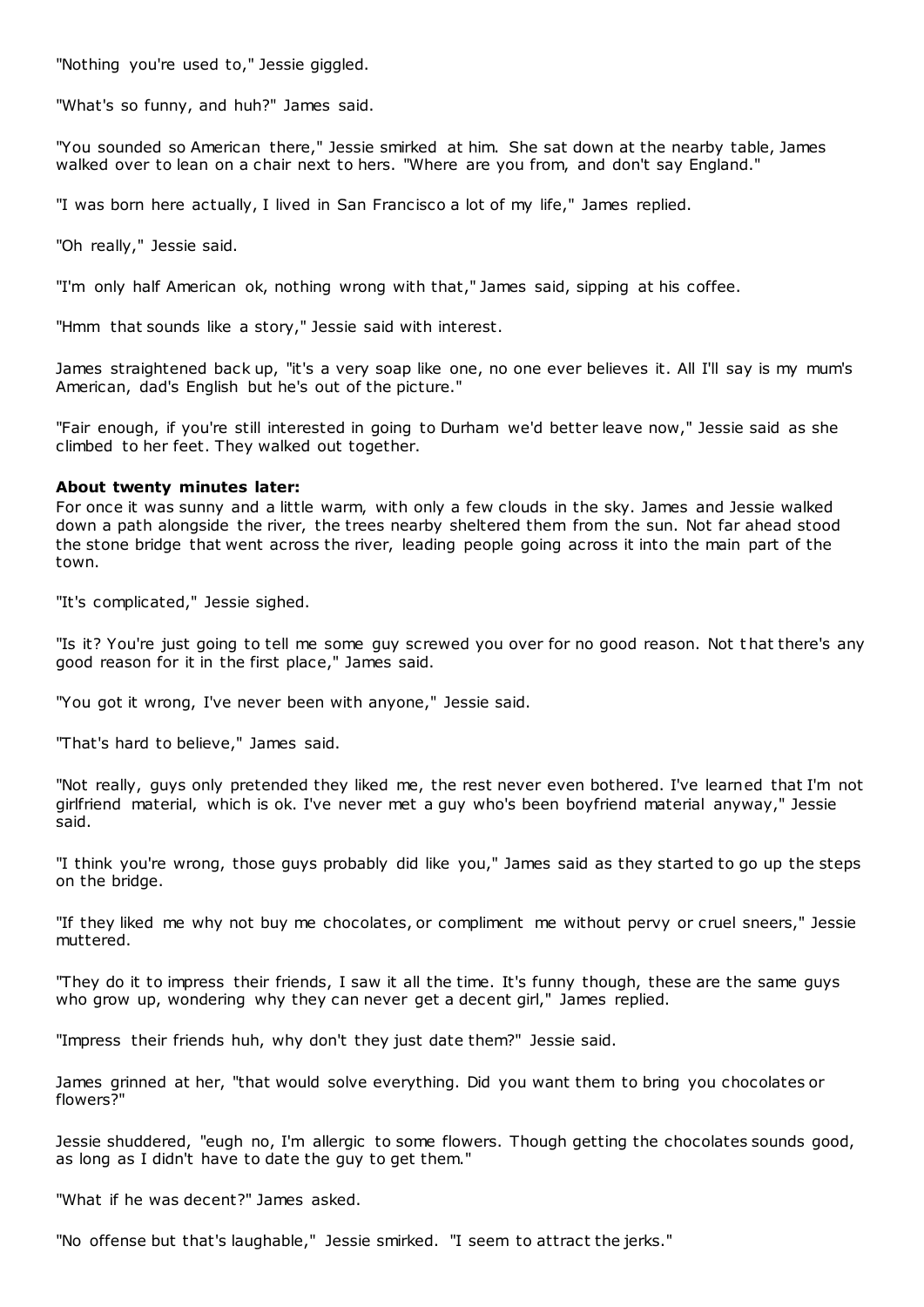"That's probably for the best," James said.

"Oh thanks," Jessie muttered.

"No I mean it's easier than attracting the ones who appear nice," James said.

"They're usually the biggest jerks in disguise," Jessie finished his sentence. "I know, why do you think I'm keeping my eye on you mister. You're too nice to be really be nice."

James laughed, "yeah right, I'm not nice. You can ask my step dad, he'll tell you the same thing."

Jessie pushed up her shoulders, "I'll give you one thing. There's no one to impress with your act." The y began walking across the busy bridge. "Who are you trying to impress?"

"I'd say you, but I wouldn't use the word impress," James replied.

"What word would you use then?" Jessie asked.

"Not sure, just trying to get you to like me I suppose," James said..

"Why me though, am I a challenge?" Jessie questioned.

"No, well yeah if I wanted to date you," James replied. She nodded in agreement, smiling. "Maybe I like you, in a friend way."

"Really?" Jessie said, her facing lighting up a little. "I like you too, in a friend way." She put her arm around his arm to his surprise.

"Why?" James questioned.

Jessie laughed to herself, "oh don't do the 'I'm a big loser' routine. Surely there's got to be some part of you, you like. Just don't give me a male answer."

"Male answer?" James said, shriveling up his nose. "Oh no, I don't like that. Obviously the sound of my voice as I can't shut up."

"Maybe you should put your sense of humour on that tiny list," Jessie said, raising an eyebrow.

"Yeah one of these days I'll have to remember to go pick it up from the shop," James said. He lead her into a coffee shop. "You want a drink?"

"Eew no, I don't like coffee. You said it was your mum that was the coffee-holic ," Jessie replied.

"She is. I'm more after those slushy things, and I'm not rich enough to get two. We can share one," James replied.

Jessie smiled sweetly, "sounds good. Summer fruit, raspberry or chocolate."

"Yeah let's mix them all together," James smiled back.

Later they sat at a table with a large see through cup sitting in between them, inside it was a thick chocolate slushy with two straws.

"I did thank you for saving me, right?" Jessie questioned, twirling her straw in between her fingers.

"I don't know, probably. It doesn't matter," James replied.

"It does to me, you saved me," Jessie said.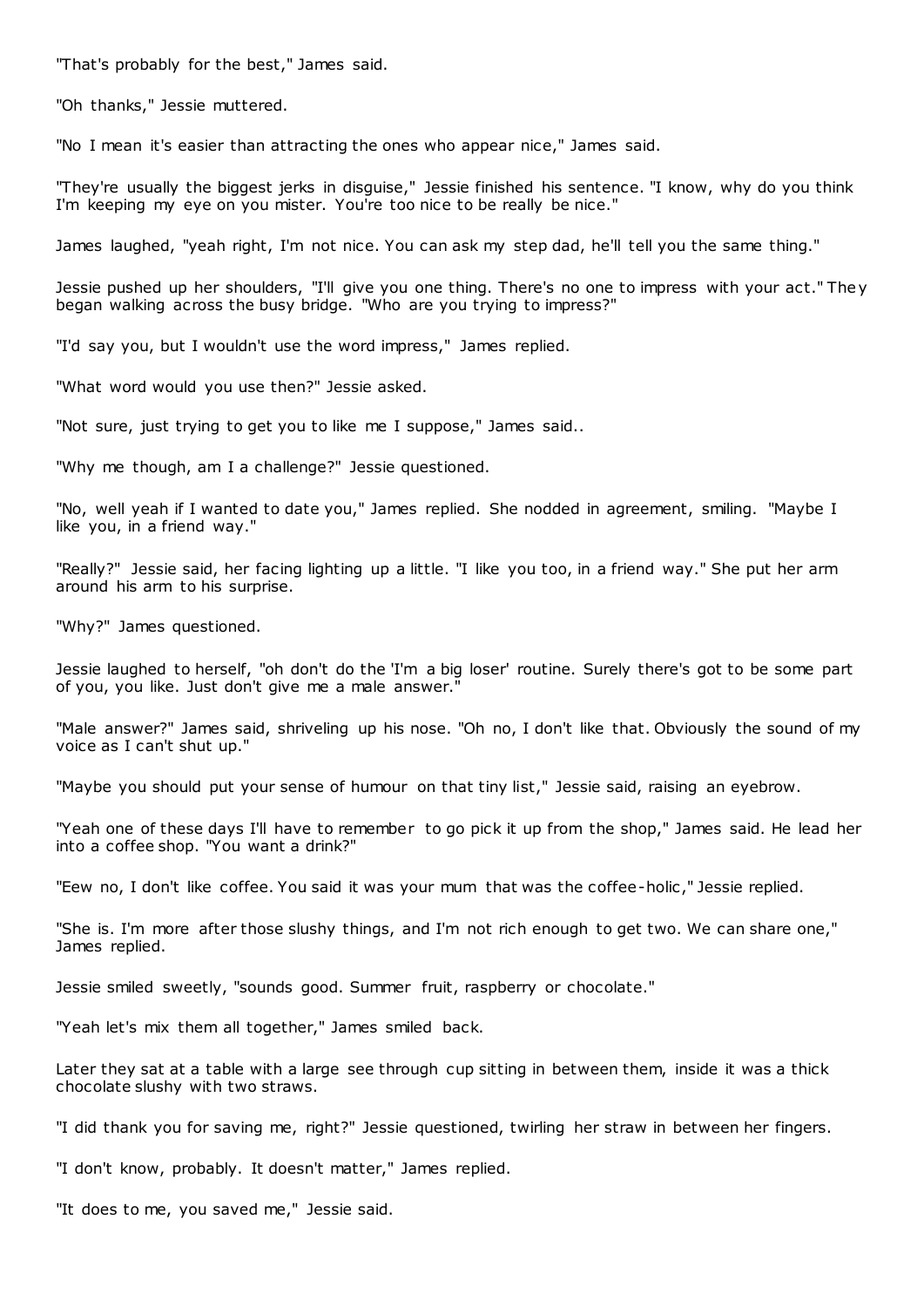"You're welcome," James said.

"So do you always go round saving damsels in distress?" Jessie questioned.

"No, I just like walks," James nervously stuttered. Jessie raised an eyebrow. "Stuff usually happens while I'm out, and I'll help if I can. I don't look for trouble."

"If you ever find Trinity or Danny in trouble, just leave them to it. They probably aren't," Jessie said. "If you know what I mean."

"Yeah, you're nothing like your friends. Why do you..." James said.

"Hang with them, they're fun sometimes," Jessie said. She leaned forward to take a drink, James did the same at the exact same time. They both noticed each other, smiled awkwardly while backing a way a little.

## **Several Hours Later:**

Jessie stood around the bus stop on the college side of the road, hugging herself while shivering underneath the shelter to get away from the pouring rain. James walked out of the college grounds and looked both ways to cross the road, then he noticed her. He walked down to join her, "hey."

"Hi, welcome to English weather," Jessie trembled. "It's hard to believe it was warmish and sunny two hours ago. The news said it would be all day."

James looked toward the bridge on their right, a bus slowly drove toward them. He quickly fished around his pockets to get money out. She put a hand on his arm, "don't, it's fine." The bus stopped beside them. "It's a waste, I don't live far away." She shook her head at the driver, he drove the bus off.

"What are you doing at the bus stop then?" James asked her.

"It has a shelter," Jessie replied.

James took the jacket he was wearing off, then put it around her shoulders. She put her hands up to stop him. "No it's ok, I've been too warm all day. The rain's a relief," he said.

"Really?" Jessie raised an eyebrow.

"I'm not doing the 'give the girl a coat' routine honest," James meekly said. Jessie smiled, she slipped her hand down his arm to take a hold of his hand. "Why do you er, keep doing that?"

"Sorry, I just feel safer this way," Jessie shyly replied. "Do you want me to let go?"

James looked down at their hands, "no but." He moved to stand in front of her, and fiddled with the jacket. "You should put it on properly."

"Oh," she said, slipping her spare hand through one sleeve. She let go of his hand for a second to put the other one on. He smiled as she took a hold of his hand again. "I thought you left early every day to take your sister home."

"I wanted to see if there was any point in coming back, I got back about four," James said.

"You should tell your mother that college sometimes finishes at quarter passed four," Jessie said.

"Maybe, but that would mean actually going to the last lesson," James said as he began walking back the way he came.

Jessie stayed by his side, "hmm god forbid. Look Trinity and Danny have this night out planned in Durham, it'd be great if you can come."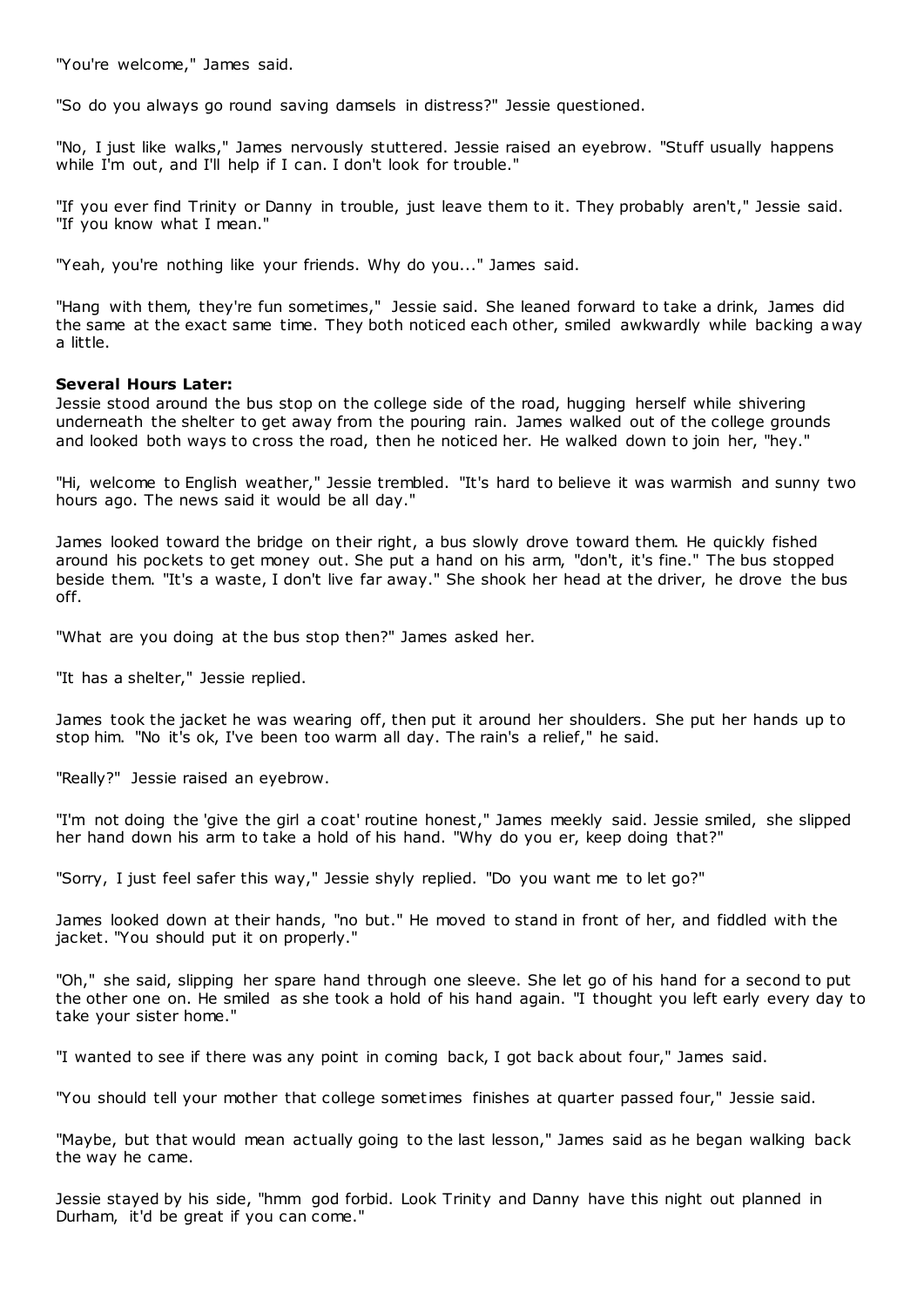"I don't think I'd like to spend the night trying to keep Trinity from touching me," James said.

"That's part of the reason I asked you. Danny and Trinity talk to guys a lot, leave me alone. I doubt you'll see much of Trinity," Jessie mumbled.

"All right, sounds good. Where should we meet?" James questioned.

"My place is fine, my mum's out tonight," Jessie replied.

"I don't know where..." James said.

"Well I'll show you. By the time we get there she'll be gone," Jessie said. "And before you ask, yes it's all right with me for you to know where I live."

"Jess you've only known me for like five minutes," James muttered.

"Yeah but it's weird, it seems like longer," Jessie said.

James smiled, "yeah I know what you mean."

# **Later:**

Danny and Trinity emerged from the dank, tiny busy station all dressed up for clubbing. They met up with James and Jessie standing just outside. Jessie stared at her friends with distaste, "hmm I didn't know we were going whoring."

Danny laughed as Trinity casually put her arm around James. "You're just jealous Jess."

"Of what?" Jessie scowled at the two girls.

Trinity moved her arm so she could link it with his. "Easy, cos we both have a good wardrobe."

"Uh all I heard was the word easy," James said, moving his arm out of her grip. She sighed in disappointment. "So where are we going exactly?"

"A pub, not a strip club," Jessie smirked.

"Yeah I'm not sure I'd feel comfortable in one of those," James mumbled. "Especially with a group of girls."

"I wouldn't put it passed them," Jessie commented, passing her two female friends a dirty look.

Later they stood or sat at a busy bar inside a crowded pub. Trinity had moved her attention to a different unfortunate guy, this one looked almost six foot tall and unlike other guys seemed to at least tolerate her company. The other three were far enough away from her.

Danny looked around, her face lit up as she immediately spotted a guy familiar to her. "Johnny?" She left James and Jessie alone to run up to him.

Jessie groaned, James looked at her with amusement. "That's a bitch."

She glanced at him, clearly annoyed. "What?" she huffed before storming off. James frowned then followed her to the quieter area where the toilets and back door was.

"What's wrong, did I..."

"You called me or Danny a bitch," Jessie replied, pulling a face. "I think."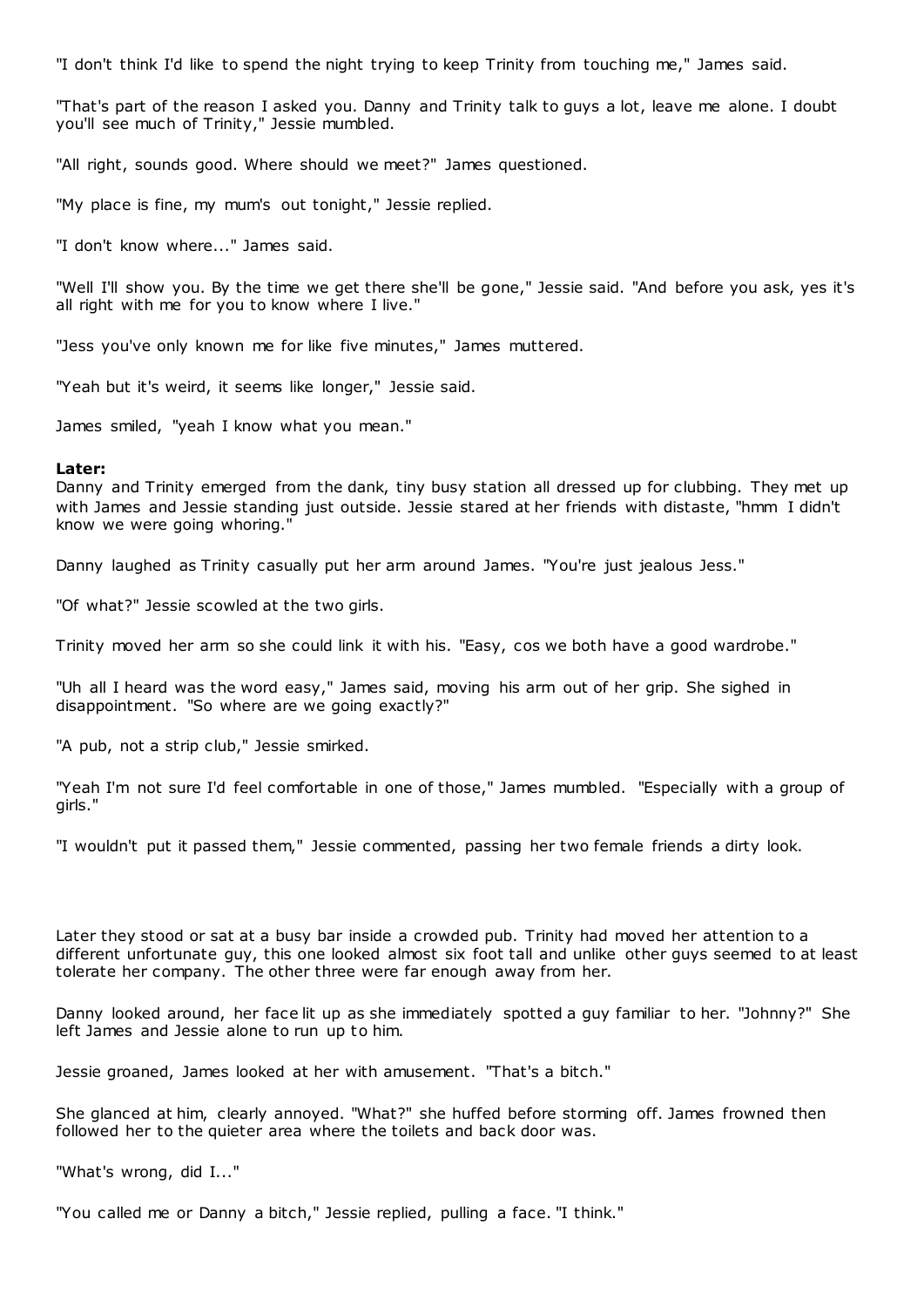"I said that's a bitch as you seemed disappointment to be left with me," James said.

Jessie sighed, "oh good, I mean for you. I only groaned as Danny and Trinity are easily impressed by any guys they see."

"Well not everyone can be as, uh, can't think of a word for it," James said.

Jessie smiled, "I dunno, all I can think of is picky."

"There's nothing wrong with that," James said.

"What, the word I chose or me being picky?" Jessie asked, smiling sweetly.

"Second, there's got to be a better word than that," James shrugged. "Does it count as being picky if you haven't actually picked anyone?"

"I wouldn't worry about that," Jessie said as she stepped a lot closer to him. She put a hand on his arm, he reached out to take a hold of her other hand.

Meanwhile a petite woman in her forties pushed through the crowd. Her face grew angry as she laid her eyes on them, just as they leaned in for a kiss. She marched toward them yelling at the top of her voice. "Get the hell off my daughter!"

James and Jessie quickly separated. "Mum," she squeaked, nervously glancing between him and the woman. "It was just..."

"Oh I know what it just was," the woman snarled. "You stay away from my little girl." She pulled Jessie away from him by the arm.

"Mum wait, he's a good guy really," she stuttered.

"Yeah right, I thought you'd know better Jessie," the woman muttered.

All Jessie could do now was stare after him as she was dragged to the exit.

James nervously bit his lip, then he turned around to walk to the back exit. Outside a group of friends were standing around chatting, all holding drinks. Nearby a couple were in a close embrace, the guy had his head buried in the girl's neck. James walked down the alley, trying to ignore everyone. Then he heard the girl gasp for help. He turned around to pull the man off of her. She ran off down the alley.

The man turned to him muttering, "what's your problem bud..." He then seemed to recognise him, "Slayer."

"Whatever. You have no idea what great timing you have," James muttered back. The group nearby turned around to watch the two fight.

James kicked him into the wall, then pulled a knife from his jacket and lunged forward to dust him. The knife went in but nothing happened. The man gasped, stumbled back as he held onto the knife. He slid down the wall, then his entire body went limp.

James widened his eyes, turning a little pale in the cheeks. Some of the group watching everything rushed to the man's side. One checked his pulse, while another quietly talked on his mobile phone. "I don't, don't understand," he stuttered. "Is he?"

The guy checking the victim's pulse looked up at him, shaking a little. "Yes."

James backed away, "no no." Everyone heard police sirens in the distance. He turned around, jumped up to grab the second floor window ledge, and used that to swing up to the roof. Then he ran as fast as he could.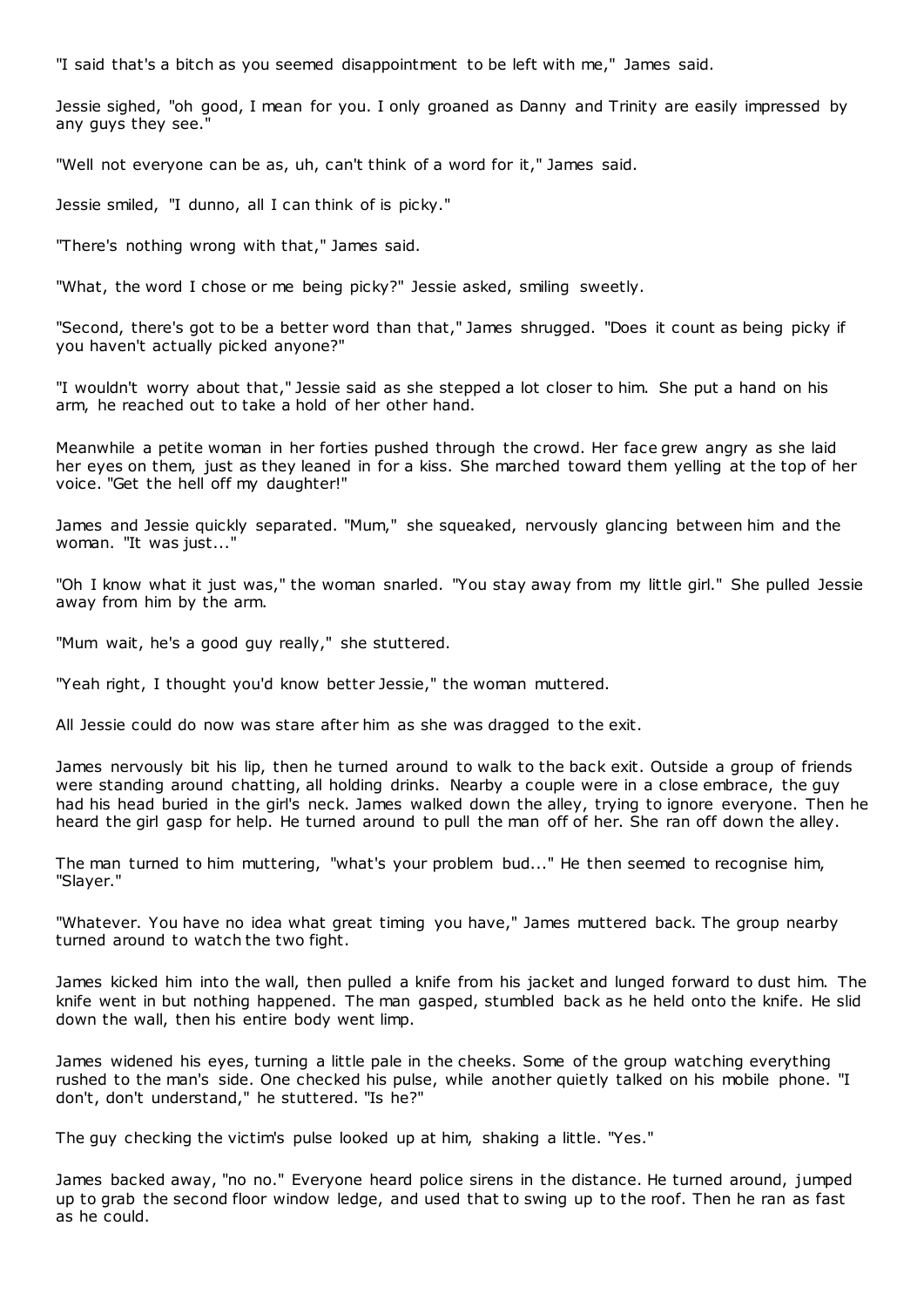## **Meanwhile on Voyager:**

Kathryn and Jessie stood impatiently in the Doctor's Office. Tuvok entered Sickbay, the Doctor immediately pounced on him.

"This better work," Jessie grumbled, glancing briefly at Kathryn. "Do you check on every crewmember this thoroughly?"

Kathryn laughed, then quickly turned back to worried and annoyed. "You mustn't have met many members of Voyager."

Jessie rolled her eyes, "oh I have, forget I said anything."

"Done," Kathryn said.

"I wonder when Tuvok's getting here," Jessie muttered, narrowing her eyes slightly at the Captain.

Kathryn turned around to look toward the door, "huh, doc what are you doing?" Jessie also turned to see Tuvok push the Doctor off of him, they both quickly got onto their feet.

"What? The narration said I pounced on him," the Doctor blushed. "It's not my fault that the writer didn't say 'not literally'."

"Or has a bad sense of humour," Kathryn commented.

Tuvok brushed himself down, "so illogical." He noticed everyone staring at him. "Now as I was saying before the Doctor jumped me."

Danny appeared at the doorway laughing rudely, "that's a good one, what did I miss?" Jessie rolled her eyes.

"Jumped on me," Tuvok corrected himself. Danny continued laughing. "Never mind."

The Doctor groaned, "are you sick or something?"

"Of course she is," Jessie muttered.

"I meant Mr Tuvok," the Doctor said.

"No, the reason why I came here was to offer a suggestion," Tuvok said.

"Yes we know," Kathryn groaned.

The Doctor glanced between everyone, "I didn't."

"We must bring Mr Taylor back to reality, even just a little bit to keep his mind intact," Tuvok said.

"We do know that already, and we've tried," the Doctor grunted. "It hasn't given us enough time to figure this out."

"Whatever's doing this to him is intelligent," Kes added on. "It managed to fight against the headache we gave him, so it seemed normal."

"Intelligent suggests a lifeform," Tuvok said.

"That wouldn't surprise me," Kes sighed.

Kathryn frowned, "can we figure out who this is later? What's your idea Tuvok?"

"Let me guess," the Doctor groaned.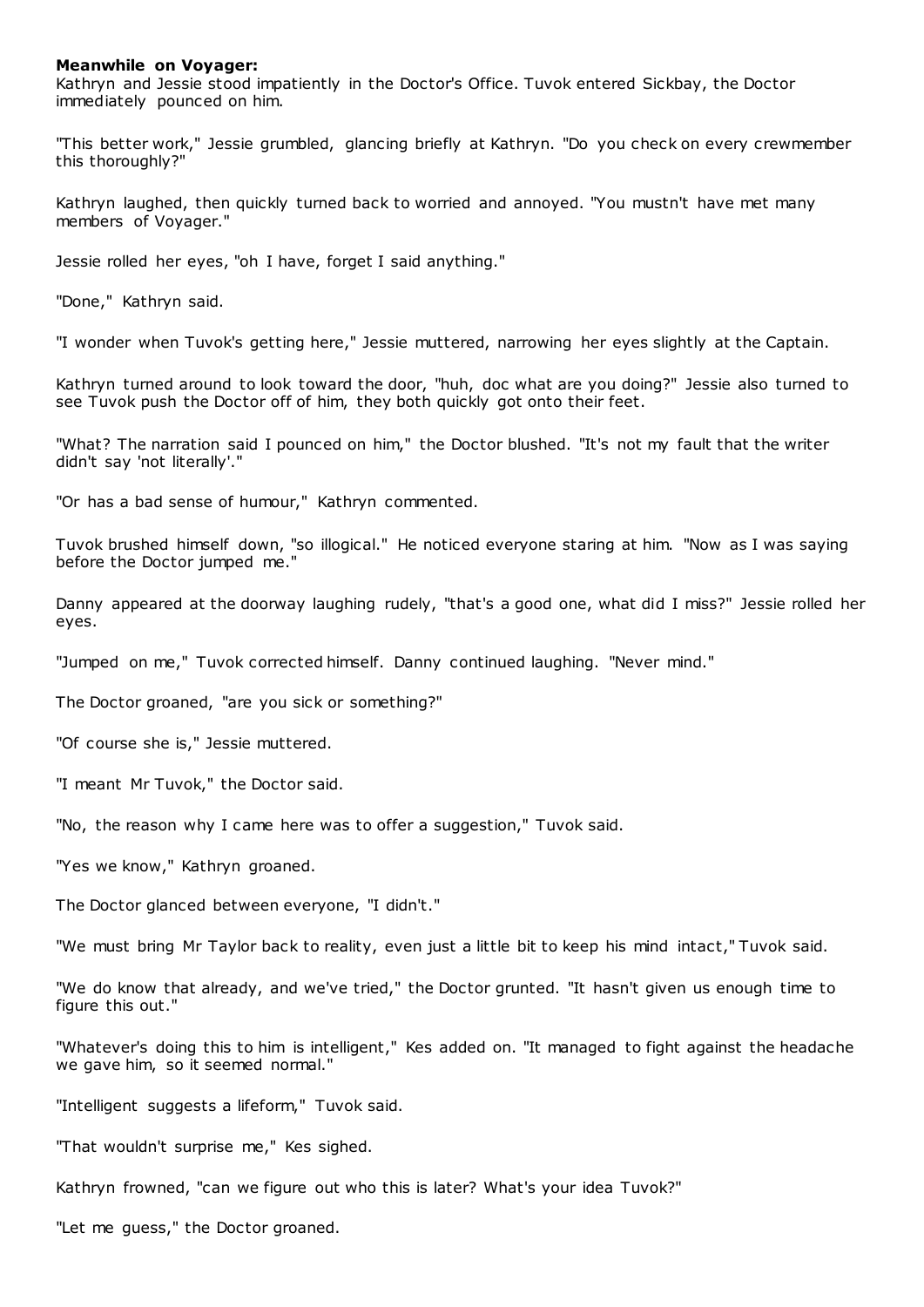"I suggest a Vulcan mindmeld. I may be able to appear in his dream state," Tuvok replied.

"It's bad enough when Vulcan's do mind melds on each other, let alone a human coma patient," the Doctor muttered.

Jessie glanced at him then Tuvok, "does it put him in any bigger risk."

"Worst case scenario is that it won't work," Tuvok said.

"Excuse me, I'm the Doctor. There's no telling what will happen if something goes wrong. Mind Melds are so unpredictable," the Doctor said.

"He's already in a coma, there's only one way it could get worse and I doubt that'll happen," Kathryn said.

"But if something does happen the fake memory may find it difficult to explain away what's really happening," Kes said.

Jessie pulled a face at her, "don't even suggest it. He's almost died enough."

"If it is an intelligence, it's most likely trying to kill him anyway," the Doctor muttered. "I am one hundred percent against this plan."

"But if the patient is unable to make the decision, who does instead?" Kathryn said, raising an eyebrow.

"Family, I'm the closest he's got," Jessie muttered in response.

"Oh god," the Doctor groaned quietly.

"Tuvok, do it," Jessie ordered.

Tuvok looked at Kathryn anyway, she nodded her head. "Very well."

### **Not long later:**

Tuvok stood beside James' biobed with his hand in the meld position on his face. Jessie, Kes and the Doctor stood anxiously nearby. Kathryn remained in the office, watching through the glass.

"My mind to your mind, your thoughts to my thoughts," Tuvok chanted, closing his eyes. James' twitched slightly, the station nearby beeped to get the Doctor's attention.

"What was that?" Jessie questioned.

"I'm not sure, whatever it was it was only for half a second," the Doctor replied.

Tuvok's eyes did the same, then they opened. They tried to adjust to the lack of light while he looked around at his surroundings. He appeared to be in a quiet part of what seemed to him was a primitive looking town. A streetlight coming from a few metres away, and the faint moonlight was the only source of light.

"Interesting." Tuvok looked up at the closer building as he heard some cluttering around above him, as usual his eyebrow raised.

A dark figure jumped down in front of him, even managing to startle him. He looked around frantically, "where did you come from?"

"Mr Taylor," Tuvok said. "Do you know who I am?"

The lack of light wasn't on either men's side. Tuvok's overall appearance was too dark for him to figure out. "No, how do you know my name?" James' eyes widened, "oh crap." He quickly turned to run off.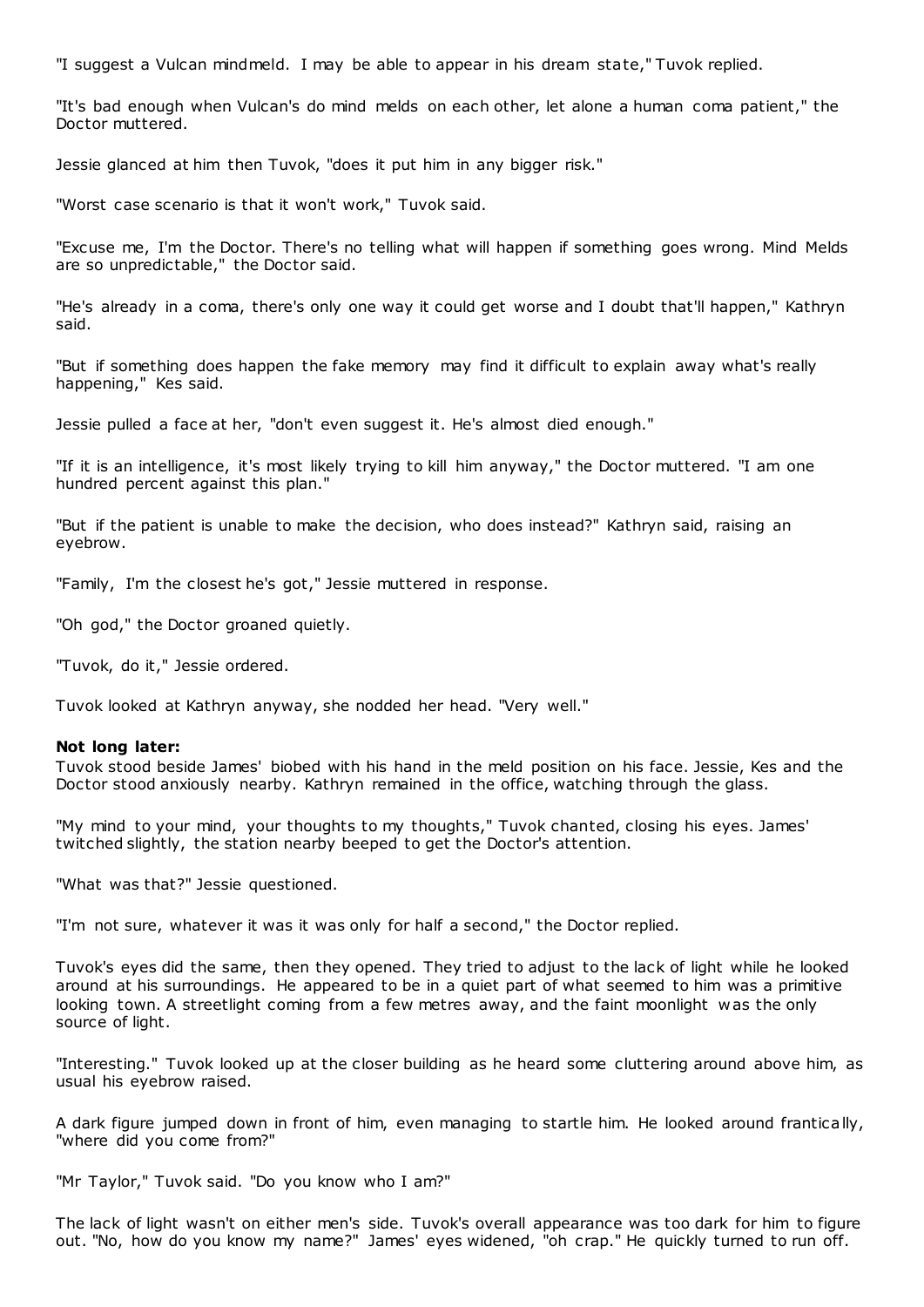"Wait," Tuvok calmly as usual said. He started to follow him. "You're only going to make this harder for yourself."

James didn't look back. "Yeah what's they all say," he muttered, climbing onto one of those large company bins to help get over a wall.

Tuvok stopped, glanced behind him as police cars with flashy lights drove up to where he appeared. He quickly did the same as James to follow him. They both ended up in what appeared to be a dead end.

"They must make these to stop people escaping the police," James muttered to himself in annoyance.

"Police?" Tuvok said.

James swung around to face him. "Look I didn't mean to do it. I was just, he was trying to kill a girl." His face lit up a little, "oh find her, she'll tell you."

"I'm not with these police," Tuvok said, stepping slowly closer. "All this, it isn't real. You know me from another life, this one's slowly killing you."

James stared blankly at him, "ookay, I think you had a bit too much to drink pal." He turned away again. "And so did I, yeah."

Tuvok quickly stepped forward to grab his arm, he missed only a little as he turned back around. The next and last thing Tuvok saw was his fist coming towards him.

### **Sickbay:**

"This is odd," the Doctor said, staring at his beeping station.

Jessie and Kes jumped a little as James' arm suddenly moved and his fist went into Tuvok's face. "What the?" Jessie stuttered.

"Well the meld's over," the Doctor smiled. "I can't believe it."

"What is it?" Kathryn said, rushing out of the office.

"That certainly did something. His vital's have improved, Tuvok's appearance must have triggered something," the Doctor said. His face fell, "we need something bigger, he'll go back to his previous levels in ten minutes. If we get something bigger, it might be enough to get him out of the coma."

Jessie turned to look down at James again, the punching arm lay where it must have dropped after it did it's job. "Coma patients don't just punch people."

"Don't complain, it's a step in the right direction," Kes said as she went over to Tuvok's side. "Maybe Tuvok will tell us the full story when he wakes up."

### **Meanwhile:**

In the middle of a small deceiving nice looking housing estate, the young watcher Daniel Ronnie Lavine stepped out of his cheap second hand van on the driveway. He headed for the upstairs flat he owned, glancing at the car next to his in distaste. It had two broken windows and spray paint written on it.

"For god's sake, would it be wrong to set my new Slayer onto anyone who tries that with mine." He then noticed the state of his door. The lock part of it had been smashed in, the door itself was open a little. "It really wouldn't be." He pushed the door open, then headed up the stairs. Right away he spotted James standing in the hallway. "You, why kick my door down?"

"I didn't," James replied, still looking slightly shaken up. "Look I'm in trouble."

"You think you have problems, those guys who live opposite me keep breaking my lock and threatening to throw bricks at my window," Daniel grumbled.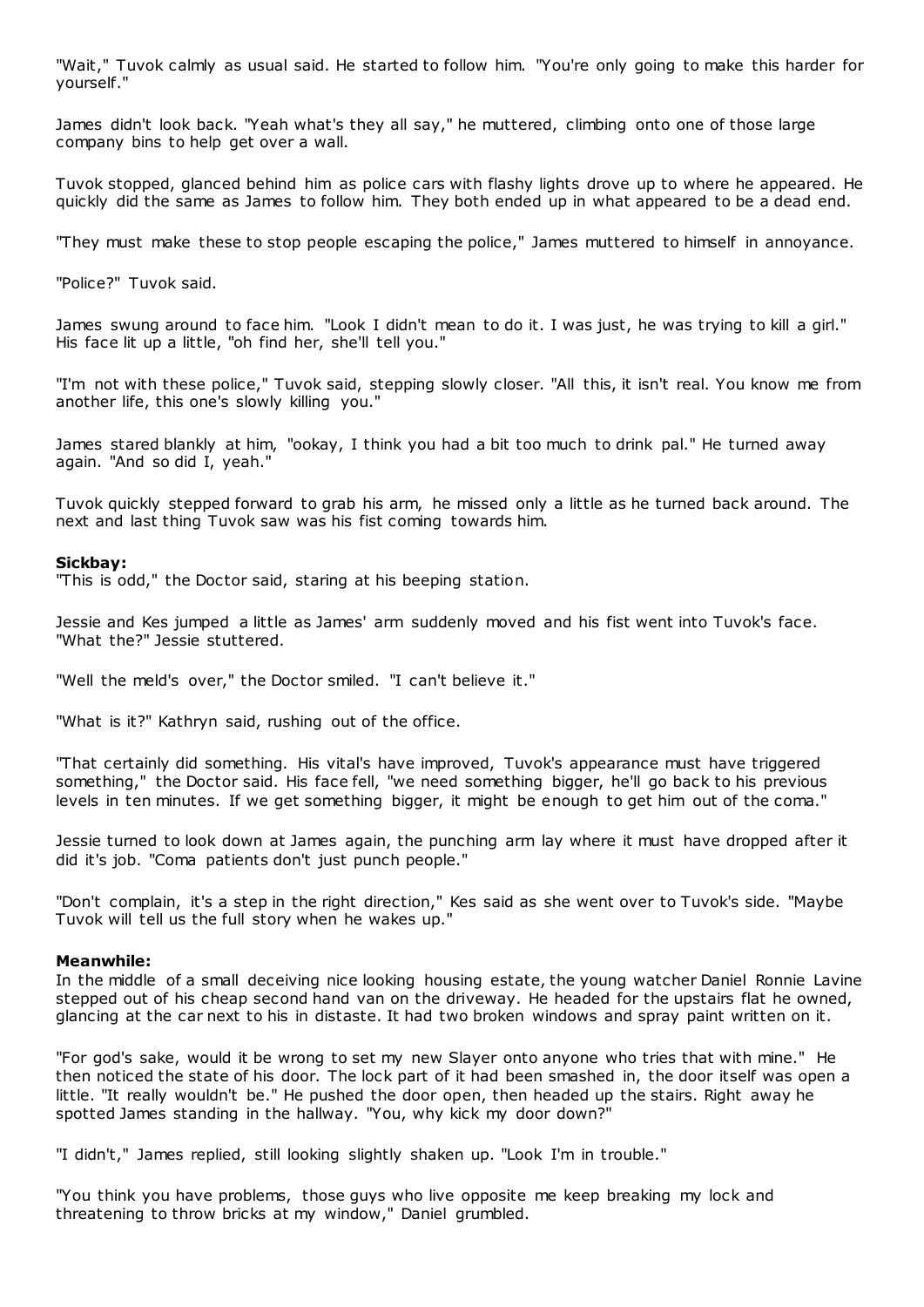James rolled his eyes, "if I have a spare five minutes ok."

"Great, now tell me about it," Daniel said as he headed into his kitchen.

James followed him, "I killed someone I thought was a vampire. He said 'Slayer' in the usual way though, but I staked him and nothing happened. He died like a normal guy."

"Hmm I've heard of this," Daniel muttered. "Maybe you just missed, vampires love to screw with Slayers lives by playing dead."

"No, I've been doing this for years, how could I miss?" James said.

"I don't know, it usually happens when one is distracted with something else or like you said is new. Sometimes they follow some dumb TV show about someone called Bluffy who stakes through the stomach and still kills them," Daniel rambled on. "I mean what is up with this planet, I thought it was Earth that the problem originated from anyway. Some even have this crap about invitations and only wooden stakes."

"You have some issues don't you?" James muttered.

"Hey I grew up on this planet like you, listening to this crap from my father," Daniel said, pulling a face. "Eew, I'm turning into him. Next I'll be wearing geeky glasses, styling my hair like an old man and acting all ponsy."

"Yeah um, unlike your issues, mine actually are big enough to ruin my life," James said.

"Are there any better affordable flats closer to you than stupid Stanley?" Daniel asked. "Speaking of which, how did you get here?"

"On something called a bus, now can we get back to the important stuff?" James groaned. "Police are after me and I don't know what to do. There were witnesses, and the victim of the supposed vamp ran off."

"All we can do is prove it's a vampire, you can't get charged for murder if he was already dead," Daniel said.

"So either I'm screwed cos I'm going to jail for murder, or I'm screwed cos I'll be in the mental institution," James muttered.

"It's easily proved," Daniel said. "Fine, leave the country. I can easily sort that, change your name. It's so easy to get around security and checks on this planet."

"Really? They've increased security since last September you know," James said.

"Yeah sure," Daniel groaned. "Watchers have connections you know."

"Well can't you use them to get me off the hook?" James questioned.

"If we were on warp planet yes, probably. Most cultures who are, are usually more enlightened," Daniel replied. "I would be able to explain it was a vampire as they'd be able to understand Games, and have made first contact with other races. Here all I can do is protect you, this entire planet is a big mess, I don't see it improving anytime soon."

James frowned, "fine, but I can't ask my family to move again for me. I'll have to go alone."

"Yes well that's the kind of sacrifices a Slayer usually has to make," Daniel said.

"I know," James uncomfortably said. "I have one thing to do first." He turned back to leave.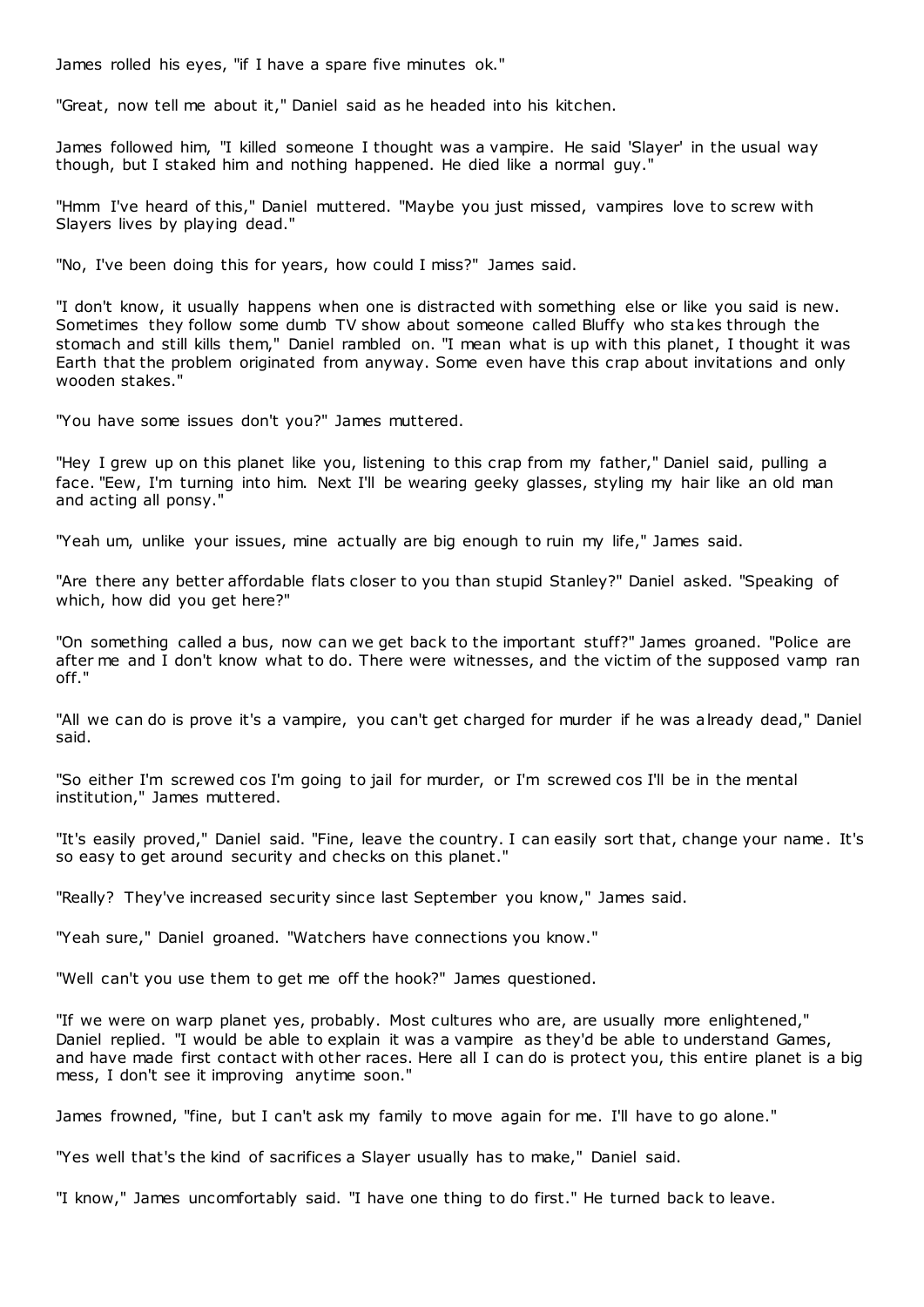"The only things you really need to pack is stuff you can replace," Daniel said. "Besides you can't say goodbyes, the police will go to and stay at your house."

"I'm not going home," James muttered, he disappeared from Daniel's sight.

Jessie walked to her front door to open it, she found James standing there in front of her. "James, you shouldn't be here."

"I know," he said, his eyes filled with regret. "I'm in big trouble, and I'm..." Jessie stepped closer, she placed her hands on his arms. "I'm scared Jess."

She looked behind her briefly, then led him to the side of the house. "What happened?"

"There's something you need to know and understand me first. I'm not exactly a normal guy," James mumbled.

"I know that, or we wouldn't be talking now," Jessie said.

"No, not that. I'm stronger, I protect people, well supposed to," James continued to mumble. "But I made a mistake, now the police are after me. My watcher, the guy who was supposed to train me, can get me out of the country but..."

"Out of the country?" Jessie muttered in disbelief.

James shook his head, "I don't wanna go. No matter what I do about this, I'll not be able to see you again and that hurts me more than I thought. I came here so you wouldn't think I was the kind of jerk who kisses and runs."

"Your mistake couldn't have been that bad," Jessie said.

"Those men who attacked you, that's the people I usually fight. They're vampires, crazy I know but somehow I narrowly missed the heart on one guy, he played out he was human. You think I'm crazy don't you?" James said.

"I'm not sure. You're freaked, scared, no denying that. I saw one of those guys disappear like in the movies, or that show. What can you do that isn't so drastic?" Jessie questioned.

"Nothing, the police will think I'm nuts. Unless I kill the guy in front of them, after shoving crosses and the holy water part in their faces to be sure," James replied.

Jessie raised her shoulders, "could work."

"No, it couldn't. The best way is to leave, your mother doesn't want us near each other anyway," James said.

"Wait behind the hedge or something, give me ten minutes," Jessie said. She rushed back into the house before he could say a thing. He did as he was told.

Half an hour passed, one of the upstairs windows opened. He heard Jessie's voice whisper his name, so he looked up. She pushed a big bag out of the window, it slid down the lower level's roof and dropped. James caught it but almost dropped it in shock over the weight. Jessie climbed out of the window, slid down the tiles underneath. He moved to stand directly in front of her.

"What are you doing?"

"I'm coming with you," she casually replied, stopping on the edge of the roof.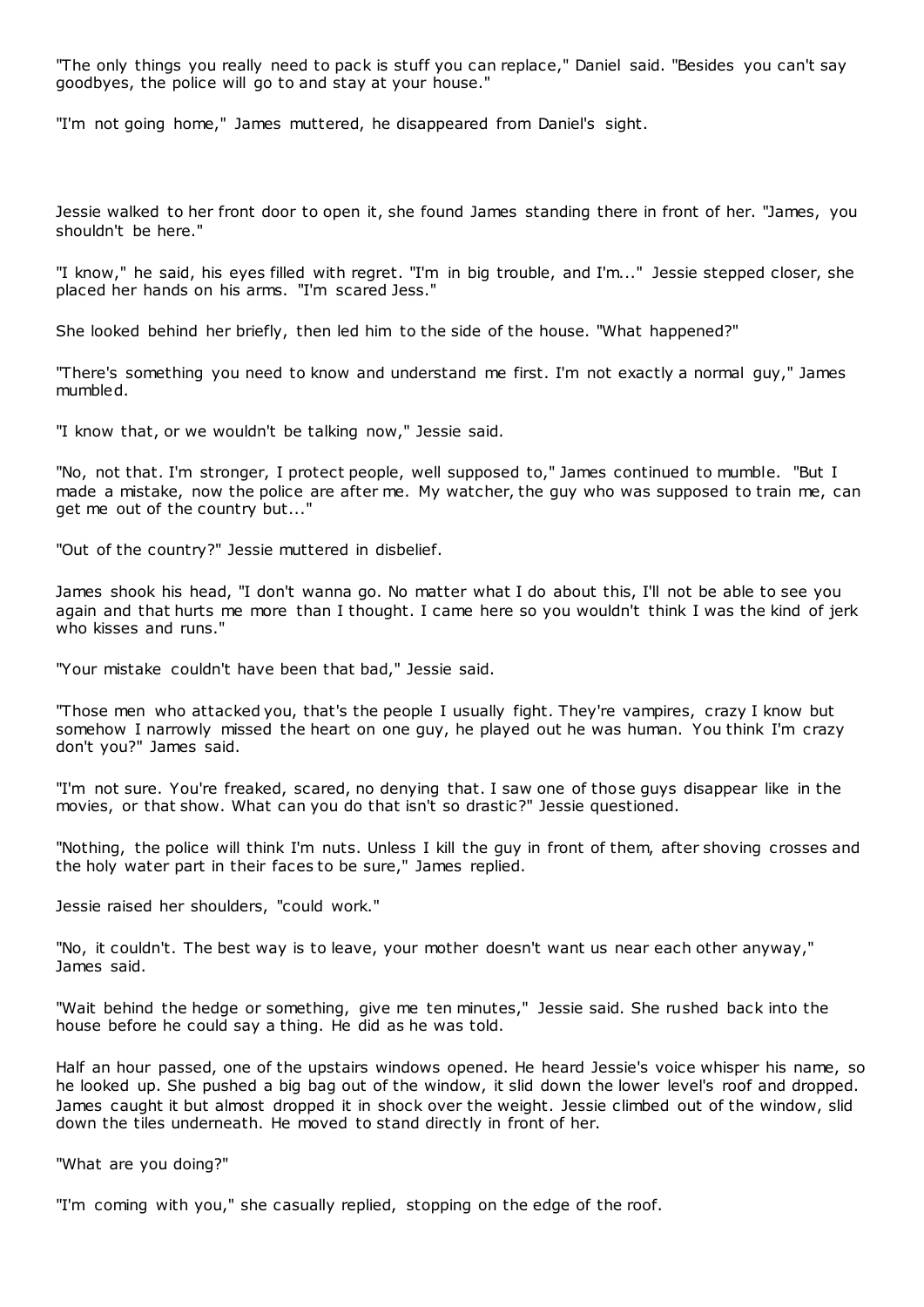"No you're not," James muttered.

"And why not?" Jessie grumbled.

"You'd dump your life here for a guy you've known for a few days?" James said with a raised eyebrow.

"No, there's not much to throw away and well even if we did fix this problem of yours, mum was going to get you kicked out of college," Jessie muttered. "Now, little help as I can't climb back up."

With a sigh he held out his arms as she got ready to drop down to the ground, he caught her. They held onto each other. "You don't even know if I'm telling the truth or not."

"No I don't, don't care. Wherever you're going, I'm going too." She moved forward to kiss him again. This time they lasted longer than a few seconds, and weren't interrupted. "You're worth it," she smiled.

"You're amazing, you know that?" he said, blushing slightly.

Jessie did the same, "now I do."

Daniel stood waiting at the back of a hospital looking anxious. James and Jessie walked up behind him, he turned around slightly only to jump back where he was. "Don't do that! Who's this?"

"A friend," James replied.

"Uh this isn't a day trip, we've got your innocence to prove," Daniel grumbled.

"It won't work, they'll not believe he's a vampire. All I'll be doing is getting a few more witnesses to me killing him," James said.

"Not with that attitude, now why is she here?" Daniel asked.

"Well if we fail, she's coming too," James replied.

Daniel stared blankly at them both, Jessie smiled nervously. "You're kidding right. Your last watcher told you about the no girlfriend rule?"

"Give me the lecture when I'm not listening. Where's the morgue?" James said.

Daniel groaned, then lead the way into the hospital muttering angrily to himself. Jessie pulled a face as she walked alongside James.

Not long later they were standing around in the creepy dark morgue. Daniel played around with a mobile phone in his hand while James stood nearby the crypt drawers, and Jessie stood in the centre of the room.

"So how do you plan on proving he's a vamp, video camera?" she questioned.

"Not really, you can play tricks with those and they'll think we made a mini movie," Daniel replied.

"If the guy's awake and stuff it might work," Jessie said.

James opened one of the crypt drawers, peeped inside. "Uh there's a box in this one, oh."

"What?" Daniel groaned.

James quickly closed, turning back around with a disgusted look on his face. "Body parts."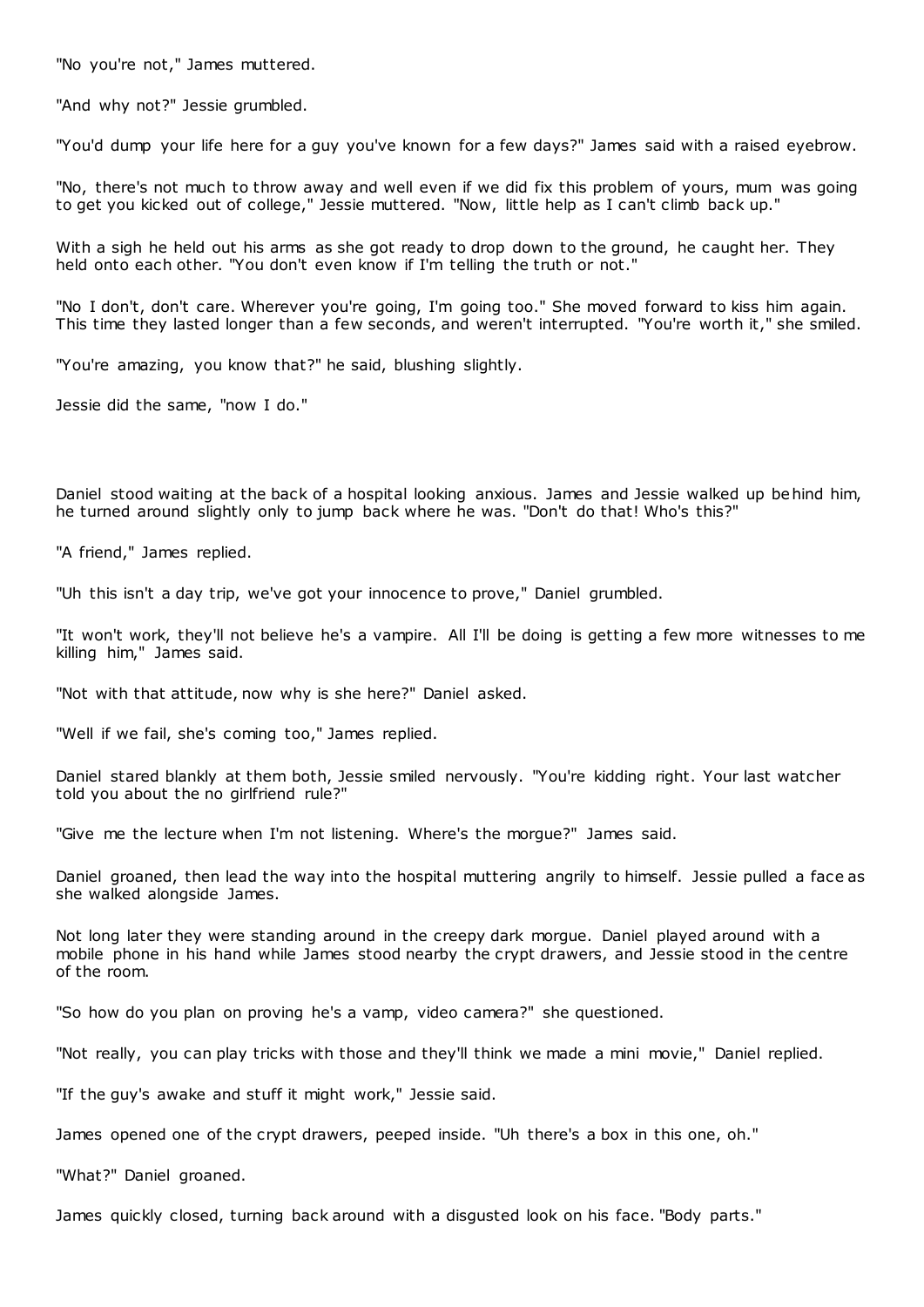"Eeew," Jessie pulled an identical face.

Daniel put the phone by his ear, "yes hello? I have information about a murder case."

James stared at him, "that's your bloody plan, tell them on the phone?"

Daniel shushed him, "yes, the victim found behind a club in Durham tonight. Yeah he's not dead."

James rolled his eyes, "there really should be an age limit for watchers." He shook his head as he began to leave

"Morgue yes, I was going passed and I heard something. Yes thank you," Daniel said to the phone. He went forward to grab his arm. "Wait I know what I'm doing."

"No you don't, they'll not believe you," James said.

In the corner of her eye Jessie noticed one of the drawers open on its own, the vampire stuck his head only a little. "Damn claustrophobia." He noticed he wasn't alone in the room, "crap."

Police then burst in, Daniel managed to look impressed for once while everyone else looked very worried. "That was quick," he muttered, putting his hands up. "I made the call."

"You didn't mention him," one officer said, looking toward James.

"Yes uh, this is complicated," Daniel said. Everyone noticed Jessie gesture her head at the vampire, he quickly snuck back inside.

"This is impossible," an officer said.

Daniel raised his shoulders meekly, "I told you, didn't I?"

James edged to the side to pull the drawer open. The vampire pretended to be properly dead again. "For god's sake, everyone saw you already." The police moved forward to grab him, he instinctively knocked one of them away with his arm. When they managed to hold him back t he vampire jumped out to attack the other officers.

"Back up," one reported into the radio. "Hospital Morgue."

James tried to kick the vampire while being held back with the police. When I say held back, they held his arms but he still forced them forward so his kick would reach it's target. "Let me go, I have to..." he grumbled.

It was too late, the vampire had knocked the remaining officers unconscious onto the ground, he was now busy dipping to figure out who to bite first, then remembered Jessie and Daniel so he faced them. Daniel pulled out a dagger, then stood next to Jessie to protect her.

"Ugh, sorry guys." James threw the men holding him over his shoulders. At that moment backup arrived. Amongst the backup was Tom and even Damien. The vampire quickly pretended to look scared, putting his hands up. James stared at him in disbelief, "I don't believe you, how many times are you going to frame me here!"

"Please don't kill me again," he stuttered.

James rolled his eyes, "yeah that's realistic ." He threw a knife at the guy, he turned to dust. The rest of the police froze, Daniel cringed slightly.

"What the?" Tom stuttered.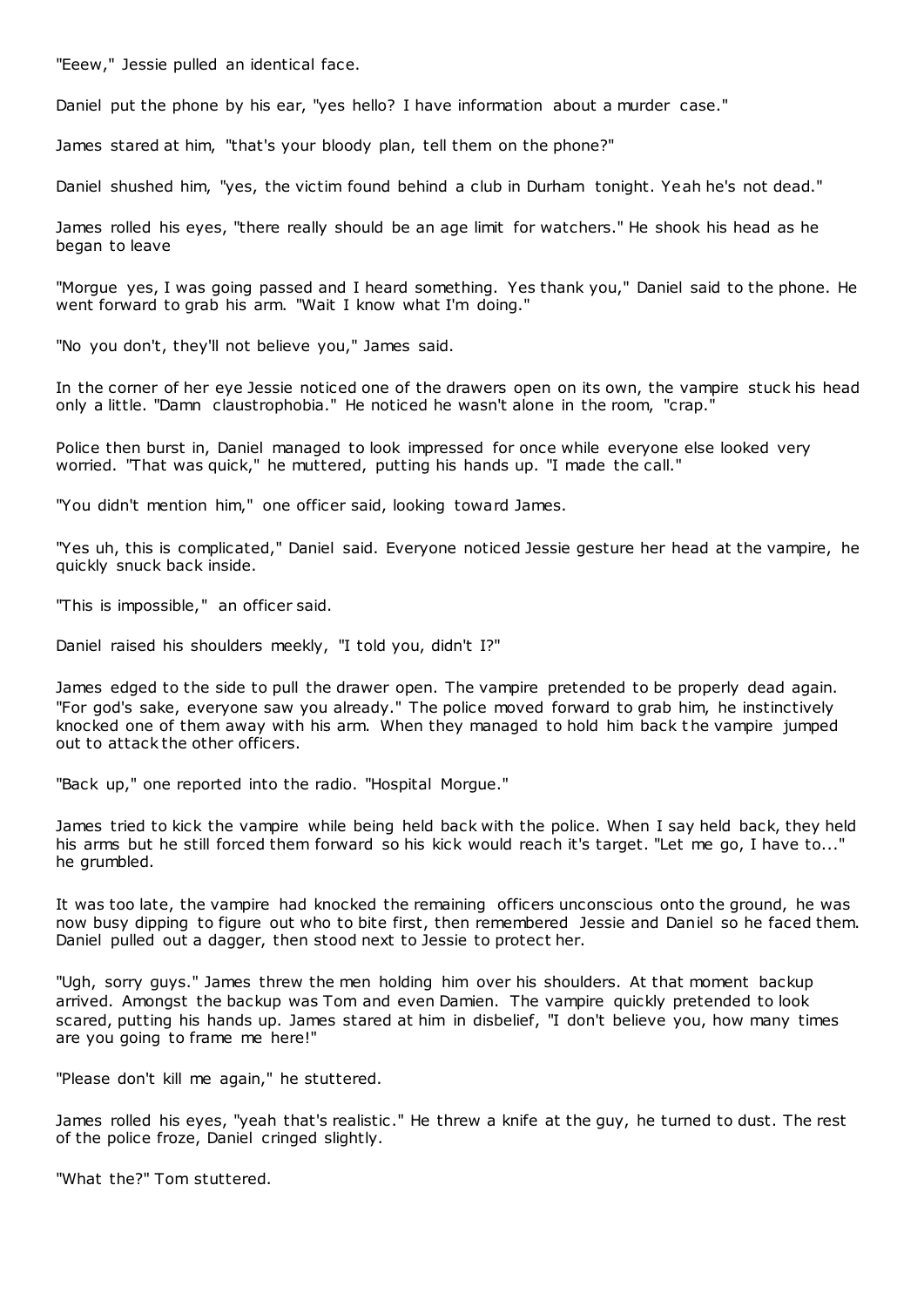One of the guys who the vampire knocked to the ground stumbled to his feet. "About time you arrived," he harshly said to backup. The other remaining officers pulled themselves up, not believing what they had just seen.

Damien and another of the backup remained at the door as the rest edged nervously toward James. The one who spoke moved to stand next to Damien. Tom spoke up, "James Taylor-Janeway, you're under arrest for the murder of... what's the guy's name again?" Another officer groaned.

"Why's that cop seem annoyingly familiar to me?" James muttered, looking at Daniel and Jessie for an answer. They shrugged.

"Um no he's not," Damien smiled smugly. He and the other two each pulled out a gun. Damien's was trained at James, another toward Jessie and Daniel, the other to the rest of the police.

"What are you doing?" Tom demanded.

"This is none of your concern," Damien replied.

"Did I ask you to speak," the one with the radio hissed. He began to fire at the other police officers. James was about to move forward but Damien stepped forward too, aiming his gun at his head. Everyone else tried to duck as the second guy started to shoot too at the police, but the room was void of stuff to hide behind. Only James, Jessie and Daniel were left seconds later. One guy pointed his gun toward Jessie and Daniel.

"What about the civilians?" he asked. Damien glanced briefly at him, James then quickly moved to stand in front of Jessie.

"Damn it, I have to stop doing that," Damien muttered to himself, re-aiming his gun.

"Go, run, I'll block," James whispered to the two behind him. He moved to keep the gun path to Jessie and Daniel blocked as the rushed to the door.

"No one will believe them," Damien commented.

"Yes, too bad you can't give our thanks to your watcher for telling us," the lead guy sneered.

"What are you talking about?" James muttered. He backed toward the door, one shot a warning shot at him. "Look, if you wanted to kill me you would have already. See you hopefully never." He turned to run after Daniel and Jessie.

James, Jessie and Ronnie stood around outside James' house, waiting behind Ronnie's van. Police cars were parked badly outside, most of the officers there headed back to their cars. Two were arguing with Kathryn at the front door.

"I don't care what those people say, my James doesn't kill people. He helps people. The witnesses even said the victim was a guy with a girl, he pulled him off her and she ran off. She was probably in danger."

"And then what, decided he was the law and stabbed him?" officer one said.

"No, that part doesn't sound right. Why don't you do some actual policing instead of accusing an innocent boy," Kathryn snapped.

"Come on mum, just let them go," James muttered.

Daniel sighed, "this is a serious case, even if she did let them they'd leave a few to watch the house."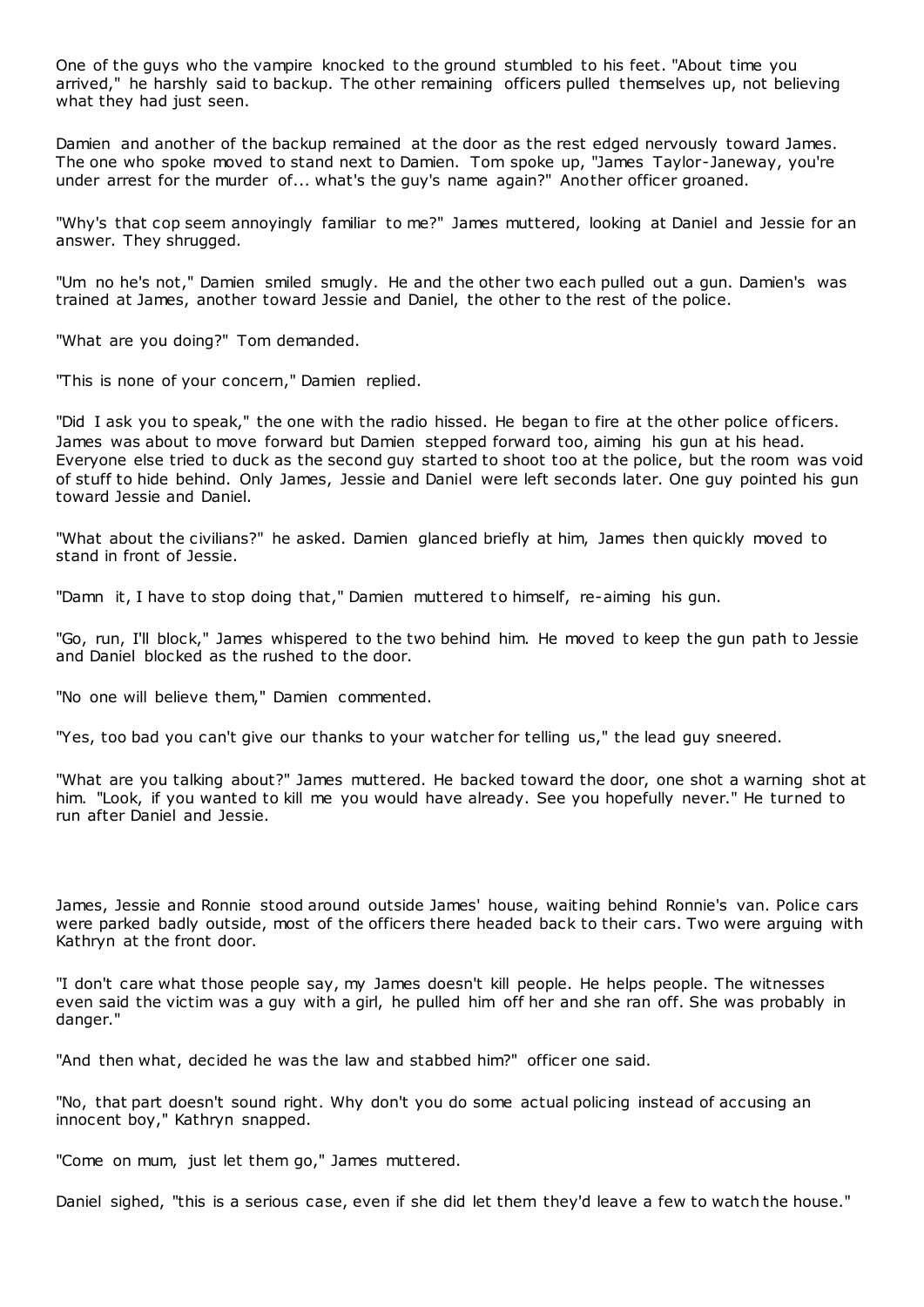"Back to your place then, I suppose," James said. He and Daniel snuck back into the van.

Jessie remained where she was, then noticed Damien's group getting out of a new car on the scene. "James, trouble." The two guys backtracked to look.

"Oh god, mum and Lena, they must be..." James stuttered. Daniel put an arm out to stop him.

"Let me go, police aren't after me."

"But those three will recognise you," Jessie pointed out.

"I'm counting on it," Daniel said. He moved out of the hiding place, then headed for the house. James and Jessie stayed where they were, out of sight of everyone else.

Damien and company surrounded the officers talking to Kathryn. "Don't talk to me like that, you've got the wrong boy," she scolded. "Now you're not searching my house again."

"Actually we are," Damien said.

"Go and intimidate a deserving family," Kathryn groaned. She slammed the door in their faces.

Daniel stopped behind the group, "looking for something?" The officers all turned to look at him, Damien and the others narrowed their eyes. Damien stepped forward.

"Is he here?"

"Why would any accused murderer come home, it's always the first place police check," Daniel said.

"Are you a relative or friend?" one of the officers asked.

The leader of trigger happy group raised his hand, gesturing him to shut up. "Stay out of this. You'll tell us where he is or...'

"You owe us some answers first. Why do you want him, and why did you kill those other policemen?" Daniel said.

The other officers frowned in confusion. "What?"

"Oh yeah, you'll find some extra bodies in the morgue," Daniel said. "These lot have a solo gig going on."

The leader groaned, turning to point his gun at the lead officers head. The other two did the same with the others. "We're taking this case Georgie."

"My name's Andrew, and you've got to be kidding," officer one muttered.

"Try us," Damien laughed.

Other police officers emerged from their cars again, Daniel shrugged his shoulders. "This place is a bit more public guys."

"Tell us where the Slayer is or these idiots die," the leader snarled.

"The what?" one of the officers said.

Meanwhile James and Jessie looked a bit worried as they looked on. "I hope your spy has a plan," she said.

"Watcher," James corrected. "And so do I."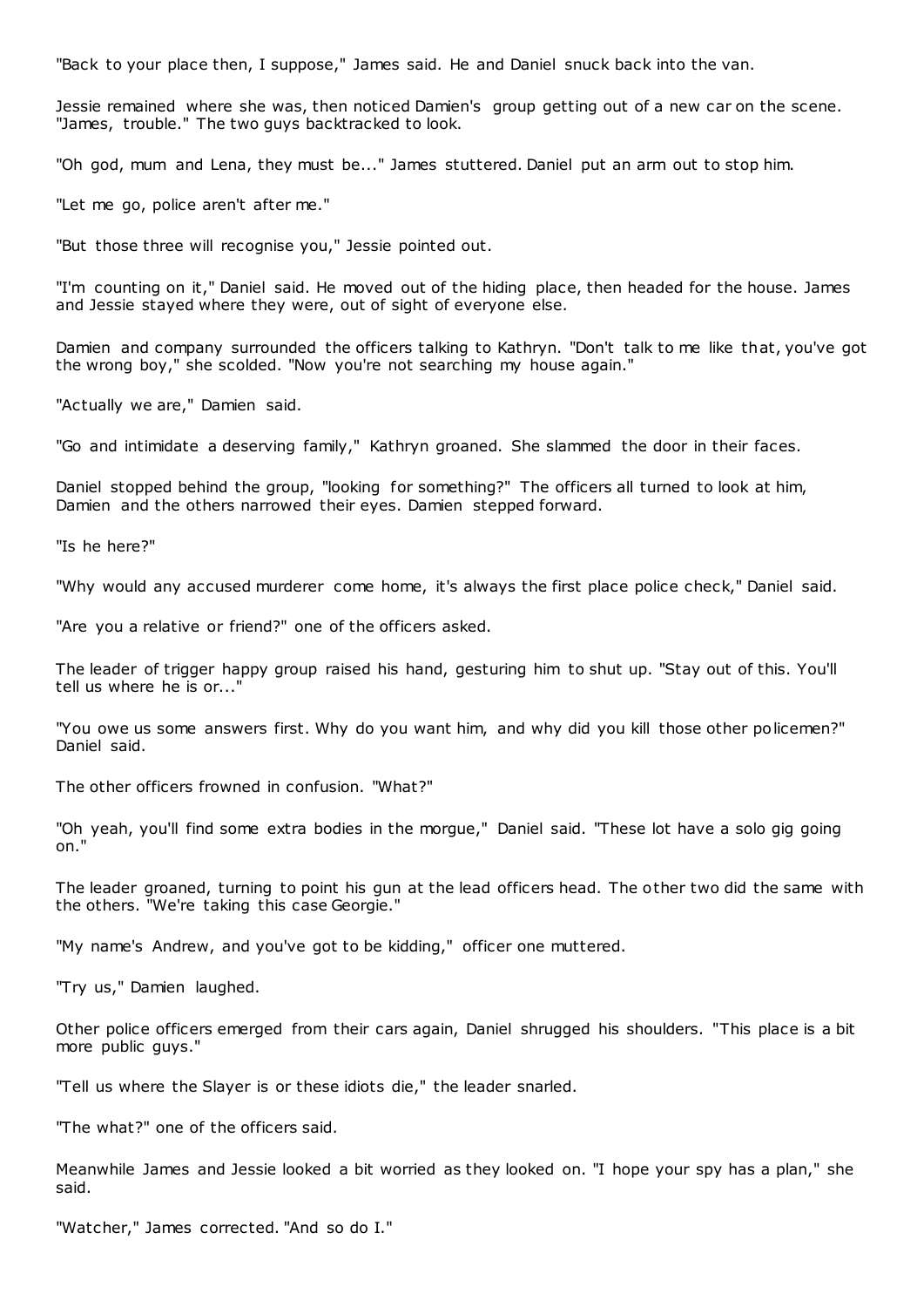"Whatever his name is, he's still creepy," Jessie said.

"Uh oh," James muttered as he noticed some officers glancing toward the van.

"If he's anywhere, he's probably in there," Damien said.

"Shush," the leader snapped. "You're giving him to them."

Daniel rolled his eyes, "why would I bring him here." Some officers decided to head for the van.

"Crap, what do we do?" Jessie asked.

James edged to the side to open the van door, "we get in the van."

"Oh god," Jessie groaned, she climbed in first. They sat in it, ducking so no one could see them through the windows.

"Ah!" the leader snapped. "If anyone goes near that van, I'll kill these guys."

"Do you want me to get you a muffin too?" Daniel mockingly asked.

"Maybe a raspberry one," Damien replied. The other two groaned.

"Idiot. If all of you other cops don't leave, I'll blow their heads off and that includes everyone in this house too," the leader said.

"What about the kid?" Damien whispered. The other two looked very annoyed with him now.

"Do you think we're kidding?" the second one demanded. "We'll prove it to you that we're serious." He shot the guy he was holding hostage, he aimed his gun toward Daniel. "Get out of here!"

"Fall back," one officer ordered. The rest of them rushed into their cars again. Soon the cars had drove away out of sight.

Jessie peeped through her window, "they're gone. I can't believe it."

"They'll probably come back with a surprise attack or something," James muttered. "This is why they should arm police here."

"Um no, those three are good examples of why they shouldn't be," Jessie said.

"That was too easy, let's get the kid and get out of here," the leader whispered to his teammates. He casually shot the officer he was pointing the gun at, Damien did the same.

"What about the watcher?" the second guy asked.

"No, he'll be useful," the leader replied. "Boys, get that door open."

"I don't think that's a good idea," Damien said, glancing directly at Daniel. His two teammates groaned.

"You know, we're getting really sick of you blundering fool..." the leader snarled. Damien quickly turned around and shot his friends. After they fell to the ground he turned to face Daniel again.

"What was that supposed to be?" Daniel asked.

Damien smirked as he put away his gun. "There will be more coming for your two Slayers, you really don't want these guys to get their hands on them."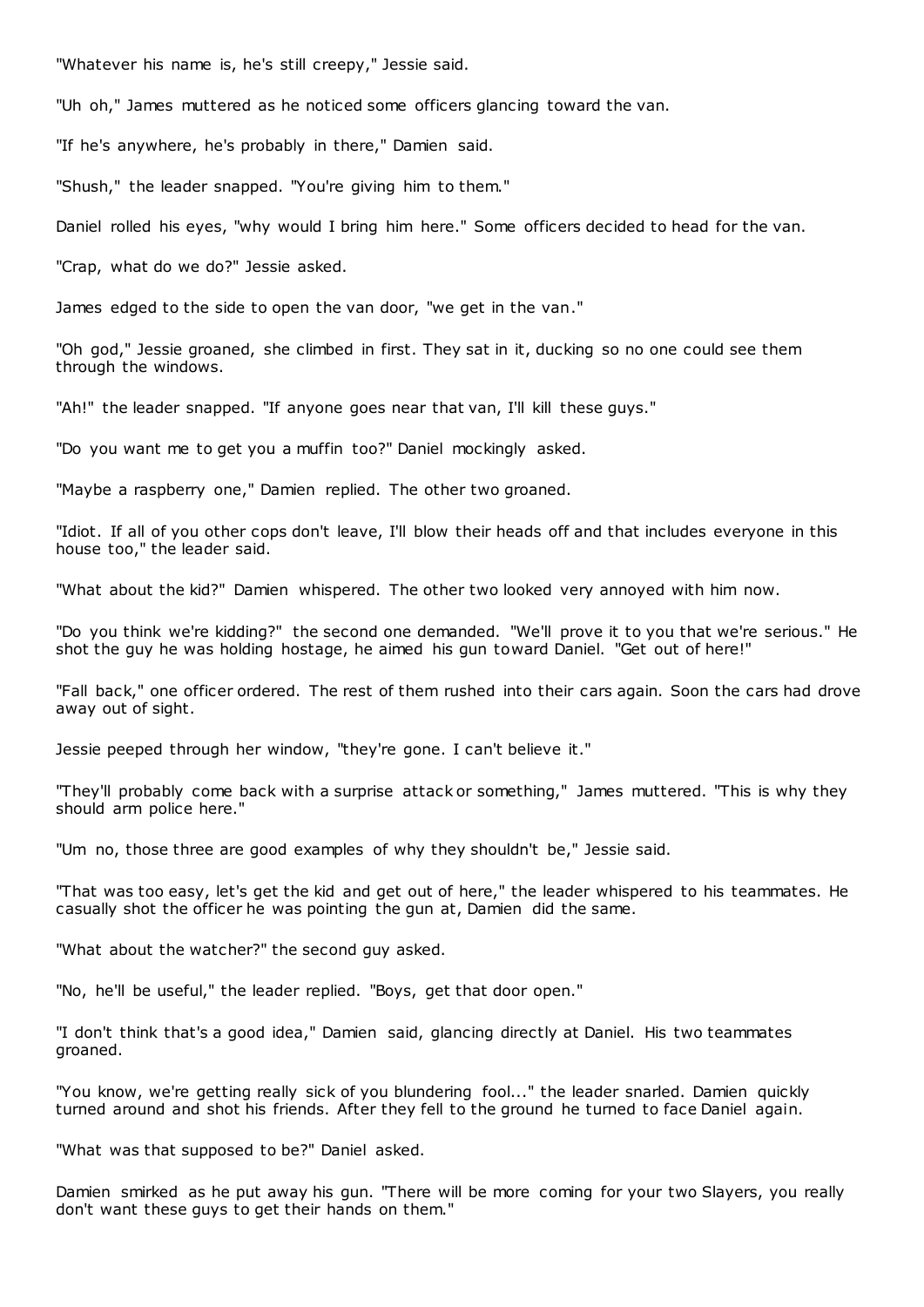Daniel stared at him suspiciously, "why are you telling me this, and why did you do that?"

"Wow you watchers are idiots, aren't you? I thought that was just a myth," Damien rolled his eyes. "They'll probably want to capture you as well. We should hide your two kids, I know where one is but where's the one already Chosen?"

"You have given me no real reason to trust you. You've killed people and..." Daniel said.

"He's in the van. I'm not an idiot," Damien muttered.

"Of course not," Daniel scoffed.

"Oh yeah," Damien said. He took the gun back out and aimed it at the van. "I saw it move, but if you're telling the truth and no-one's in it, then it's ok for me to shoot out the windows."

"No," Daniel blurted out. "It costs a fortune to replace those."

"Uh huh," Damien smiled. He knocked on the front door. "If I'm not allowed to shoot, I'll take a look then."

Daniel rolled his eyes, "fine."

The front door opened, this time Chakotay was there. "My wife wants you to stop hassling us."

"Oooh, big scary man wants us to leave his little wife alone," Damien teased. "That's cute, where's your daughter?"

"Oh my daughter now is it? Haven't you got anything better to do?" Chakotay grumbled.

Daniel looked toward the van, gesturing his eyes and eyebrows. James reluctantly left the van, and headed over. Jessie more so.

"You can't be serious about this," he muttered.

"I think I know who these people are," Daniel whispered to him.

Chakotay glared toward James, "what are you doing here? This is the last place you should be."

"Don't I know it," James muttered, using his own glare on Daniel. "You're either going to get me arrested or killed."

"This is why you should listen to me. More of those guys will come for you and your little sister, do you really want them dissecting you for the rest of your tiny lives," Damien muttered.

"So I was right," Daniel said.

"What are you talking about?" Chakotay demanded.

"Shut up," James groaned, rolling his eyes. "More police are going to come here you know, we can't just stand around and talk." He snatched Damien's gun off him, "we'd better get inside for now."

"Excellent idea," Damien said, fidgeting slightly. "Can I have that back?" James pointed it at him. "Really, you can keep it."

"Thanks," he said. Everyone quickly shuffled into the house.

### **Voyager:**

Kes hovered a regenerator in front of Tuvok's swollen eye. Jessie and the Doctor remained at James' bedside.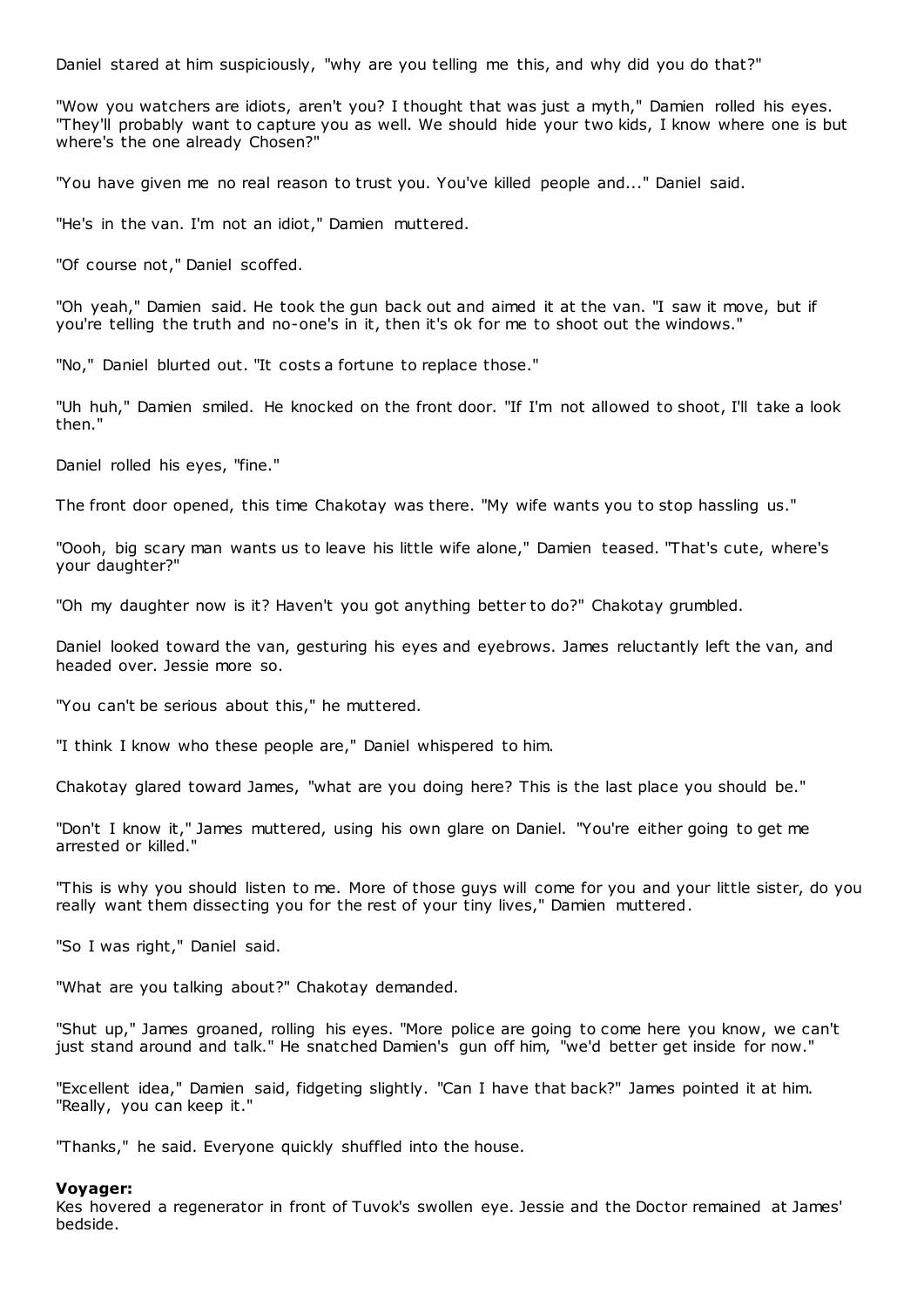"The headache thingy isn't working, whatever Tuvok did, did," Jessie said.

"The headache isn't strong enough to reach him most of the time. It'll be when he's at his weakest in that life. As for Tuvok he may not know him there, and/or really bad timing," the Doctor said.

Kes sighed in annoyance as Tuvok attempted to raise the wrong eyebrow. "Something startled him, he was on edge and it was night."

"Sounds like a five year old describing a story's scene," Jessie muttered.

"That's an exaggeration, I'd say more like a FV writer describing a scene," the Doctor smiled, looking oddly proud of his obvious joke.

"Indeed," Tuvok commented.

"Can you please refrain from saying anything else while I treat this, you got more than a swollen eye," Kes said.

"We need a new plan," Kathryn said, emerging from the office. "I hope somebody has one."

"Tuvok probably couldn't make an impact as whatever's doing this can easily exclude him from this new life," Kes muttered.

Jessie looked deep in thought. "Is there a way for Tuvok to meld him again, but bring someone else along for the ride?"

"Sounds risky even if he could," Kes commented as she finished her treatment.

Tuvok stood straight up from the biobed. "There is a technique called the bridging of minds..."

"Here we go," the Doctor groaned.

"That will allow another person to enter into his unconscious," Tuvok said.

"Great," Jessie said, moving to sit on the neighbouring biobed. "Hook me up then."

Danny popped into Sickbay to laugh again, "hook me up."

Everyone, even Tuvok turned to look at her and more or less screamed, "shut up Danny!"

"God, James goes into another coma and everyone gets twisty," she muttered.

The Doctor shook his head, "I don't recommend this anymore than I did a regular mind meld. Have you ever done this bridging of heads before?"

"Minds, and no," Tuvok replied.

The Doctor was about to continue protesting but Jessie butted in, "come on, let's do this thing. He needs our help."

"Very well, you will need to kneel down close to his head," Tuvok said. She did as she was told. Tuvok did the meld on her and James with obviously different hands.

Kathryn, James, Jessie, Daniel and Damien stood around the living room of the house. Daniel kept checking through the curtains for any new arrivals.

"That's horrible. What do these people hope to accomplish with experiments?" Kathryn questioned.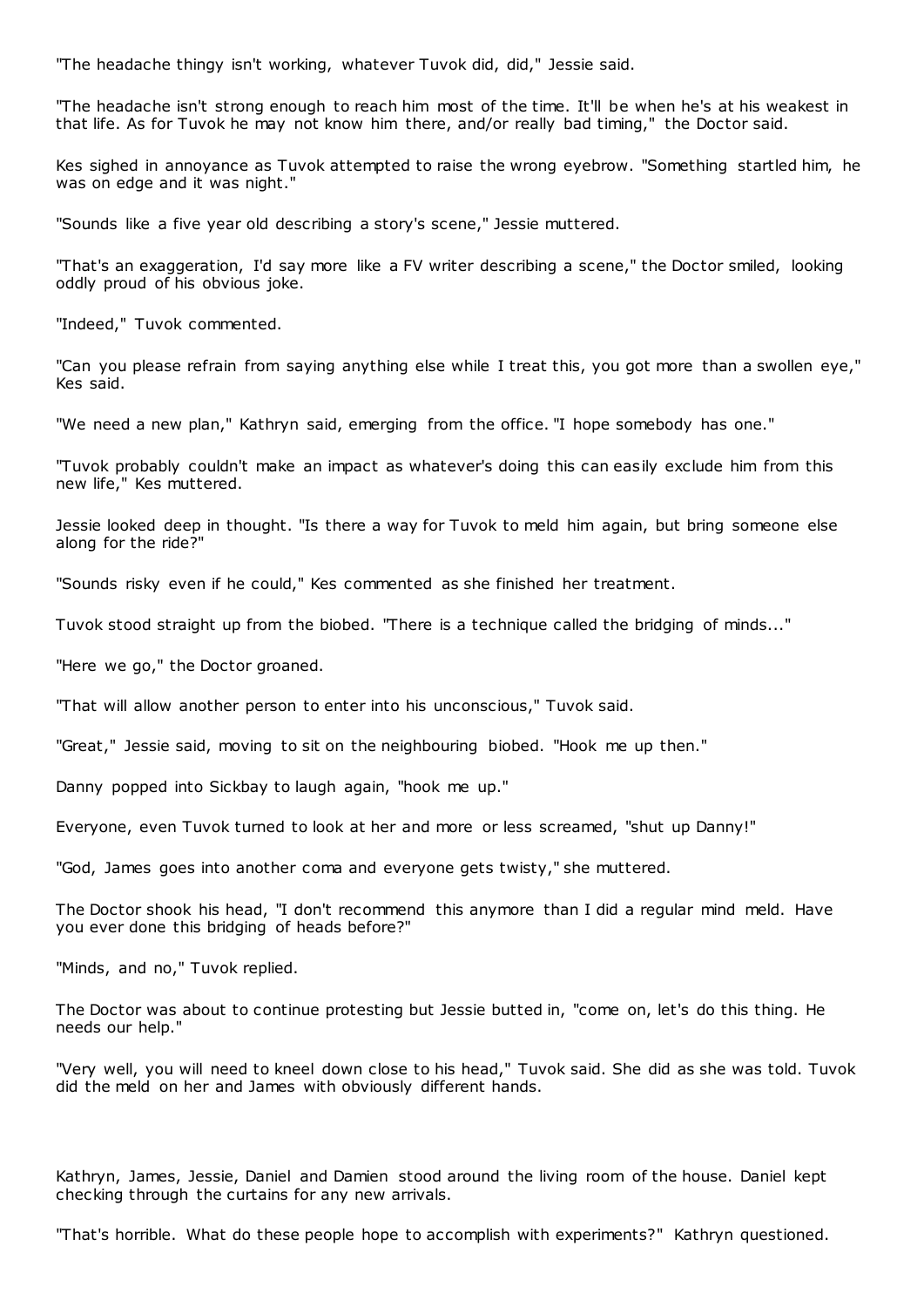Damien shrugged, "I don't know, it seems like a waste to me. You can't copy Slayers, they know that. It seems futile to me."

James looked around, fidgeting slightly. "Does anyone else feel that?"

Damien suddenly grew nervous, "yes, yes I did."

James looked at him with narrowed eyes, "you don't even know what it was, did you?"

"Then why did you ask?" Damien smiled smugly.

Daniel walked over to stand beside James. "What is it?" he whispered.

"I'm not sure, it feels like something's coming," James whispered back.

"That's probably more police. We haven't got time to waste, we need to get out of here," Damien said.

"I need to get more weapons before I go anywhere," James quietly said to Daniel. He nodded, then left the room.

Damien groaned, "oh come on, how long are you going to keep that gun trained on me?"

"Until you give me a reason to stop," James replied.

"Uh I told you everything, what more do you want?" Damien rolled his eyes.

The house started to shake a little like there was a mini earthquake. Kathryn's coffee spilt onto her lap. Damien looked very nervous at this point.

"Ok that's not a good sign, now stop pointing," he stuttered.

Jessie looked freaked out, "what's going on, we're in England we shouldn't get earthquakes."

James shuddered slightly, "oh god." He turned to his mother, "mum, have you got anything to tie up that guy with?"

"No why would I?" Kathryn said. "I'm not kinky or anything so why would I?" She took the gun out of his hands, quickly aiming it at Damien. "There, happy."

James looked disgusted, "no, how come whenever you say stuff in that tone, I get worried." He headed the way Daniel went, "I'd better check on Lena."

Kathryn blushed a little, then for some reason only just noticed Jessie's presence. "Who are you?"

"A friend," she replied.

Damien smiled a little, "a female friend, that's juicy."

Kathryn stepped closer, still holding that gun. "Keep talking like that and I'll be bleaching your blood from my carpet."

Daniel appeared at the doorway holding some weapons in his arms, he dropped them all to the ground. "Where's James? Great. Girls, weapons." He noticed Kathryn already had one, "younger girl, weapons."

Jessie reluctantly started to make her way across to him, just then a bright light engulfed the entire house. Everyone blocked their eyes, Damien quickly moved forward to grab the gun from Kathryn. When the light died down Jessie and Daniel noticed a sky blue portal had opened up in front of the back wall. Kathryn noticed that her and Damien's roles had reversed, she cleared her throat to get attention from the other two.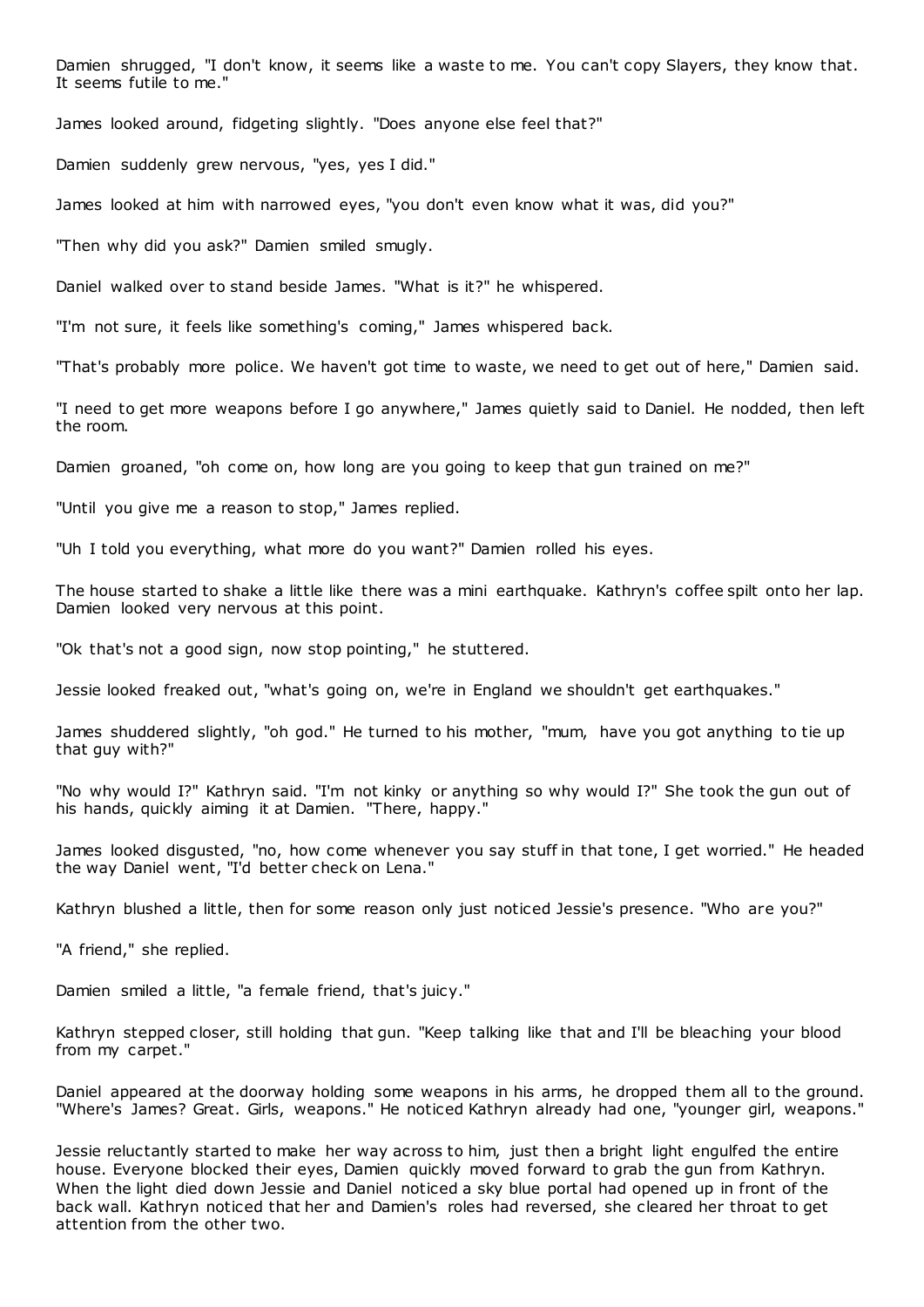"Thank god your freak son cares more about the ickle sis, huh," Damien smiled deviously. With his other hand he fished a device out of his pocket that looked like it was from Voyager's time.

"I knew you weren't to be trusted. Did you create the portal?" Daniel grumbled.

"Now that would be telling," Damien said. He pressed a button on the device, then brought it to his face. "Good timing boys, it's all clear."

Daniel quickly handed Jessie what looked like a phaser rifle, just not as advanced. He picked up a sword, and collected a few knives.

"That's not going to be enough," Damien smiled.

"Ok, what's going on? What's the portal for?" Jessie whispered to Daniel. "And how do you work this thing."

"It's already set up, just aim and the red button," Daniel replied.

Meanwhile upstairs in Lena's bedroom another portal exactly the same had opened up. Chakotay and James both stood in between it and Lena.

"Hey I'm her father, I should protect her," Chakotay grumbled.

"Don't remind me," James groaned, looking disgusted. "This is my job you know."

"Your job is arguing with dad, I knew it," Lena commented cutely.

"Anything could come out of that thing, I should protect her while you fight or something. You know I'm right," Chakotay muttered.

"Maybe I should just throw you at the portal to see what happens," James said.

Just then a dozen different kinds of demons stepped out of the anomaly, one by one. Lena and Chakotay looked pretty freaked out when they saw them. "Bogeymen, daddy get them," Lena said, hiding behind her dad's leg.

"Aaaw how cute, let's make the boss proud," the lead demon said.

Damien meanwhile backed into the downstairs demons which had done the same thing. "Now remember, no killing family." He pointed at Daniel, "maybe him though, and her." Jessie accidentally slipped on the fire button, one demon got knocked to the ground. "Definitely her."

"Oops," she said.

On both floors the demons charged forward to attack.

Upstairs Chakotay picked up his daughter while James went forward to fight the demons.

"Cool," Lena said, watching her big brother. "Can I do that?"

"Hell no," Chakotay replied, carrying her out of the bedroom.

Downstairs Kathryn and Daniel pushed the sofa in the way of the demons, while Jessie seemed to fire randomly at the demons. A few of the demons jumped over the sofa, Daniel quickly took the weapon off of Jessie and started firing at them. "Arm yourself then get out of here!" he yelled.

Kathryn and Jessie knelt down briefly to pick up a few weapons, Kathryn ran out of the room but Jessie stayed behind. She threw one of the knives at some of the demons closing in on Daniel. He skillfully fought two with the sword he had. One lifted the sofa, throwing it into the wall.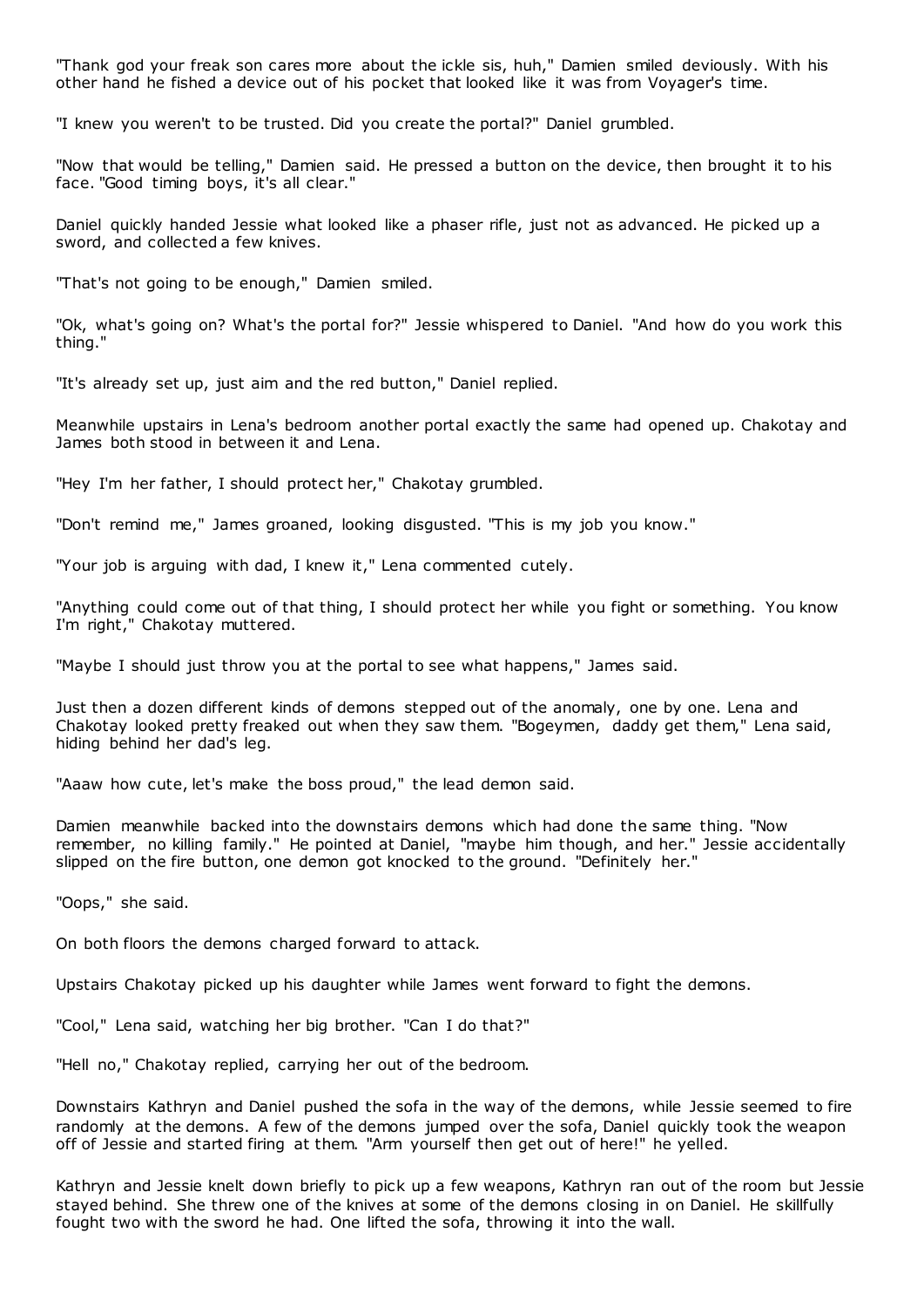Kathryn bumped into Chakotay and Lena at the bottom of the stairs. "You don't want to bring her down here."

"What, I can't take her back up," Chakotay stuttered, gesturing his head up the stairs. One of the doors nearby them opened suddenly, a demon lunged forward to grab Chakotay. He quickly let go of Lena before he was pulled backwards through the door.

"Daddy!" she cried as Kathryn picked her up. She quickly covered her eyes with one hand, then threw one of the knives she had toward the demon. It only stunned him for a second, this gave Chakotay the chance to fight back. He was then pushed backwards onto the floor, a couple of demons marched out of the door. One didn't look happy with a knife in his side.

"For god's sake girl, get out of here!" Daniel yelled as he was forced into the wall by three demons.

Jessie looked behind her then in front, whatever way she went she would have to deal with demons. "Crap, crap." She went forward to go to help Daniel, more surrounded him so she couldn't see what was happening. Moments later she heard a thud coming from there, the demons moved off. She gasped, "oh god." Daniel had been clawed and stabbed, he lay bleeding on the ground where he stood before.

Two demons headed over to her, the ones who attacked Daniel remained behind them. One tried to grab her, she kicked it as hard as she could in the leg. It backed off a little, then she swung the sword she picked up carelessly in front of her but it put off demons from coming closer. As she backed to the door Damien rolled his eyes, pointing the gun again.

"Useless minions, she's only a little girl." He fired just as Jessie closed her eyes, and whispered something. The bullet slowed right down as it got within a metre of her. It stopped completely, then dropped to the ground. She then turned to go into the hallway, slamming the door behind her.

Kathryn and Chakotay both were trying desperately to fight the demons, Lena stood nearby the door with Jessie. They looked at each other, both exchanged nervous, "hi." The fight between Kathryn, Chakotay and the demons wasn't going well. The door Jessie came through smashed to pieces as a fist went through it. Jessie quickly clutched onto Lena. She started whispering again, Lena looked up at her confused.

A knife flew down from upstairs, killing the one who was attacking Kathryn. James then jumped down to join everyone. "Upstairs is clear, portal's closed," he quietly said to them. He blocked the demon's way to Jessie and Lena, they rushed upstairs first, then Kathryn followed them. James ignored the demons holding Chakotay against the wall, punching and choking him.

"James," he muttered. "Little... help."

"What?" James said, shrugging casually. The other demons attacked him. "Sorry, a bit busy." Chakotay managed to roll his eyes.

Upstairs Jessie handed Lena over to her mother. "What would you call the centre of the house?"

"Um, what?" Kathryn muttered.

"Just tell me," Jessie said. Kathryn frowned, pointing toward the wardrobe nearby her. Jessie rushed over to sit down there, cross legged. "Just keep quiet for five minutes."

"Charming," Kathryn muttered.

Jessie closed her eyes, then began to chant quietly. The other two girls thought she was just plain nuts until a light shone on her out of nowhere.

Meanwhile James looked annoyed as he had an opening to help Chakotay. "Ugh, can't you just do it yourself." He marched over to help, by this time Chakotay had turned blue.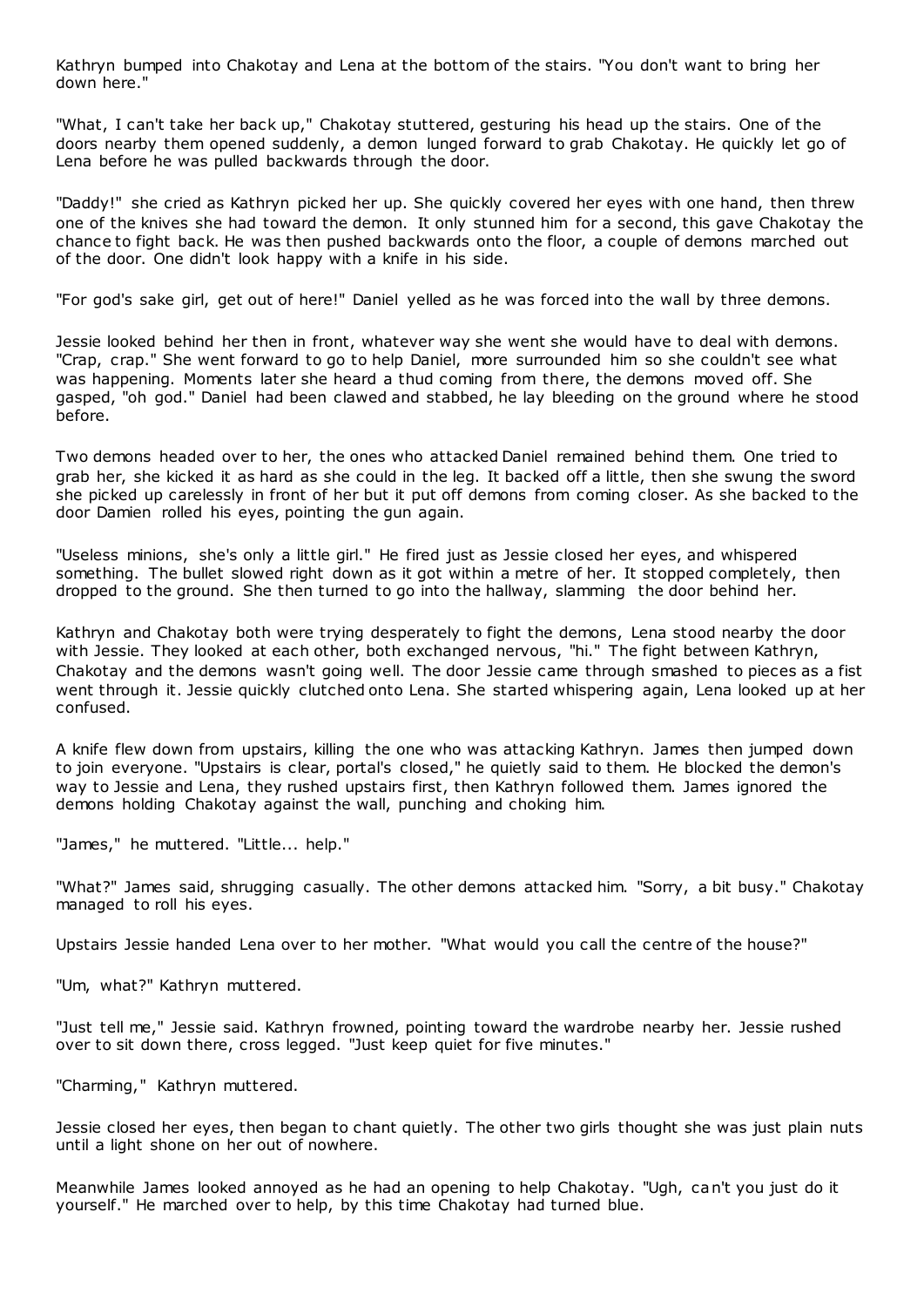Lena looked up at her mother, "what's she doing?"

"I don't know," Kathryn uneasily said.

Jessie opened her eyes which had turned red, "banish." Suddenly an orange shockwave came from her, it went straight through the outer walls and to the edge of the garden.

Downstairs the shockwave appeared nearby the stairs, it grew like it did upstairs. Each demon it hit disappeared in an orange shimmer.

Kathryn looked outside to find an orange bubble surrounding the house. Police had arrived again on the scene.

James and Chakotay looked at each other, confused. "What the hell was that?" James muttered.

Chakotay pointed at his bruised neck, shrugging his shoulders. All he could do was croak a little.

Damien burst through the door looking peeved, "you!" He pointed angrily at James, "where did you get that witch from. I swear I'll tear her apart too!"

"Witch?" James said.

Upstairs Kathryn and Lena stared blankly at Jessie after turning away from the window. "That was cool," Lena commented.

Jessie stood back up, then walked over to them, "thanks, it was nothing."

"How... how?" Kathryn stuttered.

Damien meanwhile was stuttering just like her. "Where, where... how did you... where is she!"

"I don't know any witch," James muttered. He stepped forward but Damien pointed a phaser at him this time.

"Watcher briefed you on alien technology didn't he, this'll vaporise you," he snarled. "Where is that girl you were with?"

"You think Jessie's a witch?" James said, trying not to laugh.

Chakotay tried to speak, "who?"

"Oh, I've spent too long with this plan to have it messed by a little witch like her," Damien groaned. He pressed a button on the device he had, he disappeared in a transporter beam.

"Where is the girl I brought here?" James asked Chakotay. He shrugged, pointing up the stairs. "Finally, you're useful for something," he said, rushed up the stairs.

Damien rematerialised next to Jessie, he grabbed her by the throat before she knew what had just happened. "You have no idea how much you've ruined me, I should have shot you before you had a chance to."

Kathryn looked on helplessly, she had no weapons and she couldn't leave Lena alone. "Hey, she didn't do anything, it was me."

Damien laughed, "yeah right." Jessie kneed him, but he kept a hold of her anyway. "Ok that's it." James entered to the room just in time to see Damien stab her with his spare hand, then pushed her through the window that was just nearby. "Well, that's that."

Kathryn couldn't believe her eyes, Lena pouted angrily, Kathryn kept a tight hold of her just in case.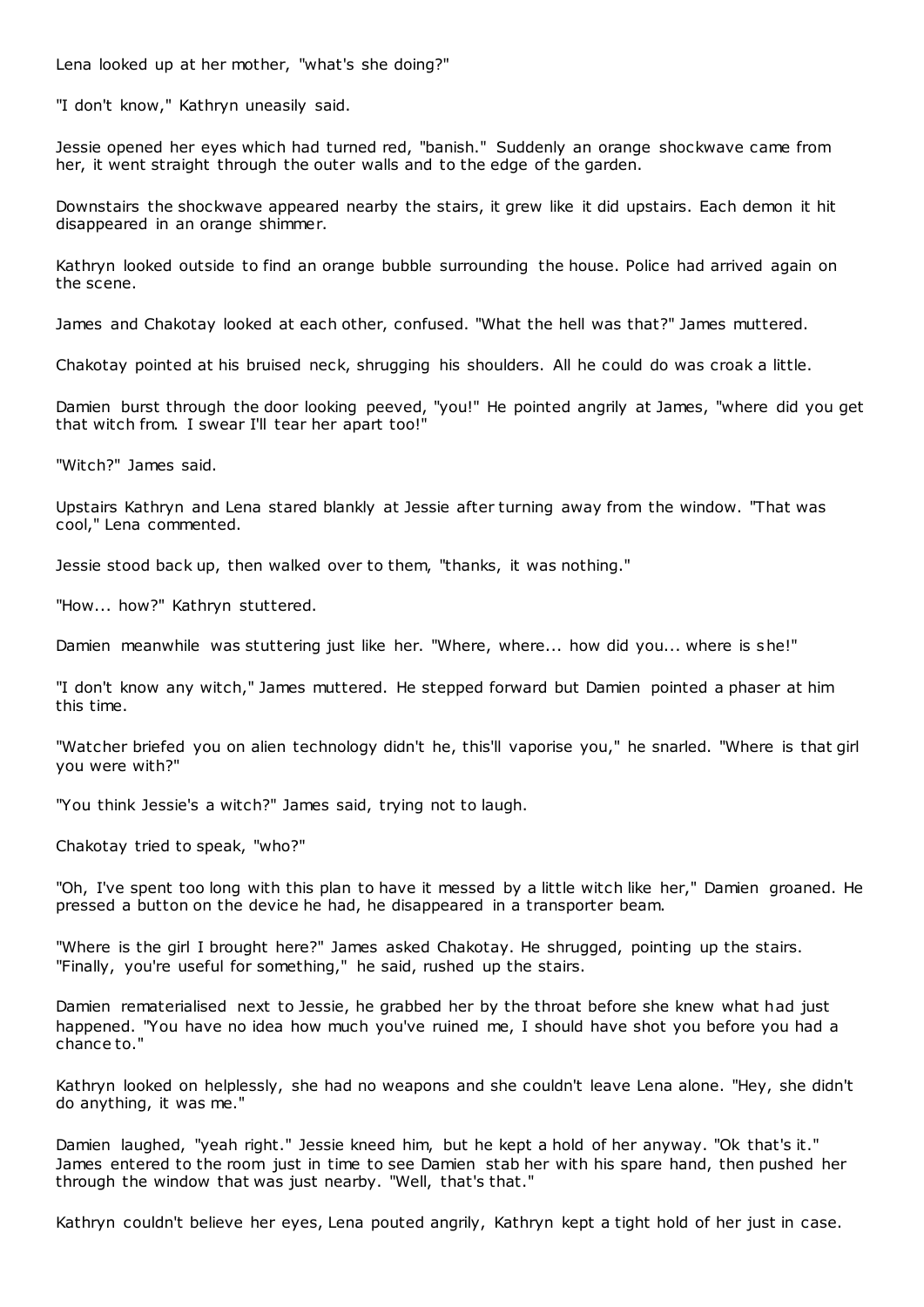Damien turned around, not realising James had been right behind him. He grabbed him by the throat, "mum get Lena out of here." Damien's eyes widened as he noticed James' was red. "Now!"

Kathryn picked up her daughter, then rushed out of the room. As she headed down the stairs she heard Damien screaming hysterically, then silence. Lena looked up at her mother, she looked horrified at what she just heard. "Chakotay."

"What the hell?" he croaked.

"Ok you can't, I'll call," Kathryn said, leaving Lena with him. She went into the living room to pick up the phone that lay on the floor. While she talked on the phone James walked down the stairs, he went straight passed his sister and step dad and went into the kitchen. He opened the back door that lead into the garden.

The orange bubble seemed to have faded away. Police had gathered around the middle of the garden. A few noticed James, then went over to arrest him. He pushed them out of the way, as well as other police that didn't notice him. He stopped in front of Jessie, she lay on the grass with shattered glass surrounding her, some of it stained with her blood. The wound in her chest hadn't bled that much at all. Her eyes were open, but they were lifeless.

Two police officers went to stop him again, he grabbed one and threw him into the nearby police car, and pushed the other one away. Then he knelt down next to Jessie, he gently stroked the side of her face as he leaned over her.

The remaining officers at this point didn't know what to do. James slowly stood back up after kissing Jessie's cold forehead. He pushed his way through the officers in his way, any of the ones who tried to stop him he was more forceful with. He grabbed one that stood by Daniel's van, and threw him into another police car.

Nobody dared to stop him as he went into van, and drove it away.

### **Voyager:**

The Doctor and Kes looked panicky as she worked at the station, and he at the biobed panel. "Lifesigns are fading, we're losing him."

"Is Jessie and Tuvok..." Kathryn stuttered.

Kes looked to the side of her station, "they're in. I don't know if they have any time left."

The Doctor shook his head, "he's only got ten minutes, unless Jessie can perform a miracle I don't see them getting to him in time."

"I don't understand, what's killing him?" Kathryn questioned.

The Doctor sighed, he looked down at the panel. "He is." He looked toward Jessie and Tuvok. Her eyes began twitching, they then opened. She looked around to find herself in the back of Daniel's old van. It screeched to a halt, throwing her to the floor.

"Ow, stupid thing, who's driving this hunk of junk," she grumbled. Moments later the doors to it swung open, she looked around to find a sword in her face. It quickly moved away again. She glanced up to see who it's owner was. "James, oh god."

He stared at her with his dark black eyes, not sure what he was seeing. "Jessie, how is this... you're..."

"Ok um. I don't know how to start here but um, you're hallucinating," Jessie muttered.

"Really?" James said. He turned around and walked off. "That explains that."

Jessie pulled a face, "ok that's not what I meant." She quickly climbed out of the van, looking around to figure out where he walked off too. She noticed the van had been parked crookedly across two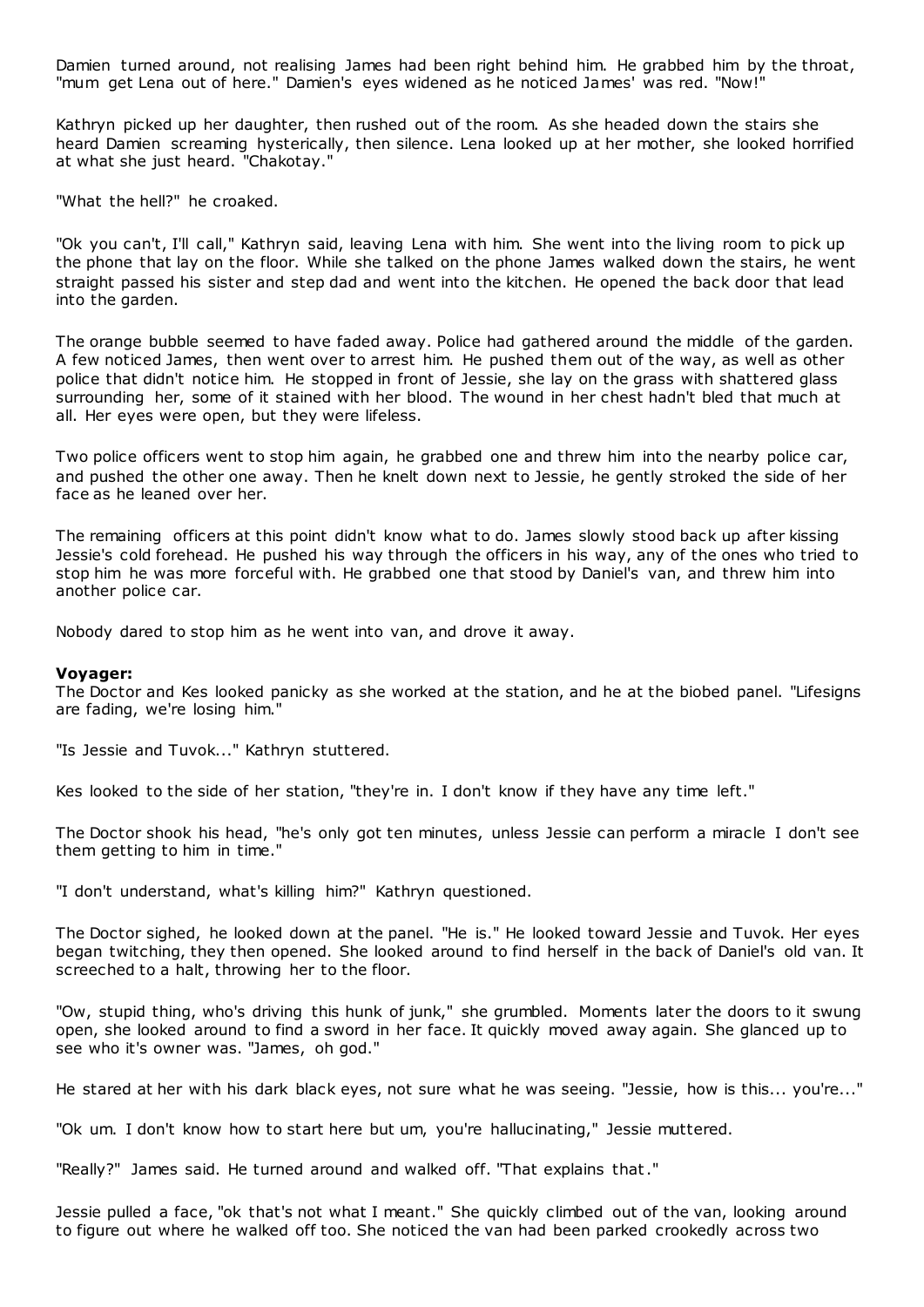lanes, right next to traffic lights. A few cars were beeping at it as it was blocking their way. Jessie looked at them helplessly, then noticed James walking down a nearby alleyway. "Wait! I didn't mean that you, you were hallucinating! I mean this is!"

James picked up his pace, he crossed a few more roads and went to walk on the path alongside a road going across a high, green bridge which went across a river. He stopped to lean across the side of it. Jessie ran to catch up with him. When she was only a few metres away she saw him climb onto the ledge, her eyes widened in panic. "No!" she screamed, running to him as fast as she could.

The beeps on the heart monitor on the biobed started to become less frequent, Kathryn's face turned pale. "Kes, prepare for resuscitation, quickly!" the Doctor ordered. Kes rushed to his side after picking up a hypospray and a small device from the tray.

Meanwhile Jessie got to James, she didn't want to dare pull him or he'd lose his balance. She glanced briefly at the drop below them, which was about twenty feet and he had chosen the spot above the road below, the riverside was only a few metres away from it. "Please don't do it James, whatever it is, it isn't worth it."

"They didn't warn me about hallucinations," James muttered to himself.

"No, I'm not one. I'm the only thing that's real here," Jessie stuttered.

"Then what does it matter then," James said, closing his eyes.

"No I mean, you're real. So am I, if you do this..." Jessie said, she reached out to touch his arm. "See, I'm real. Please come down."

James looked down at her, "no, you're dead. I saw it, he stabbed you and I didn't stop it! It's my fault you were there."

"Oh, I died," Jessie said quietly. "As you can see I'm not dead, nobody stabbed me look." She reached out to hold his hand, "the Jessie who died, it wasn't the real one. This is all your imagination."

"What are you, what... you talking about?" James said, shaking his head. "Oh god, I'm talking to it now."

"Hey, have you been suffering a headache or did you see a tallish man, big ears, calm looking, telling you that this wasn't real?" Jessie questioned.

James glanced down at her, widening his dark eyes. "What, how?" He looked around, shaking violently. "For several days, it only happens sometimes."

"That's us, the Doctor's trying to bring you back into reality. The man you met is a Vulcan on our ship, he connected us so I can talk to you. I'm there, by your side," Jessie said.

"Vulcan. They're emotionless, telepathic ..." James muttered to himself, looking back down at her. "He said. No how can that be, I don't remember any ship. We can't possibly..."

"Something's in your head, it created this false life to try and trick you," Jessie said.

James shook his head, looking like he was ready to break down in tears. "That's not poss ible, you're not. You're not her, I saw her die. I only knew her a few days, but I felt like I knew her... for years."

"Why do you think that is?" Jessie softly said. "Look at me, when you met me days ago, did I seem familiar at all?"

"Yes but I dunno why," James mumbled. He stared at her, "your hair, it's different. I've never seen it like that."